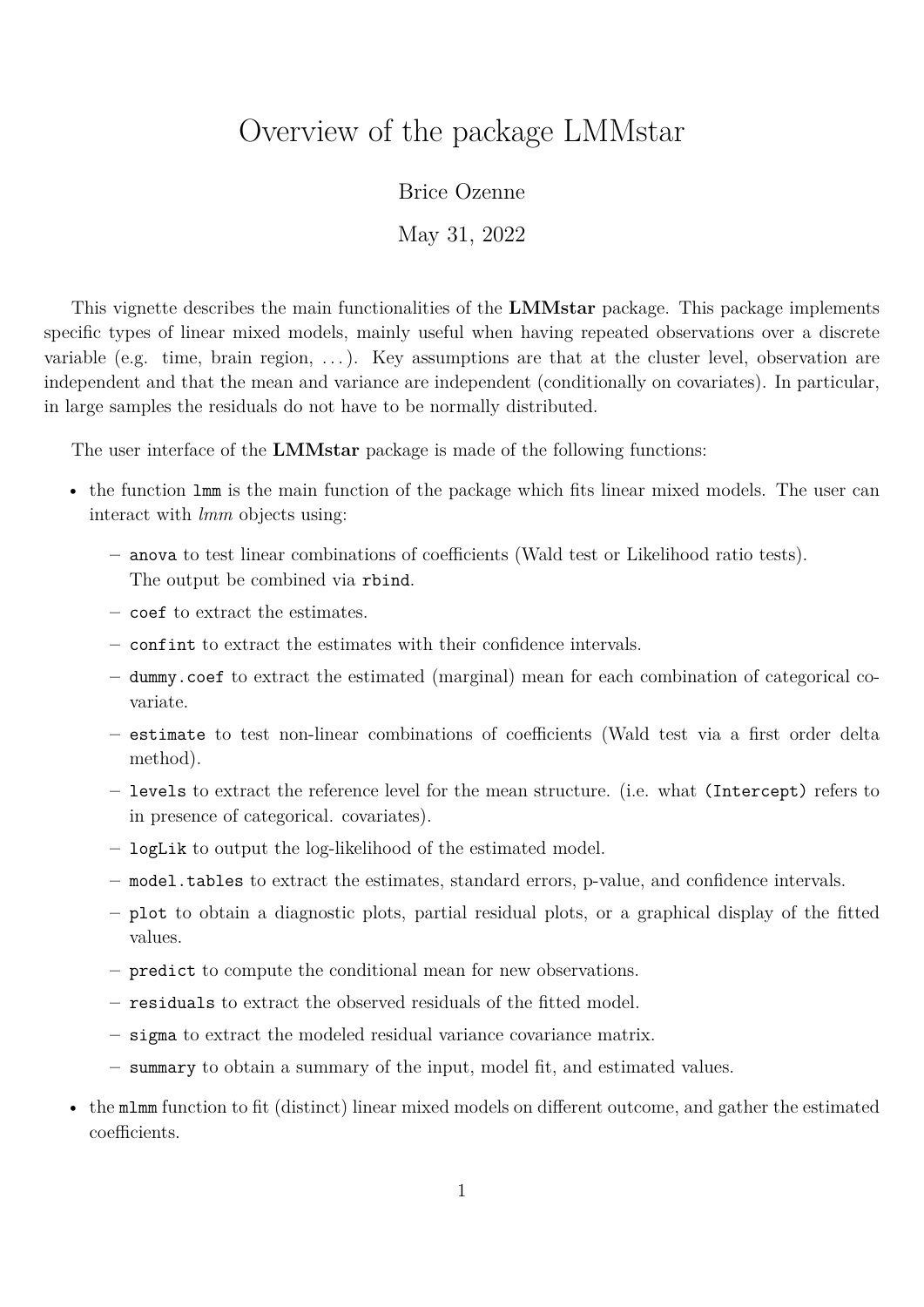- the summarize function to compute summary statistics stratified on a categorical variable.
- the partialCor function to compute partial correlation between two variables.
- the sampleRem function to simulate longitudinal data.
- the LMMstar.options function enables the user to display the default values used in the **LMMstar** package. The function can also change the default values to better match the user needs.

Before going further we need to load the **LMMstar** package in the R session:

```
library(LMMstar)
```
To illustrate the functionalities of the package, we will use the gastricbypass dataset:

```
data(gastricbypassL, package = "LMMstar")
head(gastricbypassL)
```

|                | id visit |                 |       | time weight glucagonAUC |
|----------------|----------|-----------------|-------|-------------------------|
| $1 \quad 1$    |          | 1 3monthsBefore | 127.2 | 5032.50                 |
| $2^{2}$        |          | 1 3monthsBefore | 165.2 | 12142.50                |
| 3 <sup>3</sup> |          | 1 3monthsBefore | 109.7 | 10321.35                |
| 44             |          | 1 3monthsBefore | 146.2 | 6693.00                 |
| 5 <sub>5</sub> |          | 1 3monthsBefore | 113.1 | 7090.50                 |
| 6              |          | 1 3monthsBefore | 158.8 | 10386.00                |

See ?gastricbypassL for a presentation of the database. We will use a shorter version of the time variable:

```
gastricbypassL$time <- factor(gastricbypassL$time,
         levels = c("3monthsBefore", "1weekBefore",
      "1weekAfter", "3monthsAfter" ),
         labels = c("B3m", "Blw", "Alw", "A3m")gastricbypassL$visit <- as.numeric(gastricbypassL$time) ## convert to numeric
gastricbypassL$baseline <- gastricbypassL$visit<=2
```
rescale the glucagon values

gastricbypassL\$glucagon <- as.double(scale(gastricbypassL\$glucagonAUC))+5

and add a group variable:

gastricbypassL\$group <- as.numeric(gastricbypassL\$id)%%2

Note: the **LMMstar** package is under active development. Newer package versions may include additional functionalities and fix previous bugs. The version of the package that is being used is:

utils::packageVersion("LMMstar")

#### [1] '0.7.1'

When estimating model coefficients, we will use the internal optimization routine of the **LMMstar** package (instead of relying on the nlme::gls function, which is the default option):

LMMstar.options(optimizer = "FS")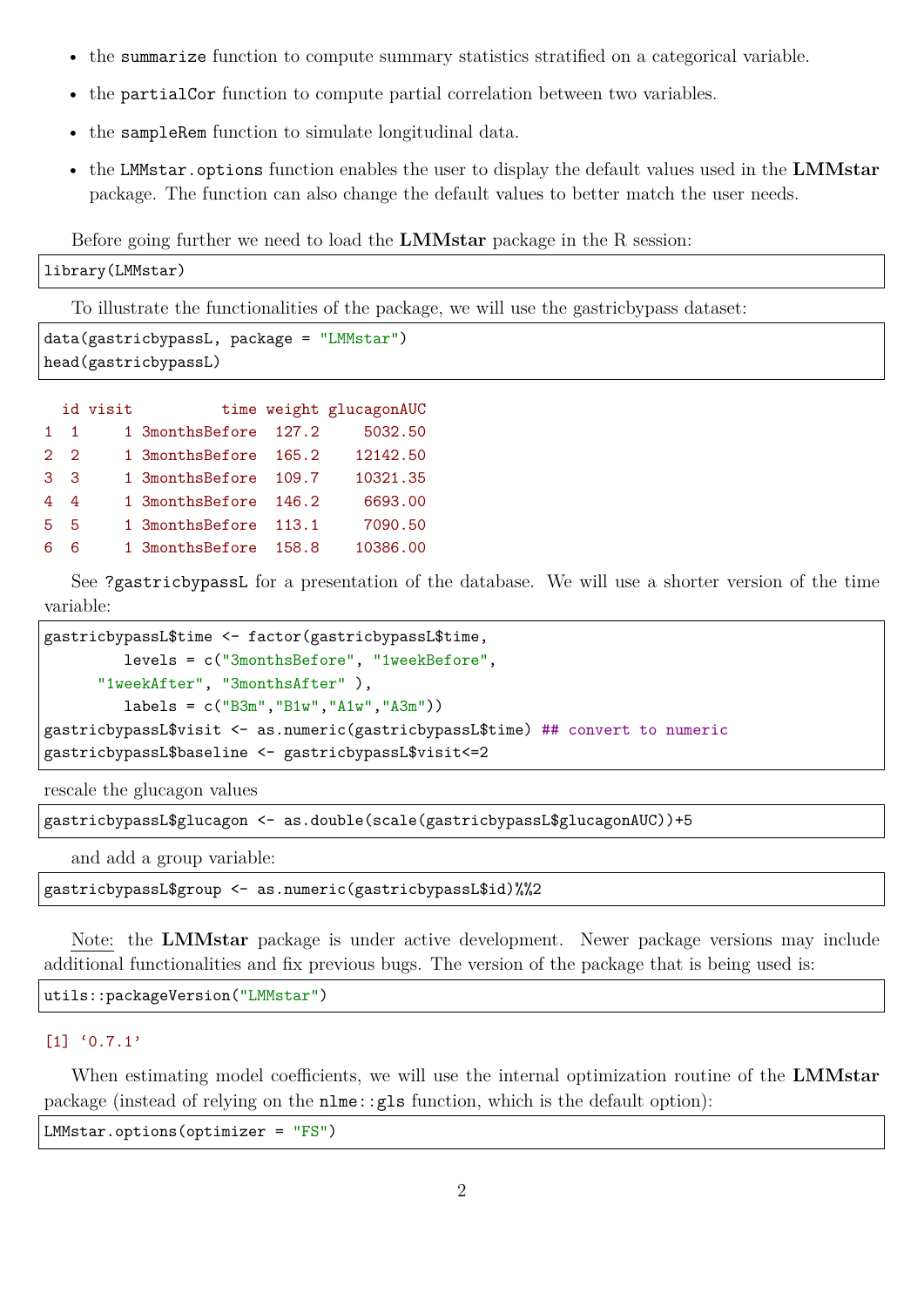## **1 Descriptive statistics**

Mean, standard deviation, and other summary statistic can be computed with respect to a categorical variable (typically time) using the summarize function:

```
sss <- summarize(weight+glucagon \sim time, data = gastricbypassL, na.rm = TRUE)
print(sss, digits = 3)
```

|                |                | outcome time observed missing |              | mean            | sd                   |      | min median                           | max  |
|----------------|----------------|-------------------------------|--------------|-----------------|----------------------|------|--------------------------------------|------|
| 1              | weight B3m     | 20                            |              |                 |                      |      | 0 128.97 20.269 100.90 123.10 173.00 |      |
| 2 <sup>1</sup> | weight B1w     | <b>20</b>                     |              |                 |                      |      | 0 121.24 18.910 95.70 114.50 162.20  |      |
| 3              | weight A1w     | 20                            |              |                 |                      |      | 0 115.70 18.275 89.90 110.60 155.00  |      |
|                | 4 weight A3m   | 20                            |              | 0 102.36 17.054 |                      |      | 78.80 98.50 148.00                   |      |
|                | 5 glucagon B3m | 20                            | $\Omega$     |                 | 4.51 0.641 3.61 4.33 |      |                                      | 6.03 |
|                | 6 glucagon B1w | 19                            |              |                 | 4.39 0.558           | 3.58 | 4.23                                 | 5.95 |
|                | 7 glucagon A1w | 19                            | $\mathbf{1}$ | 6.06            | 1.044                | 4.52 | 5.94                                 | 8.27 |
|                | 8 glucagon A3m | 20                            | $\Omega$     |                 | 5.06 0.760           | 3.95 | 5.03                                 | 7.12 |

Correlation matrices are also ouput when a cluster and ordering variable have been specified (here respectively id and time):

|  | sss <- summarize(weight $\sim$ time id, data = gastricbypassL, na.rm = TRUE) |  |  |  |  |  |
|--|------------------------------------------------------------------------------|--|--|--|--|--|
|  | $print(sss, digits = 3)$                                                     |  |  |  |  |  |

|              | outcome time observed missing mean sd min median max |  |  |                            |  |
|--------------|------------------------------------------------------|--|--|----------------------------|--|
| 1 weight B3m | <b>20</b>                                            |  |  | 0 129 20.3 100.9 123.1 173 |  |
| 2 weight B1w | 20                                                   |  |  | 0 121 18.9 95.7 114.5 162  |  |
| 3 weight A1w | 20                                                   |  |  | 0 116 18.3 89.9 110.6 155  |  |
| 4 weight A3m | <b>20</b>                                            |  |  | 0 102 17.1 78.8 98.5 148   |  |

```
Pearson's correlation:
     B3m B1w A1w A3m
B3m 1.000 0.990 0.986 0.946
B1w 0.990 1.000 0.997 0.959
A1w 0.986 0.997 1.000 0.966
A3m 0.946 0.959 0.966 1.000
```
Using the **partialCor** function, it is possible to compute correlations adjusted for other variables, e.g.:

```
partialCor(list(weight∼group, glucagonAUC∼group),
   data = gastricbypassL[gastricbypassL$time=="B3m",])
```
estimate se df lower upper p.value rho(weight,glucagonAUC) -0.124 0.236 9.14 -0.576 0.386 0.61 Note: estimates and confidence intervals for rho have been back-transformed. standard errors are not back-transformed.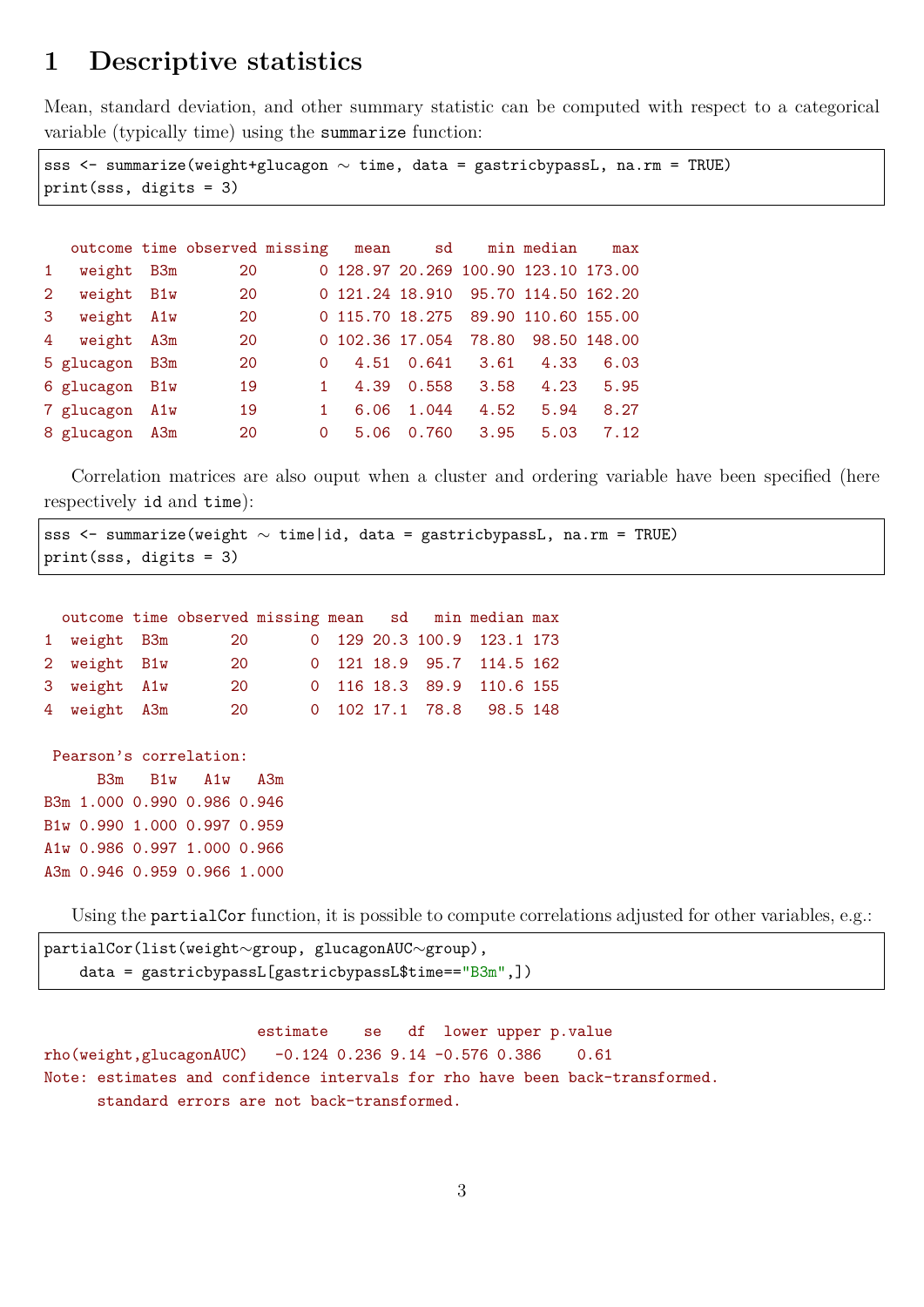# **2 Linear mixed model**

### **2.1 Classical covariance patterns**

Fit a linear model with **identity** structure:

```
eId.lmm <- lmm(weight ∼ time + glucagon,
        repetition = ∼time|id, structure = "ID",
       data = gastricbypassL)
eId.lmm
cat(" covariance structure: \n");sigma(eId.lmm)
```
#### Linear regression

```
outcome/cluster/time: weight/id/time
data : 78 observations and distributed in 20 clusters
parameters : 5 mean ((Intercept) timeB1w timeA1w timeA3m glucagon)
                    1 variance (sigma)
log-restr.likelihood: -323.086426918519
convergence : TRUE (0 iterations)
covariance structure:
       B3m B1w A1w A3m
B3m 330.0427 0.0000 0.0000 0.0000
B1w 0.0000 330.0427 0.0000 0.0000
A1w 0.0000 0.0000 330.0427 0.0000
A3m 0.0000 0.0000 0.0000 330.0427
```
Fit a linear model with **independence** structure:

```
eInd.lmm <- lmm(weight ∼ time + glucagon,
       repetition = ∼time|id, structure = "IND",
       data = gastricbypassL)
eInd.lmm
cat(" covariance structure: \n");sigma(eInd.lmm)
```
#### Linear regression with heterogeneous residual variance

| B <sub>3m</sub> |            |     |                              | A3m                        |                                                                                                                                                                             |                                   |                                      |                                                                                                             |
|-----------------|------------|-----|------------------------------|----------------------------|-----------------------------------------------------------------------------------------------------------------------------------------------------------------------------|-----------------------------------|--------------------------------------|-------------------------------------------------------------------------------------------------------------|
|                 |            |     |                              |                            |                                                                                                                                                                             |                                   |                                      |                                                                                                             |
|                 |            |     |                              |                            |                                                                                                                                                                             |                                   |                                      |                                                                                                             |
|                 |            |     |                              |                            |                                                                                                                                                                             |                                   |                                      |                                                                                                             |
|                 |            |     |                              |                            |                                                                                                                                                                             |                                   |                                      |                                                                                                             |
|                 | parameters | B1w | covariance structure:<br>A1w | B1w 0.0000 418.9934 0.0000 | outcome/cluster/time: weight/id/time<br>log-restr.likelihood: -321.457830361849<br>0.0000<br>$0.0000$ $0.0000$ $222.8463$ $0.0000$<br>$0.0000$ $0.0000$ $0.0000$ $237.2049$ | convergence : TRUE (8 iterations) | 4 variance (sigma k.B1w k.A1w k.A3m) | : 78 observations and distributed in 20 clusters<br>: 5 mean ((Intercept) timeB1w timeA1w timeA3m glucagon) |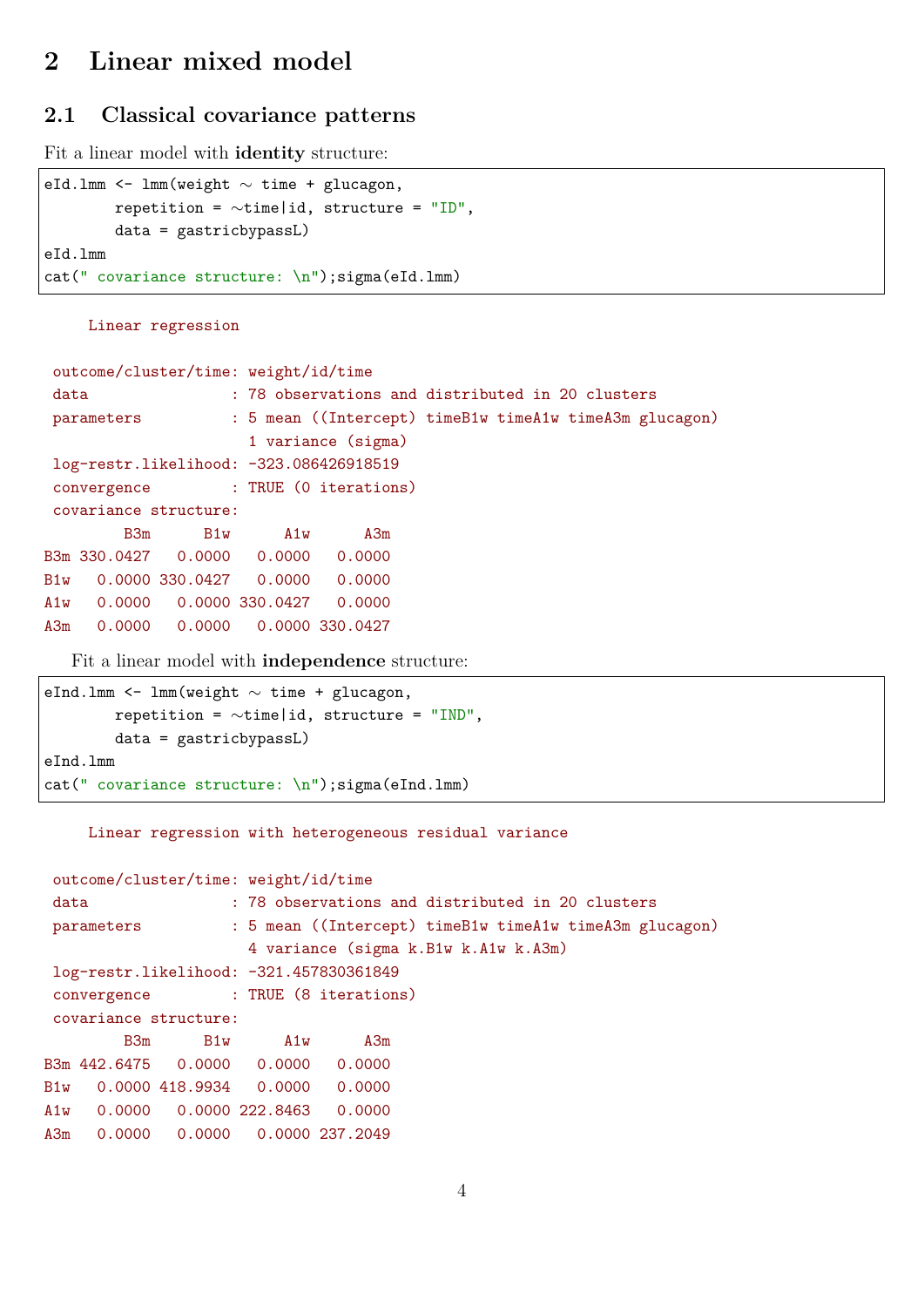Fit a linear mixed model with **compound symmetry** structure:

```
eCS.lmm <- lmm(weight ∼ time + glucagon,
        repetition = ∼time|id, structure = "CS",
       data = gastricbypassL)
eCS.lmm
cat(" covariance structure: \n");sigma(eCS.lmm)
```
Linear Mixed Model with a compound symmetry covariance matrix

```
outcome/cluster/time: weight/id/time
 data : 78 observations and distributed in 20 clusters
parameters : 5 mean ((Intercept) timeB1w timeA1w timeA3m glucagon)
                     1 variance (sigma)
                     1 correlation (rho)
log-restr.likelihood: -243.600523870253
 convergence : TRUE (9 iterations)
covariance structure:
        B3m B1w A1w A3m
B3m 355.3062 344.6236 344.6236 344.6236
B1w 344.6236 355.3062 344.6236 344.6236
A1w 344.6236 344.6236 355.3062 344.6236
A3m 344.6236 344.6236 344.6236 355.3062
```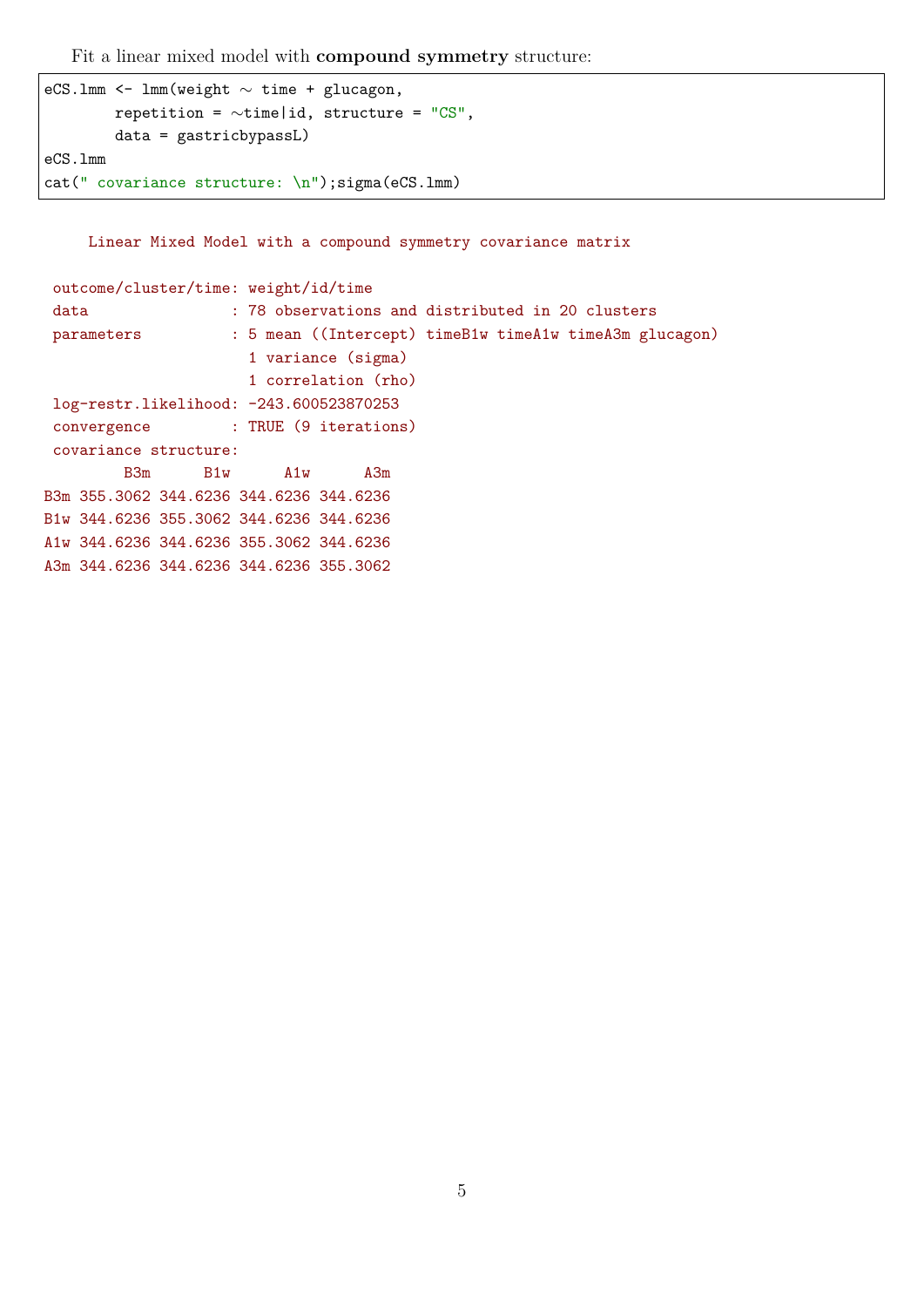Fit a linear mixed model with **stratified compound symmetry** covariance matrix:

```
eSCS.lmm <- lmm(weight ∼ time*group,
 repetition = \simtime|id, structure = CS(group∼1),
 data = gastricbypassL)
eSCS.lmm
cat(" covariance structure: \n");sigma(eSCS.lmm)
```
Linear Mixed Model with a stratified compound symmetry covariance matrix

```
outcome/cluster/time: weight/id/time
 data : 80 observations and distributed in 20 clusters
parameters : 8 mean ((Intercept) timeB1w timeA1w timeA3m group timeB1w:group timeA1w:grou
                     2 variance (sigma:0 sigma:1)
                     2 correlation (rho:0 rho:1)
log-restr.likelihood: -233.141302306302
convergence : TRUE (6 iterations)
covariance structure:
$°0'B3m B1w A1w A3m
B3m 348.0783 334.7404 334.7404 334.7404
B1w 334.7404 348.0783 334.7404 334.7404
A1w 334.7404 334.7404 348.0783 334.7404
A3m 334.7404 334.7404 334.7404 348.0783
$^{\epsilon}1^{\epsilon}B3m B1w A1w A3m
```
B3m 345.1388 340.0877 340.0877 340.0877 B1w 340.0877 345.1388 340.0877 340.0877 A1w 340.0877 340.0877 345.1388 340.0877 A3m 340.0877 340.0877 340.0877 345.1388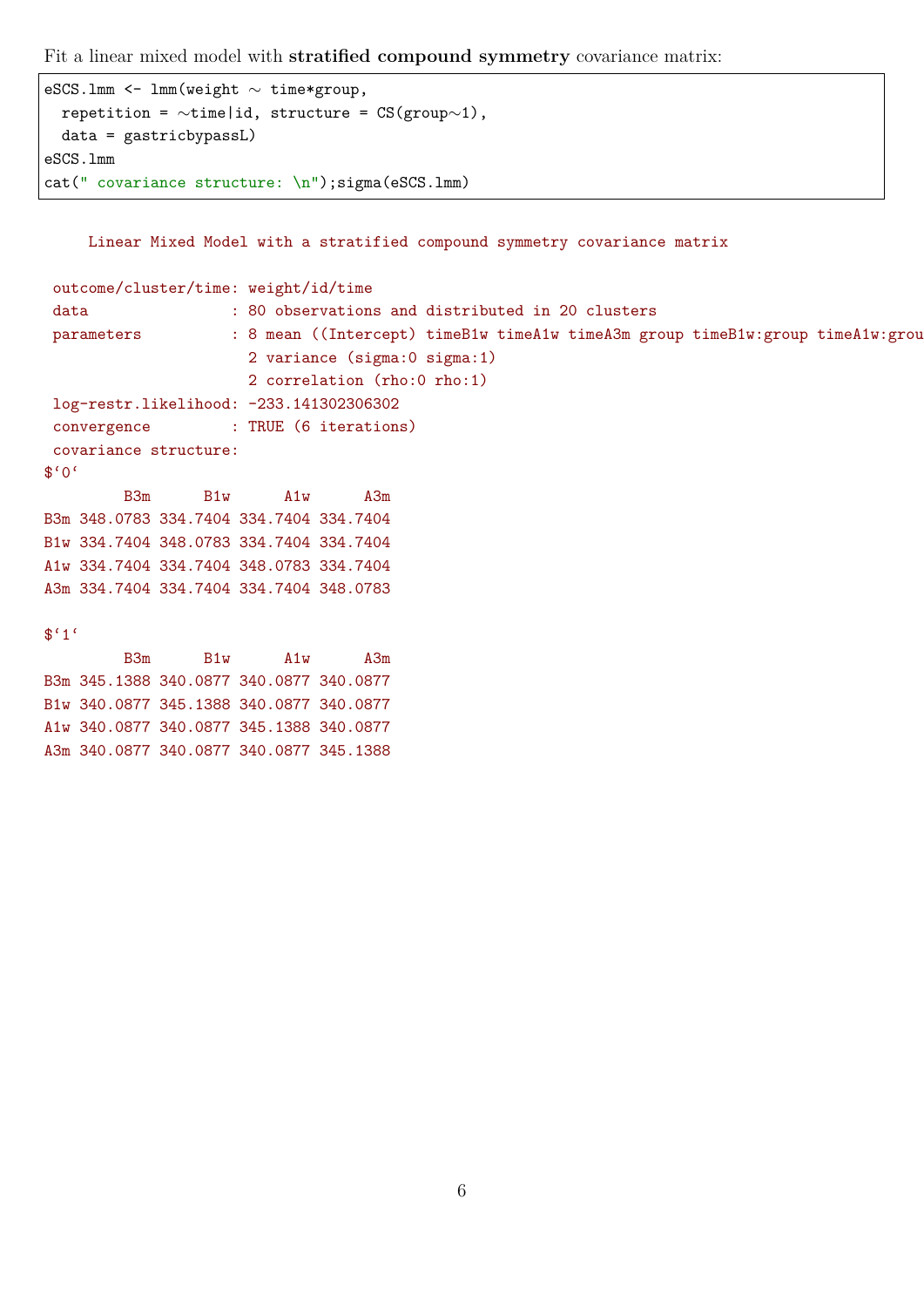Fit a linear mixed model with **block compound symmetry** covariance matrix<sup>[1](#page-0-0)</sup>:

```
eBCS.lmm <- lmm(weight ∼ time*group,
 repetition = ∼time|id, structure = CS(∼baseline, heterogeneous = FALSE),
 data = gastricbypassL)
eBCS.lmm
cat(" covariance structure: \n");sigma(eBCS.lmm)
```
Linear Mixed Model with a block compound symmetry covariance matrix

```
outcome/cluster/time: weight/id/time
data : 80 observations and distributed in 20 clusters
parameters : 8 mean ((Intercept) timeB1w timeA1w timeA3m group timeB1w:group timeA1w:grou
                     1 variance (sigma)
                     2 correlation (rho(TRUE) rho(TRUE,FALSE))
log-restr.likelihood: -234.971305082514
convergence : TRUE (6 iterations)
covariance structure:
        B3m B1w A1w A3m
B3m 346.6085 339.4747 336.3836 336.3836
B1w 339.4747 346.6085 336.3836 336.3836
A1w 336.3836 336.3836 346.6085 339.4747
A3m 336.3836 336.3836 339.4747 346.6085
```
Fit a linear mixed model with **block unstructured** covariance matrix:

```
eBUN.lmm <- lmm(weight ∼ time*group,
 repetition = ∼time|id, structure = CS(∼baseline),
 data = gastricbypassL)
eBUN.lmm
cat(" covariance structure: \n");sigma(eBUN.lmm)
```
Linear Mixed Model with a block unstructured covariance matrix

```
outcome/cluster/time: weight/id/time
data : 80 observations and distributed in 20 clusters
parameters : 8 mean ((Intercept) timeB1w timeA1w timeA3m group timeB1w:group timeA1w:grou
                     2 variance (sigma k.TRUE)
                     3 correlation (rho(TRUE) rho(TRUE,FALSE) rho(FALSE))
log-restr.likelihood: -231.80588606934
convergence : TRUE (6 iterations)
covariance structure:
        B3m B1w A1w A3m
B3m 377.4267 372.4602 336.3836 336.3836
B1w 372.4602 377.4267 336.3836 336.3836
A1w 336.3836 336.3836 315.7904 306.4892
A3m 336.3836 336.3836 306.4892 315.7904
```
<sup>1</sup> same as nested random effects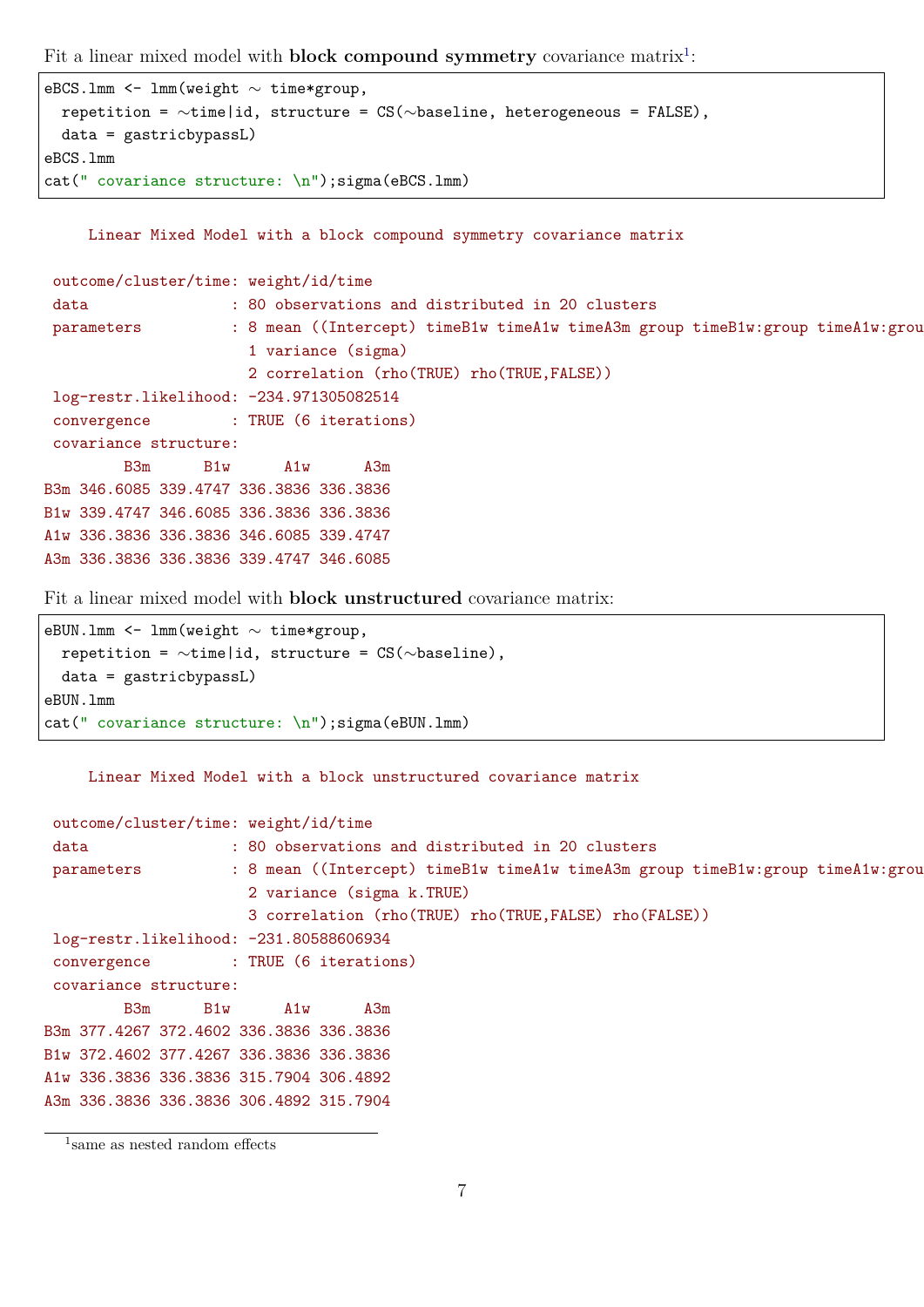Fit a linear mixed model with **unstructured** covariance matrix:

```
eUN.lmm <- lmm(weight ∼ time + glucagon,
        repetition = \simtime|id, structure = "UN",
        data = gastricbypassL)
eUN.lmm
cat(" covariance structure: \n");sigma(eUN.lmm)
```
Linear Mixed Model with an unstructured covariance matrix

| outcome/cluster/time: weight/id/time                     |     |     |     |  |                                                         |                                                                                   |  |  |  |  |  |
|----------------------------------------------------------|-----|-----|-----|--|---------------------------------------------------------|-----------------------------------------------------------------------------------|--|--|--|--|--|
| : 78 observations and distributed in 20 clusters<br>data |     |     |     |  |                                                         |                                                                                   |  |  |  |  |  |
| parameters                                               |     |     |     |  | : 5 mean ((Intercept) timeB1w timeA1w timeA3m glucagon) |                                                                                   |  |  |  |  |  |
| 4 variance (sigma k.B1w k.A1w k.A3m)                     |     |     |     |  |                                                         |                                                                                   |  |  |  |  |  |
|                                                          |     |     |     |  |                                                         | 6 correlation (rho(B3m, B1w) rho(B3m, A1w) rho(B3m, A3m) rho(B1w, A1w) rho(B1w, A |  |  |  |  |  |
| log-restr.likelihood: -216.318937004306                  |     |     |     |  |                                                         |                                                                                   |  |  |  |  |  |
| convergence : TRUE (22 iterations)                       |     |     |     |  |                                                         |                                                                                   |  |  |  |  |  |
| covariance structure:                                    |     |     |     |  |                                                         |                                                                                   |  |  |  |  |  |
| B <sub>3m</sub>                                          | B1w | A1w | A3m |  |                                                         |                                                                                   |  |  |  |  |  |
| B3m 411.3114 381.9734 352.6400 318.8573                  |     |     |     |  |                                                         |                                                                                   |  |  |  |  |  |
| B1w 381.9734 362.7326 335.4649 304.6314                  |     |     |     |  |                                                         |                                                                                   |  |  |  |  |  |
| A1w 352.6400 335.4649 311.6921 285.8077                  |     |     |     |  |                                                         |                                                                                   |  |  |  |  |  |
| A3m 318.8573 304.6314 285.8077 280.9323                  |     |     |     |  |                                                         |                                                                                   |  |  |  |  |  |
|                                                          |     |     |     |  |                                                         |                                                                                   |  |  |  |  |  |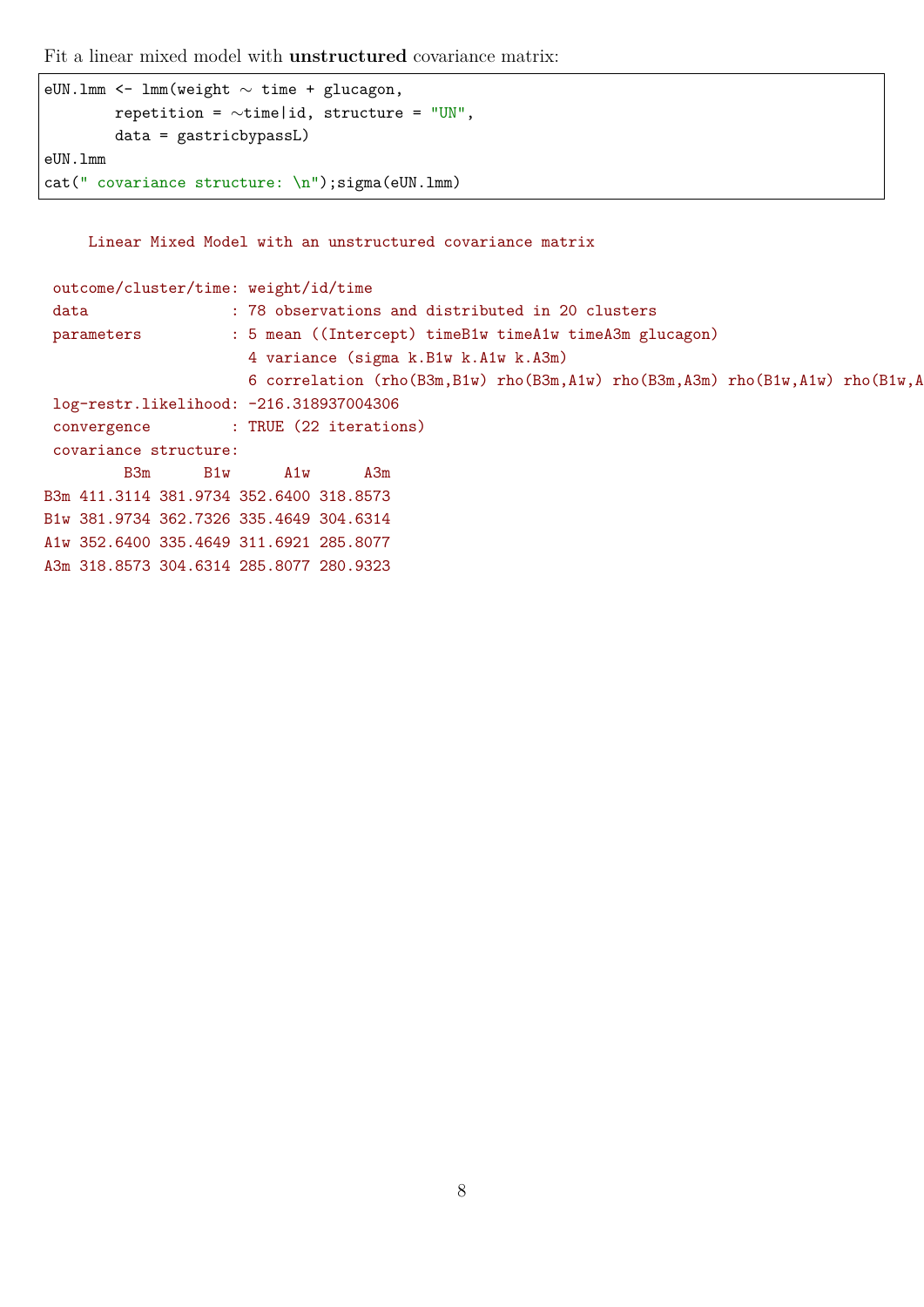Fit a linear mixed model with **stratified unstructured** covariance matrix:

```
eSUN.lmm <- lmm(weight ∼ time*group + glucagon,
 repetition = ∼time|id, structure = UN(∼group),
 data = gastricbypassL)
eSUN.lmm
cat(" covariance structure: \n");sigma(eSUN.lmm)
```
A1w 336.5771 321.5908 297.5329 308.1345 A3m 350.0416 331.5182 308.1345 334.8267

Linear Mixed Model with a stratified unstructured covariance matrix

```
outcome/cluster/time: weight/id/time
 data : 78 observations and distributed in 20 clusters
 parameters : 9 mean ((Intercept) timeB1w timeA1w timeA3m group glucagon timeB1w:group tim
                     8 variance (sigma:0 sigma:1 k.B1w:0 k.A1w:0 k.A3m:0 k.B1w:1 k.A1w:1 k.A3m:1)
                     12 correlation (rho(B3m,B1w):0 rho(B3m,A1w):0 rho(B3m,A3m):0 rho(B1w,A1w):0
log-restr.likelihood: -197.171312062211
 convergence : TRUE (50 iterations)
covariance structure:
$°0'B3m B1w A1w A3m
B3m 417.3374 382.8829 362.5674 301.7430
B1w 382.8829 364.4515 346.4039 292.7507
A1w 362.5674 346.4039 331.1789 282.9301
A3m 301.7430 292.7507 282.9301 253.3324
$^{\epsilon}1^{\epsilon}B3m B1w A1w A3m
B3m 383.8877 363.6405 336.5771 350.0416
B1w 363.6405 347.9898 321.5908 331.5182
```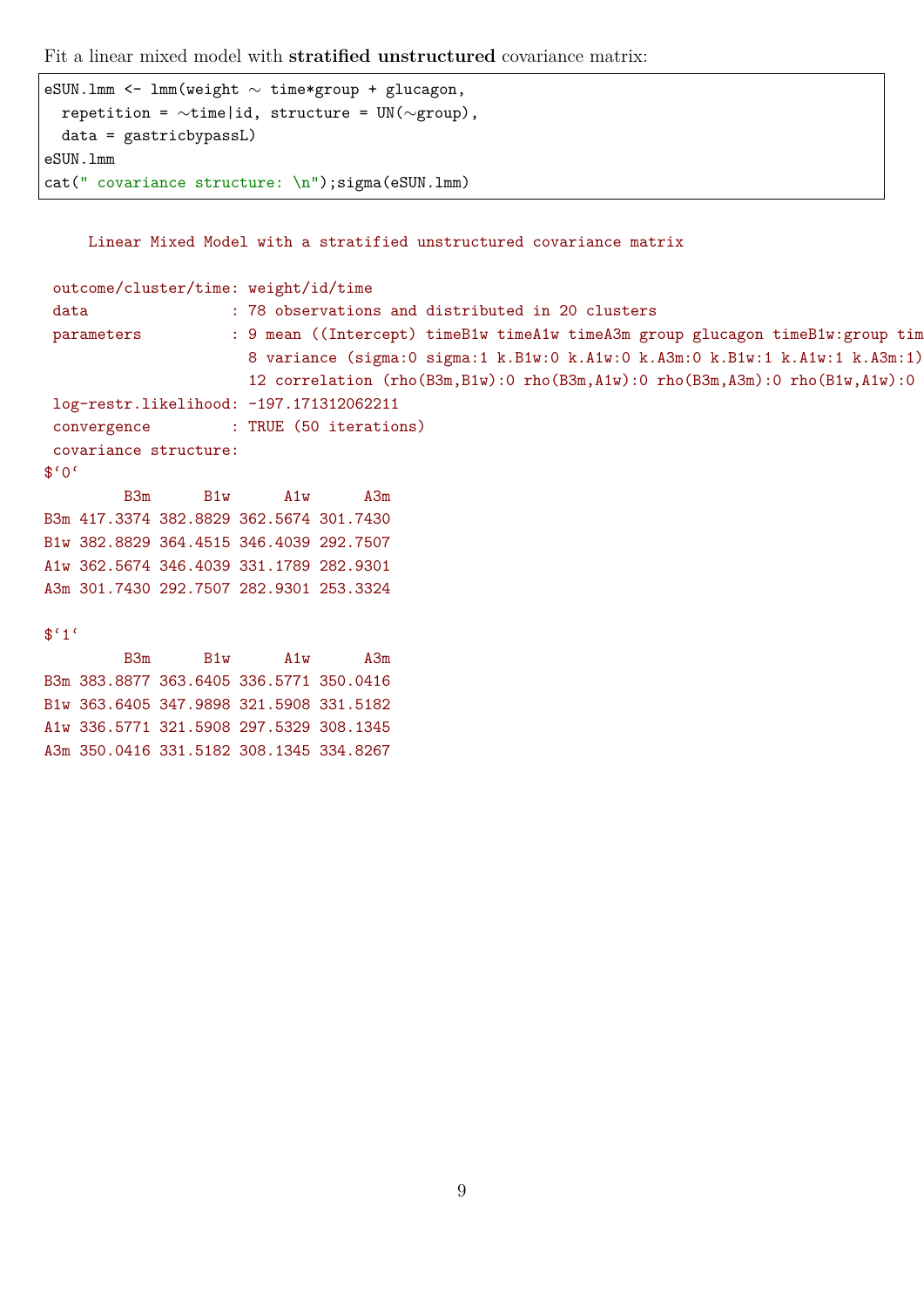### **2.2 Model output**

The summary method can be used to display the main information relative to the model fit:

```
summary(eUN.lmm)
          Linear Mixed Model
Dataset: gastricbypassL
  - 20 clusters
  - 78 observations were analyzed, 2 were excluded because of missing values
  - between 3 and 4 observations per cluster
Summary of the outcome and covariates:
    $ weight : num 127 165 110 146 113 ...
    $ time : Factor w/ 4 levels "B3m", "B1w", "A1w",..: 1 1 1 1 1 1 1 1 1 1 1 ...
    $ glucagon: num 4.03 5.24 4.93 4.32 4.38 ...
   reference level: time=B3m
Estimation procedure
  - Restricted Maximum Likelihood (REML)
  - log-likelihood :-216.3189
  - parameters: mean = 5, variance = 4, correlation = 6
  - convergence: TRUE (22 iterations)
    largest |score| = 7.034577e-05 for k.A1w|change|= 1.09736453168807e-06 for (Intercept)
Residual variance-covariance: unstructured
  - correlation structure: ~time - 1
         B3m B1w A1w A3m
   B3m 1.000 0.989 0.985 0.938
   B1w 0.989 1.000 0.998 0.954
   A1w 0.985 0.998 1.000 0.966
   A3m 0.938 0.954 0.966 1.000
  - variance structure: ~time
             standard.deviation ratio
    sigma.B3m 20.28081 1.0000000
   sigma.B1w 19.04554 0.9390916
    sigma.A1w 17.65480 0.8705176
    sigma.A3m 16.76104 0.8264480
Fixed effects: weight \sim time + glucagon
```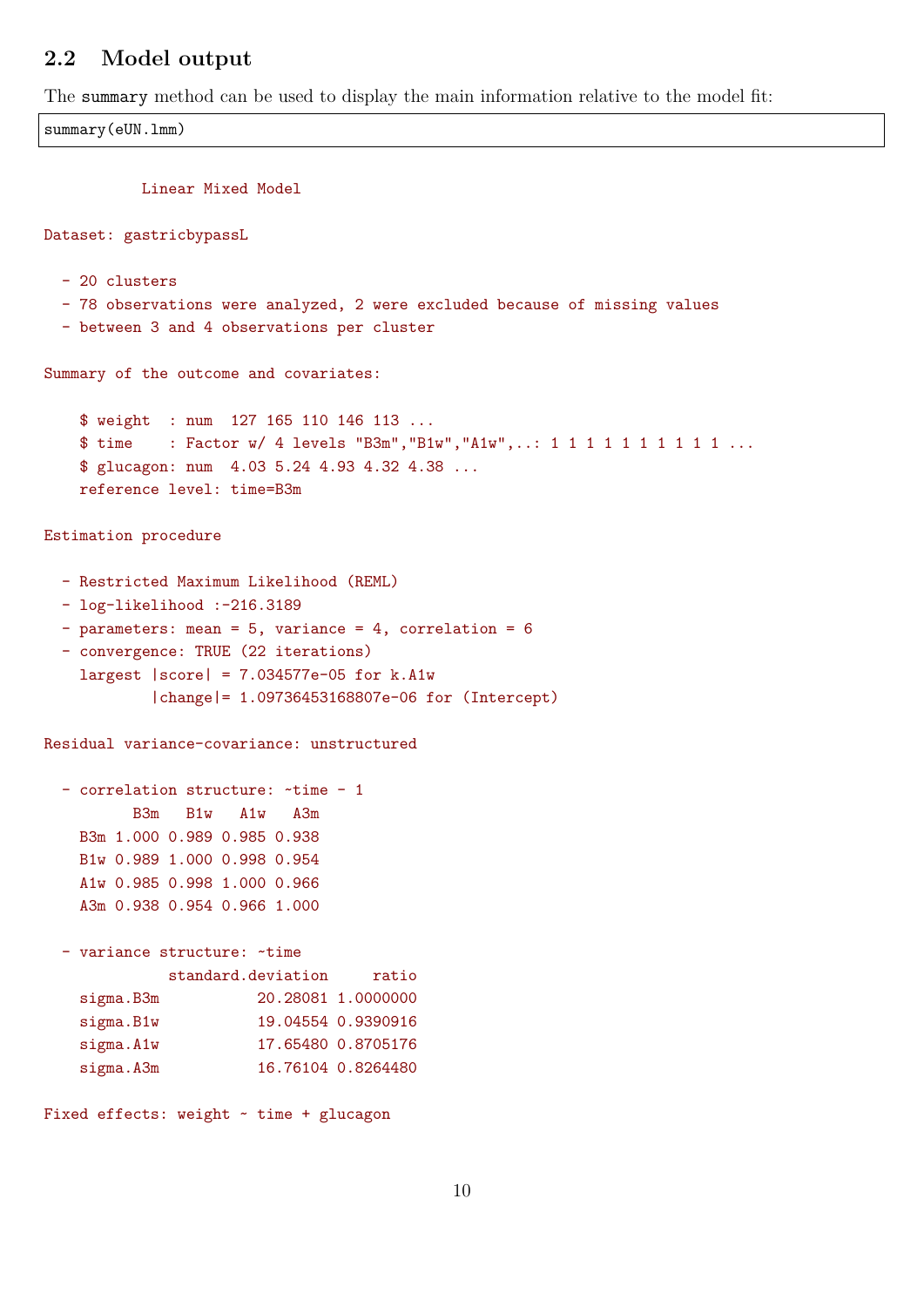```
estimate se df lower upper p.value
(Intercept) 132.98 4.664 19.758 123.243 142.717 < 0.001 ***
timeB1w -7.882 0.713 19.171 -9.374 -6.39 < 0.001 ***
timeA1w -11.788 1.018 21.644 -13.9 -9.676 < 0.001 ***
timeA3m -26.122 1.656 18.84 -29.591 -22.654 < 0.001 ***
glucagon -0.888 0.242 13.708 -1.408 -0.369 0.00257 **
Uncertainty was quantified using model-based standard errors (column se).
Degrees of freedom were computed using a Satterthwaite approximation (column df).
The columns lower and upper indicate a 95% confidence interval for each coefficient.
          Linear Mixed Model
Dataset: gastricbypassL
 - 20 clusters
 - 78 observations were analyzed, 2 were excluded because of missing values
  - between 3 and 4 observations per cluster
Summary of the outcome and covariates:
   $ weight : num 127 165 110 146 113 ...
   $ time : Factor w/ 4 levels "B3m", "B1w", "A1w",..: 1 1 1 1 1 1 1 1 1 1 ...
   $ glucagon: num 4.03 5.24 4.93 4.32 4.38 ...
   reference level: time=B3m
Estimation procedure
  - Restricted Maximum Likelihood (REML)
  - log-likelihood :-216.3189
  - parameters: mean = 5, variance = 4, correlation = 6
 - convergence: TRUE (22 iterations)
    largest |score| = 7.034577e-05 for k.A1w
           |change|= 1.09736453168807e-06 for (Intercept)
Residual variance-covariance: unstructured
  - correlation structure: ~time - 1
         B3m B1w A1w A3m
   B3m 1.000 0.989 0.985 0.938
   B1w 0.989 1.000 0.998 0.954
   A1w 0.985 0.998 1.000 0.966
   A3m 0.938 0.954 0.966 1.000
```
- variance structure: ~time standard.deviation ratio sigma.B3m 20.28081 1.0000000 sigma.B1w 19.04554 0.9390916 sigma.A1w 17.65480 0.8705176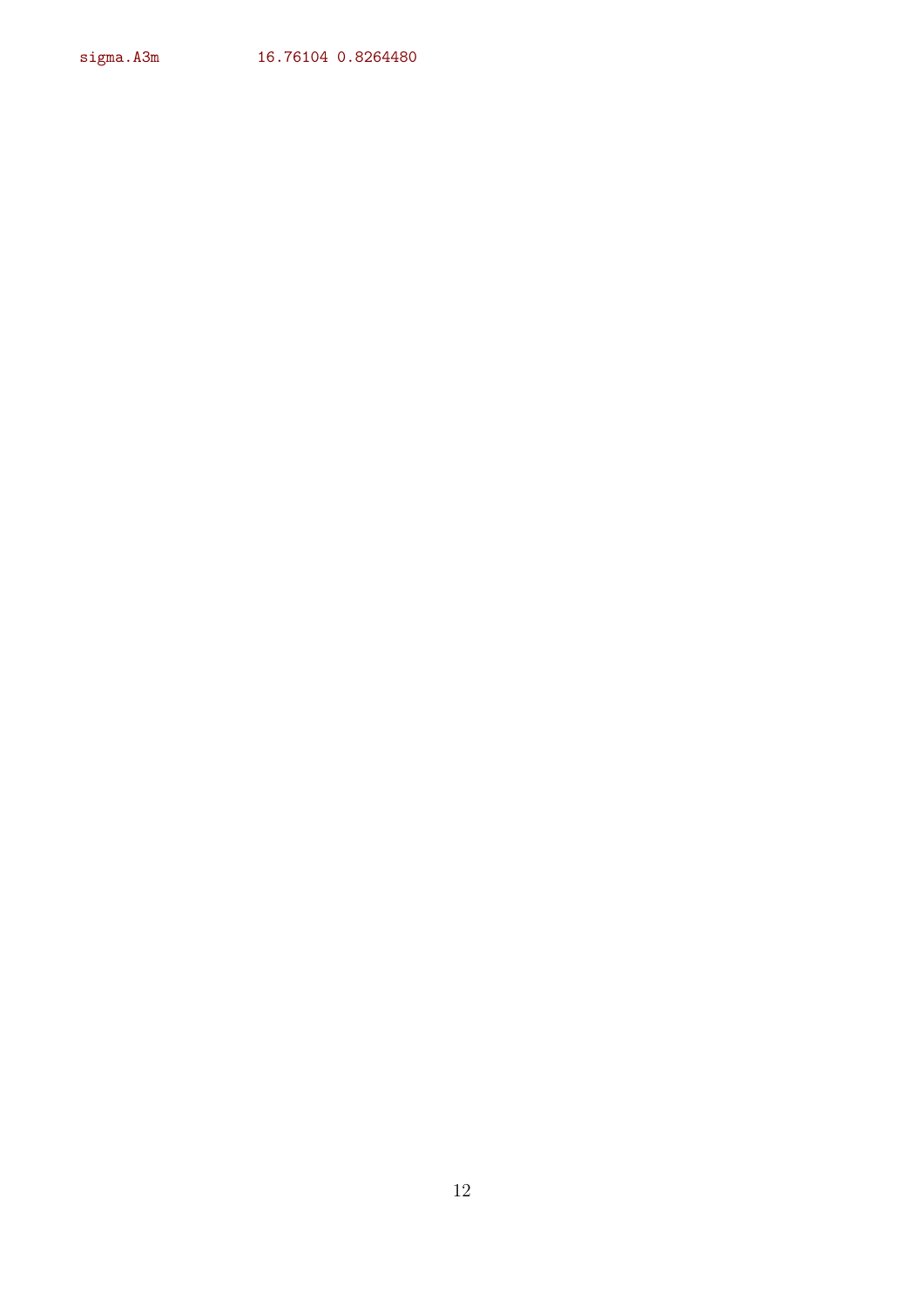Fixed effects: weight  $\sim$  time + glucagon

|                                                             | estimate se df lower upper p.value |  |                                                    |  |  |
|-------------------------------------------------------------|------------------------------------|--|----------------------------------------------------|--|--|
| (Intercept) 132.98 4.664 19.758 123.243 142.717 < 0.001 *** |                                    |  |                                                    |  |  |
| timeB1w                                                     |                                    |  | $-7.882$ 0.713 19.171 $-9.374$ $-6.39$ < 0.001 *** |  |  |
| timeA1w                                                     |                                    |  | $-11.788$ 1.018 21.644 $-13.9$ -9.676 < 0.001 ***  |  |  |
| timeA3m                                                     |                                    |  | $-26.122$ 1.656 18.84 -29.591 -22.654 < 0.001 ***  |  |  |
| glucagon                                                    |                                    |  | $-0.888$ 0.242 13.708 $-1.408$ $-0.369$ 0.00257 ** |  |  |

Uncertainty was quantified using model-based standard errors (column se). Degrees of freedom were computed using a Satterthwaite approximation (column df). The columns lower and upper indicate a 95% confidence interval for each coefficient.

Note: the calculation of the degrees of freedom, especially when using the observed information can be quite slow. Setting the arguments df to FALSE and type.information to "expected" when calling  $lmm$ should lead to a more reasonnable computation time.

### **2.3 Extract estimated coefficients**

The value of the estimated coefficients can be output using coef:

```
coef(eUN.lmm)
(Intercept) timeB1w timeA1w timeA3m glucagon
132.9801355 -7.8822331 -11.7879545 -26.1223908 -0.8883081
```
Variance coefficients can be output by specifying the effects argument:

coef(eUN.lmm, effects = "variance")

sigma k.B1w k.A1w k.A3m 20.2808131 0.9390916 0.8705176 0.8264480

It is possible to apply specific transformation on the variance coefficients, for instance to obtain the residual variance relative to each outcome:

 $\text{coeff}(eUN.lmm, effects = "variance", transform.k = "sd")$ 

```
sigma.B3m sigma.B1w sigma.A1w sigma.A3m
 20.28081 19.04554 17.65480 16.76104
```
The marginal means at each timepoint can be obtained using dummy.coef:

dummy.coef(eUN.lmm)

time estimate se df lower upper 1 B3m 128.5386 4.536445 18.97584 119.04289 138.0343 2 B1w 120.6564 4.261691 19.04078 111.73783 129.5749 3 A1w 116.7506 3.956964 19.04925 108.47007 125.0312 4 A3m 102.4162 3.747908 19.05531 94.57328 110.2591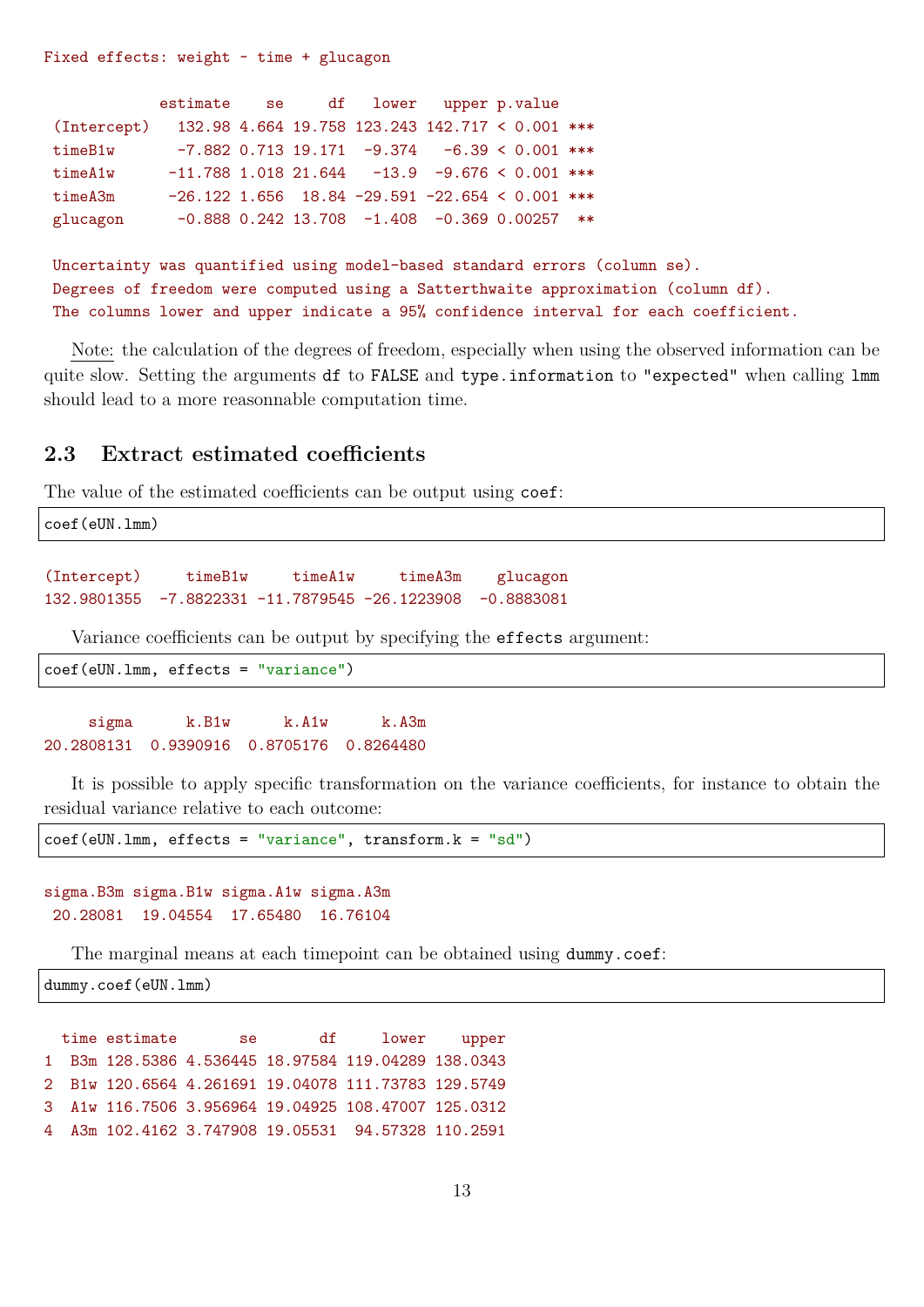### **2.4 Extract estimated coefficient and associated uncertainty**

The uncertainty about the mean coefficients can be obtained using the model.tables method  $2$ :

model.tables(eUN.lmm)

|                                                        | estimate se df lower upper p.value |  |  |                                                  |
|--------------------------------------------------------|------------------------------------|--|--|--------------------------------------------------|
| (Intercept) 132.980 4.664 19.8 123.24 142.717 0.00e+00 |                                    |  |  |                                                  |
| timeB1w                                                |                                    |  |  | $-7.882$ 0.713 19.2 $-9.37$ $-6.390$ 9.27e-10    |
| timeA1w                                                |                                    |  |  | $-11.788$ 1.018 21.6 $-13.90$ -9.676 9.55e-11    |
| timeA3m                                                |                                    |  |  | $-26.122$ 1.656 18.8 $-29.59$ $-22.654$ 2.62e-12 |
| glucagon                                               |                                    |  |  | $-0.888$ 0.242 13.7 $-1.41$ $-0.369$ 2.57e-03    |

Values for the all correlation parameters can be displayed too, by specifying effect="all":

```
model.tables(eUN.lmm, effect = "all") ## not shown
```
Because these parameters are constrained (e.g. strictly positive), they uncertainty is by default computed after transformation (e.g. log) and then backtransformed.

### **2.5 Extract estimated residual variance-covariance structure**

The method sigma can be used to output the covariance structure of the residuals:

sigma(eUN.lmm)

B3m B1w A1w A3m B3m 411.3114 381.9734 352.6400 318.8573 B1w 381.9734 362.7326 335.4649 304.6314 A1w 352.6400 335.4649 311.6921 285.8077 A3m 318.8573 304.6314 285.8077 280.9323

It can also be specific to a "known" individual:

sigma(eUN.lmm, cluster = 5)

B3m A1w A3m B3m 411.3114 352.6400 318.8573 A1w 352.6400 311.6921 285.8077 A3m 318.8573 285.8077 280.9323

or for a new individual:

newdata  $\leq$  data.frame(id = "X", time = c("B3m","B1w","A1w","A3m")) sigma(eUN.lmm, cluster = newdata)

B3m B1w A1w A3m B3m 411.3114 381.9734 352.6400 318.8573 B1w 381.9734 362.7326 335.4649 304.6314 A1w 352.6400 335.4649 311.6921 285.8077 A3m 318.8573 304.6314 285.8077 280.9323

 $2$ it is equivalent to confint method except that by default it also outputs se and p.value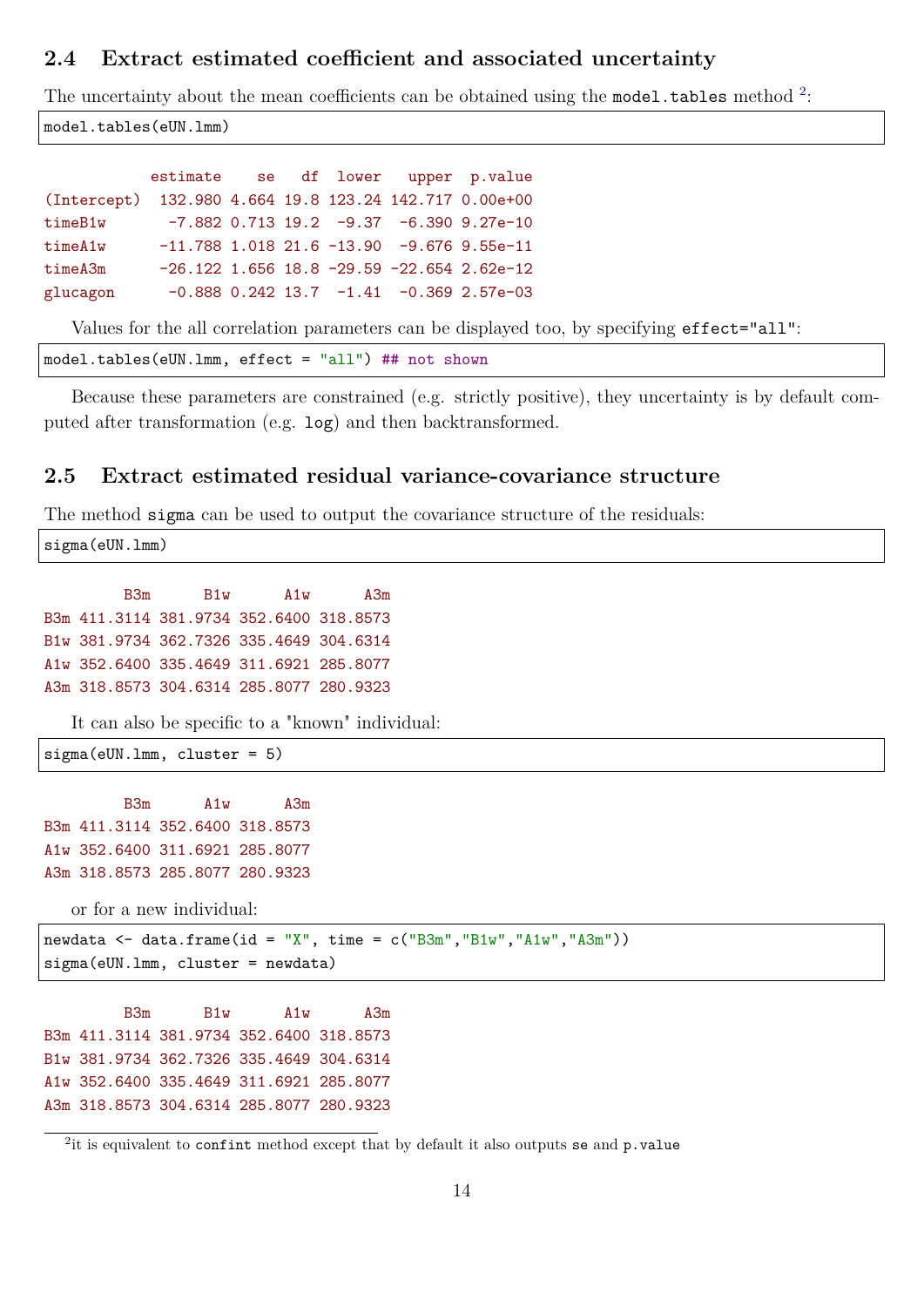## **2.6 Model diagnostic**

The method plot can be used to display diagnostic plots about:

• misspecification of the mean structure





• misspecification of the variance structure



#### plot(eUN.lmm, type = "scatterplot2")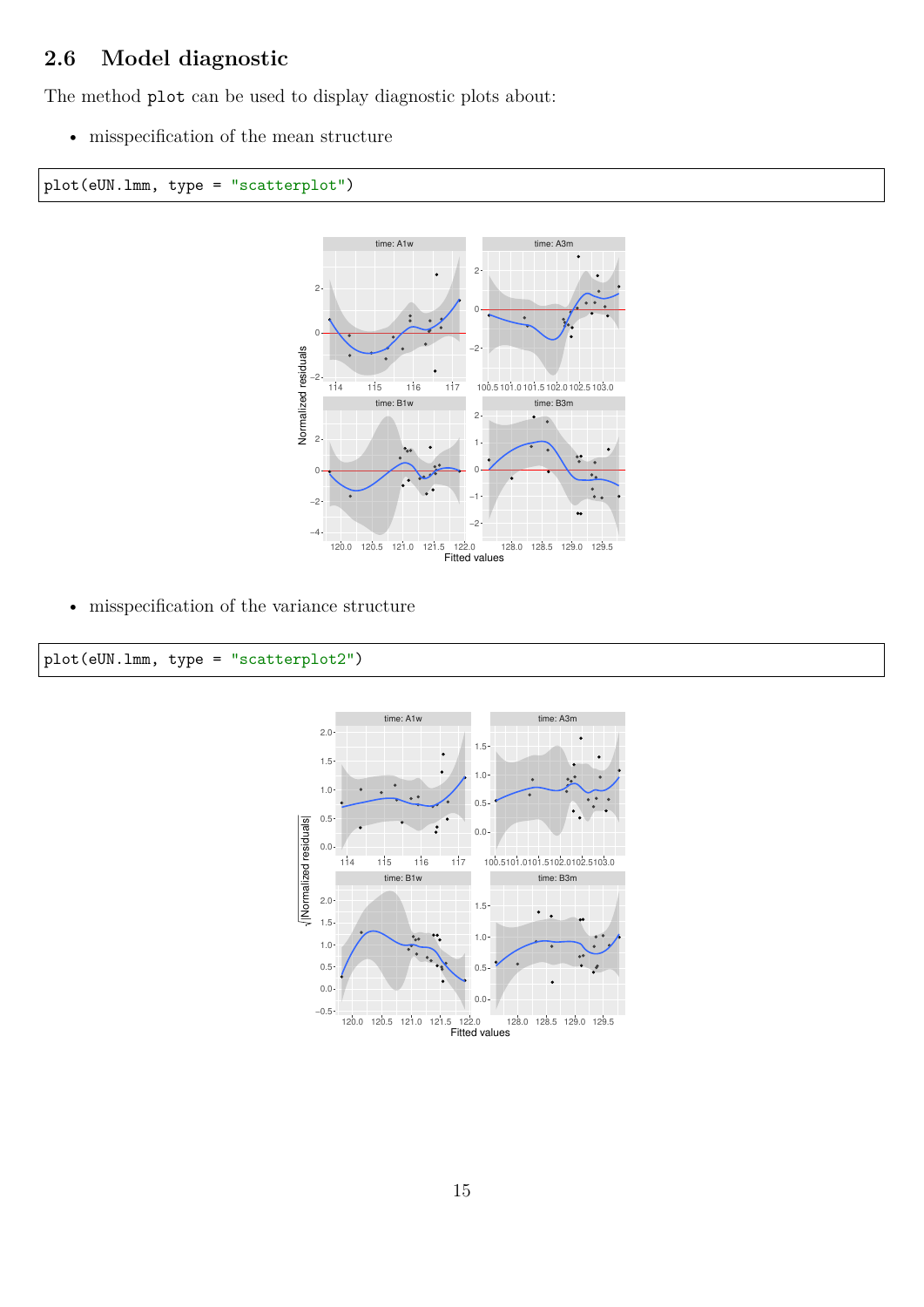• misspecification of the correlation structure

```
plot(eUN.lmm, type = "correlation", type.residual = "response")
plot(eUN.lmm, type = "correlation", type.residual = "normalized")
```


• residual distribution vs. normal distribution <sup>[3](#page-0-0)</sup>:

```
plot(eUN.lmm, type = "qqplot", engine.qqplot = "qqtest")
## Note: the qqtest package to be installed to use the argument engine.plot = "qqtest"
```


<sup>3</sup> see [Oldford](#page-42-0) [\(2016\)](#page-42-0) for guidance about how to read quantile-quantile plots.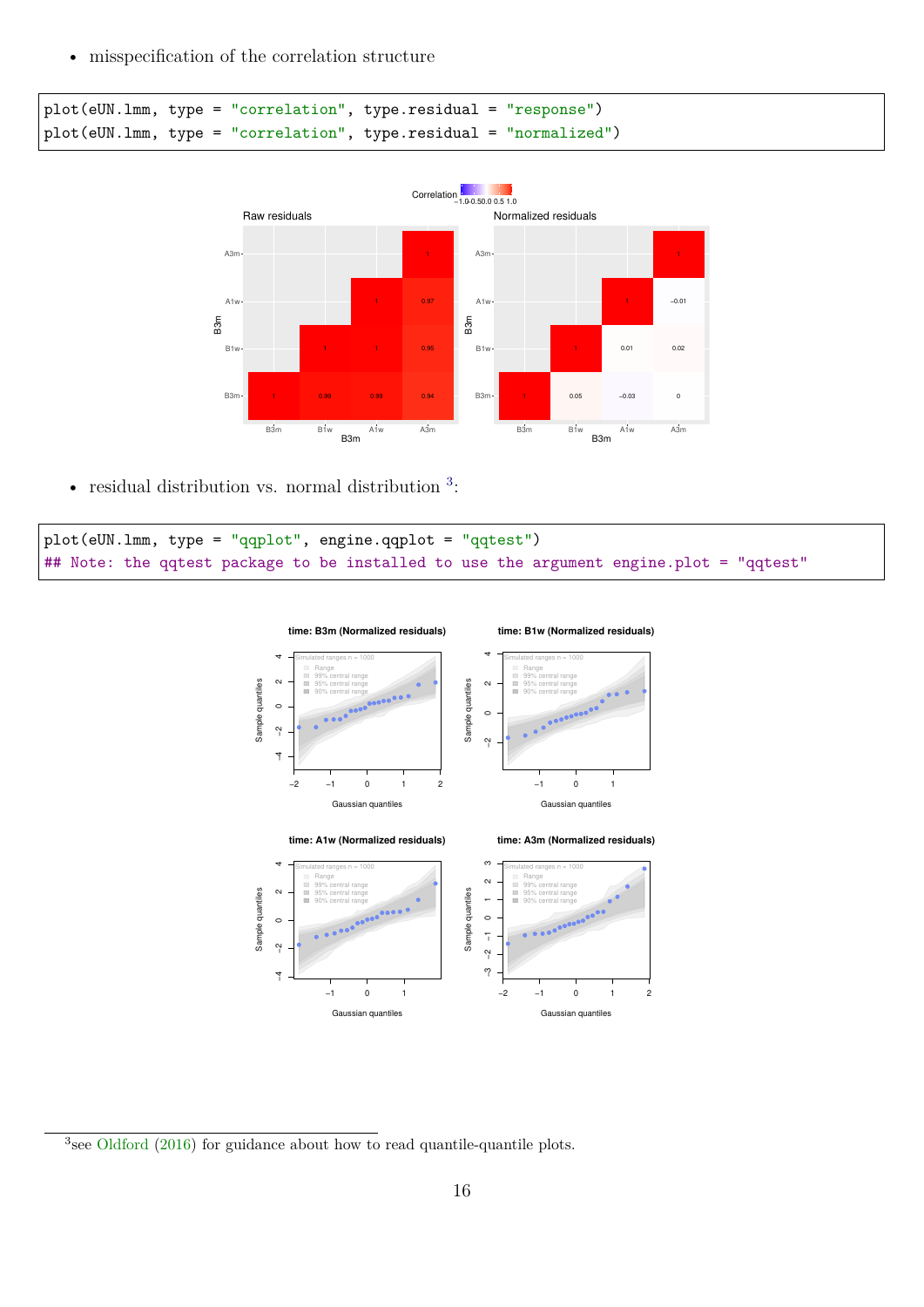The method residuals returns the residulas in the wide format:

```
eUN.diagW <- residuals(eUN.lmm, type = "normalized", format = "wide")
colnames(eUN.diagW) <- gsub("normalized.","",colnames(eUN.diagW))
head(eUN.diagW)
```

| u. |  | c | Ţ. | w<br>×<br>× |  |
|----|--|---|----|-------------|--|
|    |  |   |    |             |  |

|                | $\mathcal{D}$   |                        |                                                  |                                                                            |
|----------------|-----------------|------------------------|--------------------------------------------------|----------------------------------------------------------------------------|
|                |                 |                        | cluster r.B3m r.B1w r.A1w r.A3m                  |                                                                            |
| 1              |                 |                        | 1 -0.2897365 -0.2027622 -1.16864038 0.3258573    |                                                                            |
| $\overline{2}$ |                 |                        | 2  0.8603117   -1.6492164  0.62578801  1.7370660 |                                                                            |
| 3              |                 |                        | $3$ 0.7273066 -0.4155171 -0.68266741 -0.8510316  |                                                                            |
| $\overline{4}$ |                 |                        |                                                  |                                                                            |
| 5 <sub>1</sub> |                 |                        |                                                  |                                                                            |
| 6              |                 |                        | 6 1.7801675 1.2847703 2.63004812 0.3505542       |                                                                            |
|                |                 | or in the long format: |                                                  |                                                                            |
|                |                 |                        |                                                  | eUN.diagL $\leq$ residuals (eUN.lmm, type = "normalized", format = "long") |
|                | head(eUN.diagL) |                        |                                                  |                                                                            |

#### [1] -0.2897365 0.8603117 0.7273066 -1.6403082 0.4755409 1.7801675

Various type of residuals can be extract but the normalized one are recommanded when doing model checking.

### **2.7 Model fit**

The fitted values can be displayed via the plot method or using the emmeans package:

```
library(ggplot2) ## left panel
plot(eUN.lmm, type = "fit", color = "id", c.i.alpha = NA, size.text = 20)
```

```
library(emmeans) ## right panel
emmip(eUN.lmm, \simtime) + theme(text = element_text(size=20))
```
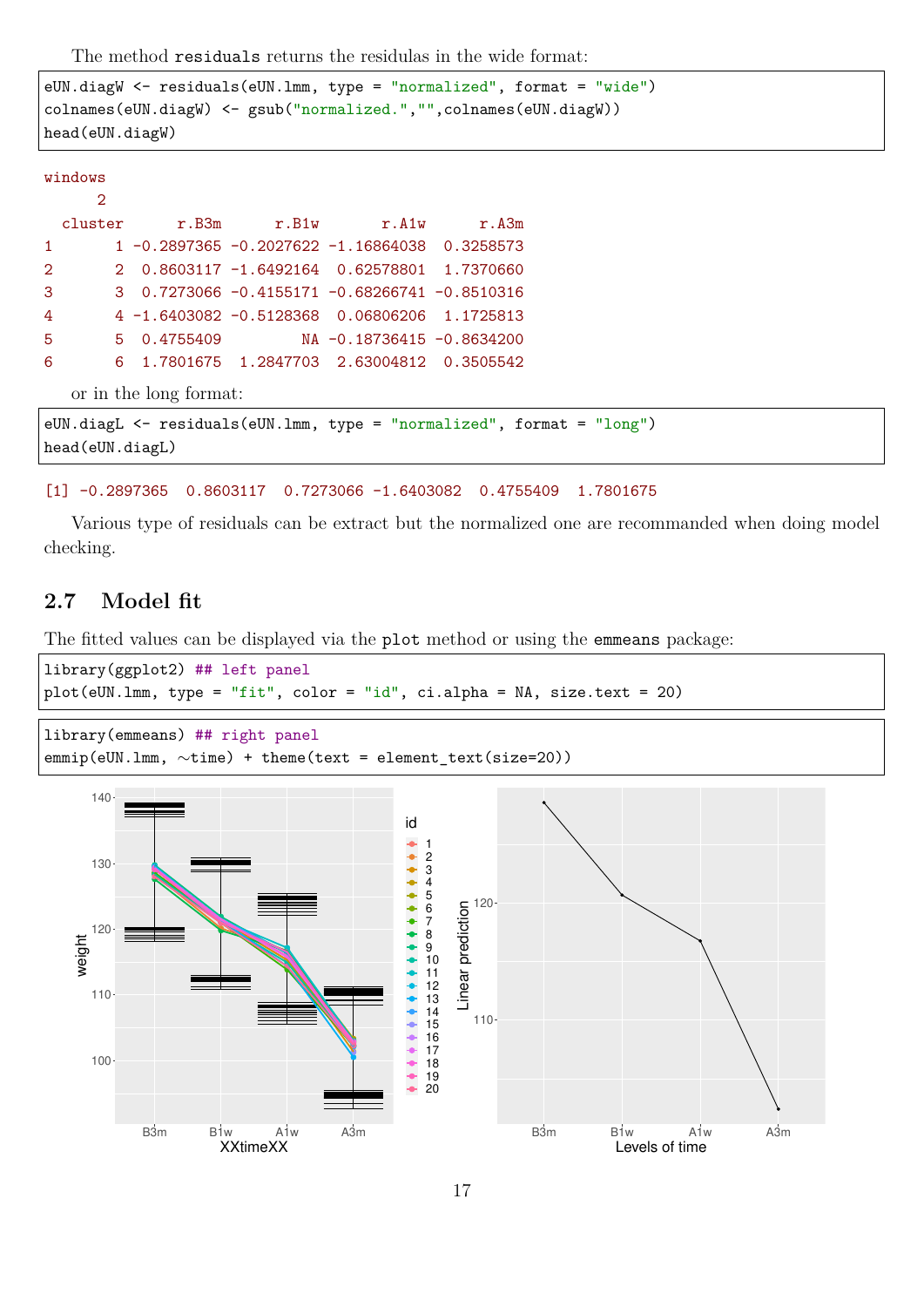In the first case each possible curve is displayed while in the latter the average curve (over glucagon values). With the plot method, it is possible to display a curve specific to a glucagon value via the argument at:

plot(eUN.lmm, type = "fit", at = data.frame(glucagon = 10), color = "glucagon")

It is also possible to display the observed values along with the fitted values by setting the argument obs.alpha to a strictly positive value below or equal to 1. This argument controls the transparency of the color used to display the observed values:

```
gg \le plot(eUN.1mm, type = "fit", obs.alpha = 0.2, ci = FALSE, plot = FALSE)$plot
 gg <- gg + facet_wrap(∼id, labeller = label_both)
 gg <- gg + theme(axis.text.x=element_text(angle = 90, hjust = 0))
 gg
ggsave(gg + theme(text = element_text(size=20)), filename = "figures/fit-autoplot-indiv.pdf",
   width = 12)
```
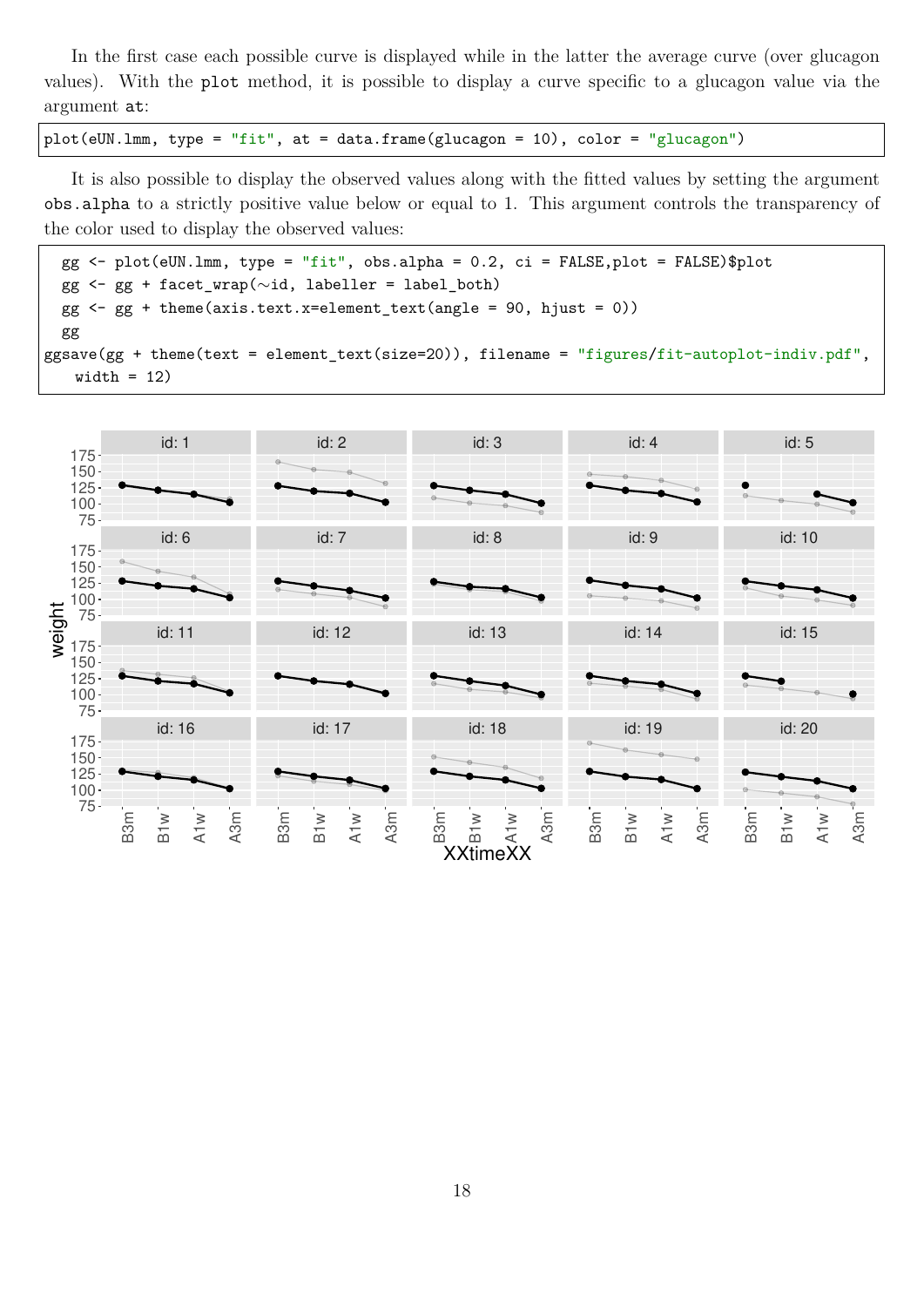Partial residuals can also be displayed via the plot method:

```
gg1 <- plot(eUN.lmm, type = "partial", var = "glucagon", plot = FALSE)$plot
gg2 <- plot(eUN.lmm, type = "partial", var = c("(Intercept)","glucagon"), plot = FALSE)$plot
ggarrange(gg1,gg2)
```


Their value can be extracted via the residuals method, e.g.:

```
df.pres <- residuals(eUN.lmm, type = "partial", var = "glucagon", keep.data = TRUE)
m.pres <- gastricbypassL$weight - model.matrix(∼time,gastricbypassL) %*% coef(eUN.lmm)[1:4]
range(df.pres$r.partial - m.pres, na.rm = TRUE)
```
### windows 2 Advarselsbeskeder: 1: Removed 2 rows containing missing values (geom\_point). 2: Removed 2 row(s) containing missing values (geom\_path). 3: Removed 2 rows containing missing values (geom\_point). 4: Removed 2 row(s) containing missing values (geom\_path). [1] -1.421085e-14 1.421085e-14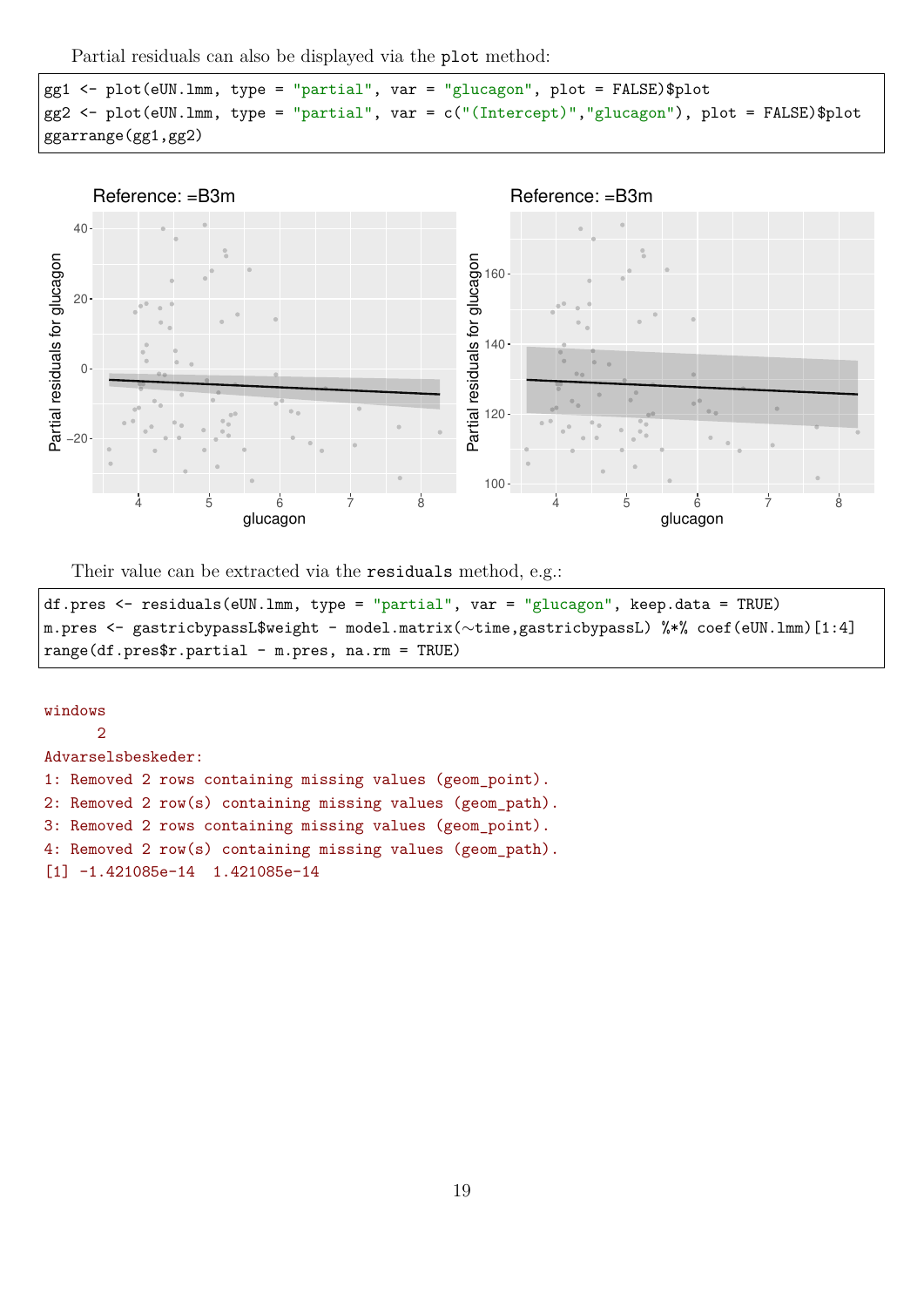### **2.8 Statistical inference (linear)**

The anova method can be use to test one or several linear combinations of the model coefficients using Wald tests. By default, it will simultaneously test all parameters associated to a variable:

anova(eUN.lmm)

```
|| mean coefficients ||
- Multivariate Wald test (global null hypothesis)
       F-statistic df.num df.denom p.value
time 86.743 3 19.005 2.8424e-11 ***
glucagon 13.518 1 13.708 0.0025716 **
---
Signif. codes: 0 '***' 0.001 '**' 0.01 '*' 0.05 '.' 0.1 ' ' 1
```
Note that here the p-values are not adjust for multiple comparisons over variables. It is possible to specify a null hypothesis to be test: e.g. is there a change in average weight just after taking the treatment:

anova(eUN.lmm, effects = c("timeA1w-timeB1w=0"))

#### || User-specified linear hypotheses ||

```
- Multivariate Wald test (global null hypothesis)
F-statistic df.num df.denom p.value
     43.141 1 17.875 3.7234e-06 ***
---
Signif. codes: 0 '***' 0.001 '**' 0.01 '*' 0.05 '.' 0.1 ' ' 1
```
One can also simulateneously tests several null hypotheses:

```
e.anova <- anova(eUN.lmm, effects = c("timeA1w-timeB1w=0","timeA3m-timeB1w=0"))
summary(e.anova)
```

```
|| User-specified linear hypotheses ||
- Multivariate Wald test (global null hypothesis)
F-statistic df.num df.denom p.value
     98.651 2 18.62 1.2338e-10 ***
- Univariate Wald test (individual null hypotheses)
                 estimate se df lower upper p.value
timeA1w - timeB1w -3.90572  0.59464  17.87453 -5.32146 -2.490  2e-05 ***
timeA3m - timeB1w -18.24016  1.32283  19.02810 -21.38959 -15.091 <1e-05 ***
---
```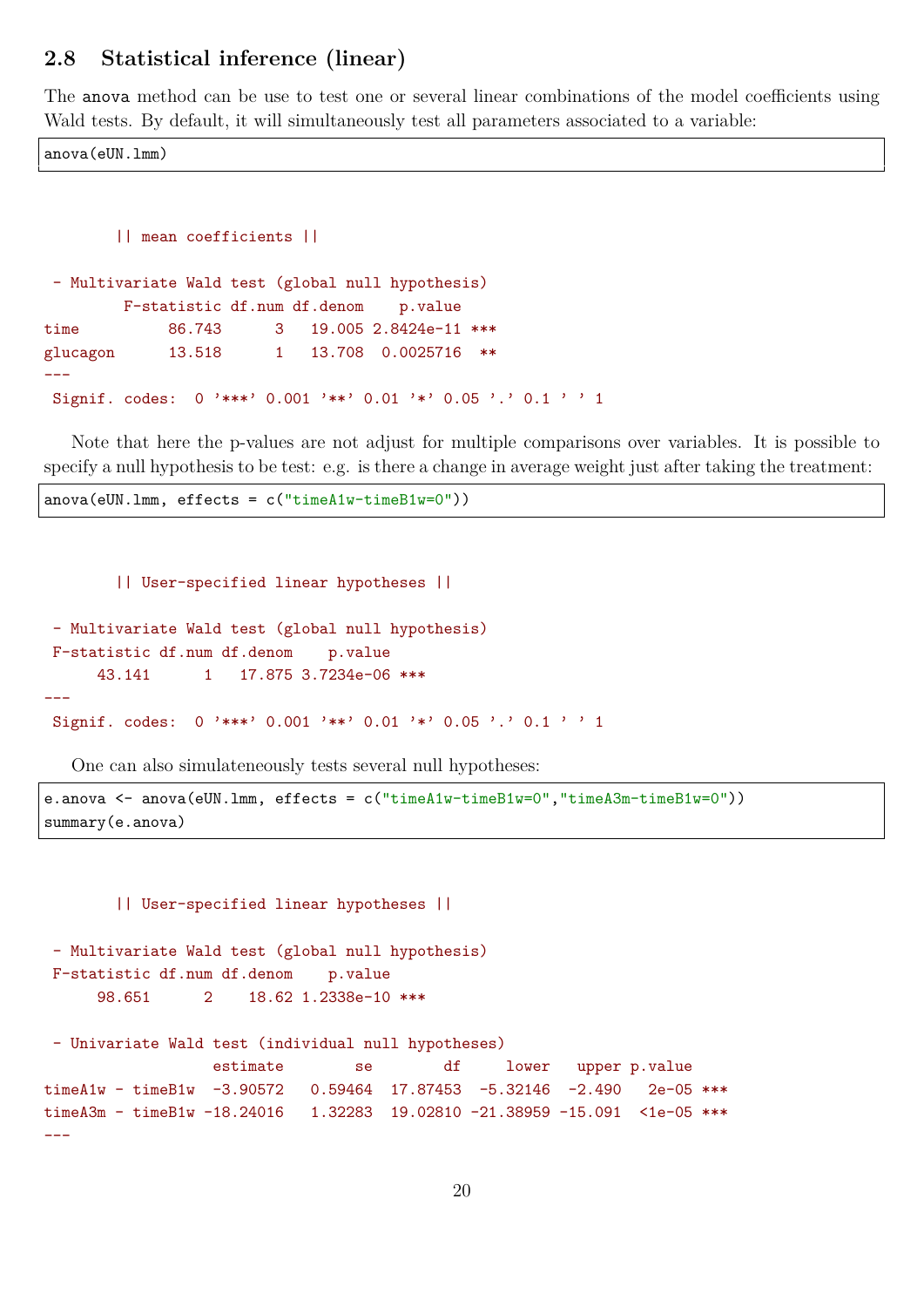```
Signif. codes: 0 '***' 0.001 '**' 0.01 '*' 0.05 '.' 0.1 ' ' 1
Standard errors: model-based
(CIs/p-values adjusted for multiple comparisons -- max-test adjustment)
Adjusted CIs/p-values computed using 1e+05 samples.
```
or return all pairwise comparisons for a given factor using the mcp function of the multcomp package:

library(multcomp) summary(anova(eUN.lmm, effects = mcp(time = "Tukey")))

Singular contrast matrix: contrasts "A1w - B1w" "A3m - B1w" "A3m - A1w" have been removed.

|| User-specified linear hypotheses ||

- Multivariate Wald test (global null hypothesis) F-statistic df.num df.denom p.value 86.743 3 19.005 2.8424e-11 \*\*\*

```
- Univariate Wald test (individual null hypotheses)
          estimate se df lower upper p.value
B1w - B3m -7.88223 0.71318 19.17147 -9.82458 -5.9399 <1e-05 ***
A1w - B3m -11.78795 1.01751 21.64404 -14.55916 -9.0168 <1e-05 ***
A3m - B3m -26.12239 1.65641 18.84049 -30.63363 -21.6112 <1e-05 ***
A1w - B1w -3.90572 0.59464 17.87453 -5.52523 -2.2862 3e-05 ***
A3m - B1w -18.24016 1.32283 19.02810 -21.84289 -14.6374 <1e-05 ***
A3m - A1w -14.33444 1.05650 20.26658 -17.21182 -11.4571 <1e-05 ***
---
Signif. codes: 0 '***' 0.001 '**' 0.01 '*' 0.05 '.' 0.1 ' ' 1
Standard errors: model-based
(CIs/p-values adjusted for multiple comparisons -- max-test adjustment)
```
Adjusted CIs/p-values computed using 1e+05 samples.

When testing transformed variance or correlation parameters, parentheses (as in  $log(k)$ .B1w) cause problem for recognizing parameters:

```
try(
  anova(eUN.lmm,
 effects = c("log(k).B1w=0", "log(k).A1w=0", "log(k).A3m=0")))
```

```
Error in .anova_Wald(object, effects = effects, robust = robust, rhs = rhs, :
  Possible mispecification of the argument 'effects' as running mulcomp::glht lead to the following
Error in parse(text = ex[i]) : <text>:1:7: uventet symbol
1: log(k).B1w
          \hat{ }
```
It is then advised to build a contrast matrix, e.g.: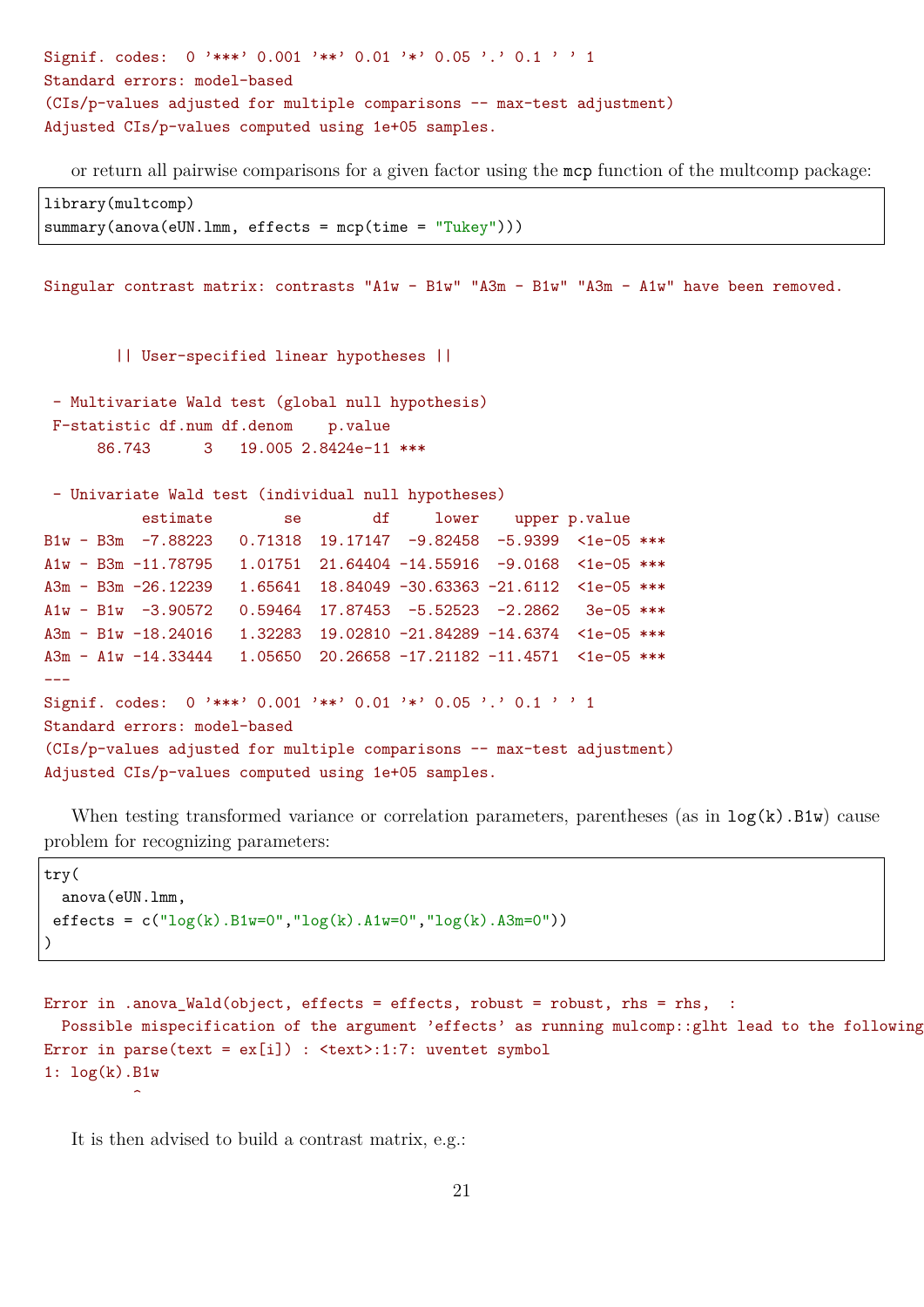```
name.coef <- rownames(confint(eUN.lmm, effects = "all"))
name.varcoef \leq grep("^k",name.coef, value = TRUE)
C \leftarrow matrix(0, nrow = 3, ncol = length(name.coef), dimnames = list(name.varcoef, name.coef))
diag(C[name.varcoef,name.varcoef]) <- 1
C
```

|       |                                                                                     |          |   |                |          |          |          |  | (Intercept) timeB1w timeA1w timeA3m glucagon sigma k.B1w k.A1w k.A3m rho(B3m,B1w) |
|-------|-------------------------------------------------------------------------------------|----------|---|----------------|----------|----------|----------|--|-----------------------------------------------------------------------------------|
| k.B1w |                                                                                     |          | 0 | $\Omega$       | $\Omega$ | $\Omega$ |          |  | $\Omega$                                                                          |
| k.A1w |                                                                                     | $\Omega$ | 0 | $\overline{0}$ | $\Omega$ | 0        | $\Omega$ |  | $\Omega$                                                                          |
| k.A3m |                                                                                     |          | 0 | $\Omega$       | $\Omega$ | $\Omega$ | $\Omega$ |  | $\Omega$                                                                          |
|       | $rho(B3m, A1w)$ rho $(B3m, A3m)$ rho $(B1w, A1w)$ rho $(B1w, A3m)$ rho $(A1w, A3m)$ |          |   |                |          |          |          |  |                                                                                   |
| k.B1w |                                                                                     |          |   |                |          |          |          |  |                                                                                   |
| k.A1w |                                                                                     |          |   |                |          |          |          |  |                                                                                   |
| k.A3m |                                                                                     |          |   |                |          |          |          |  |                                                                                   |

And then call the anova method specifying the null hypothesis via the contrast matrix:

anova(eUN.lmm, effects = C)

|| User-specified linear hypotheses ||

```
- Multivariate Wald test (global null hypothesis)
F-statistic df.num df.denom p.value
     6.2032 3 17.995 0.0044171 **
---
Signif. codes: 0 '***' 0.001 '**' 0.01 '*' 0.05 '.' 0.1 ' ' 1
```
Note that using the approach of [Pipper et al.](#page-42-1) [\(2012\)](#page-42-1) it is also possible to adjust for multiple testing across several lmm objects. To do so, one first fit the mixed models, then use the anova method to indicate which hypotheses are being tested, and combine them using rbind. Here is an (artificial) example:

```
Manova <- rbind(anova(eInd.lmm, effects = "glucagon = 0"),
  anova(eCS.lmm, effects = "glucagon = 0"),
  anova(eUN.lmm, effects = "glucagon = 0"),
 name = c("Ind", "CS", "UN"))
summary(Manova)
```

```
|| User-specified linear hypotheses ||
- Multivariate Wald test (global null hypothesis)
chi2-statistic df.num df.denom p.value
       8.8925 3 Inf 6.8788e-06 ***
- Univariate Wald test (individual null hypotheses)
            estimate se df lower upper p.value
```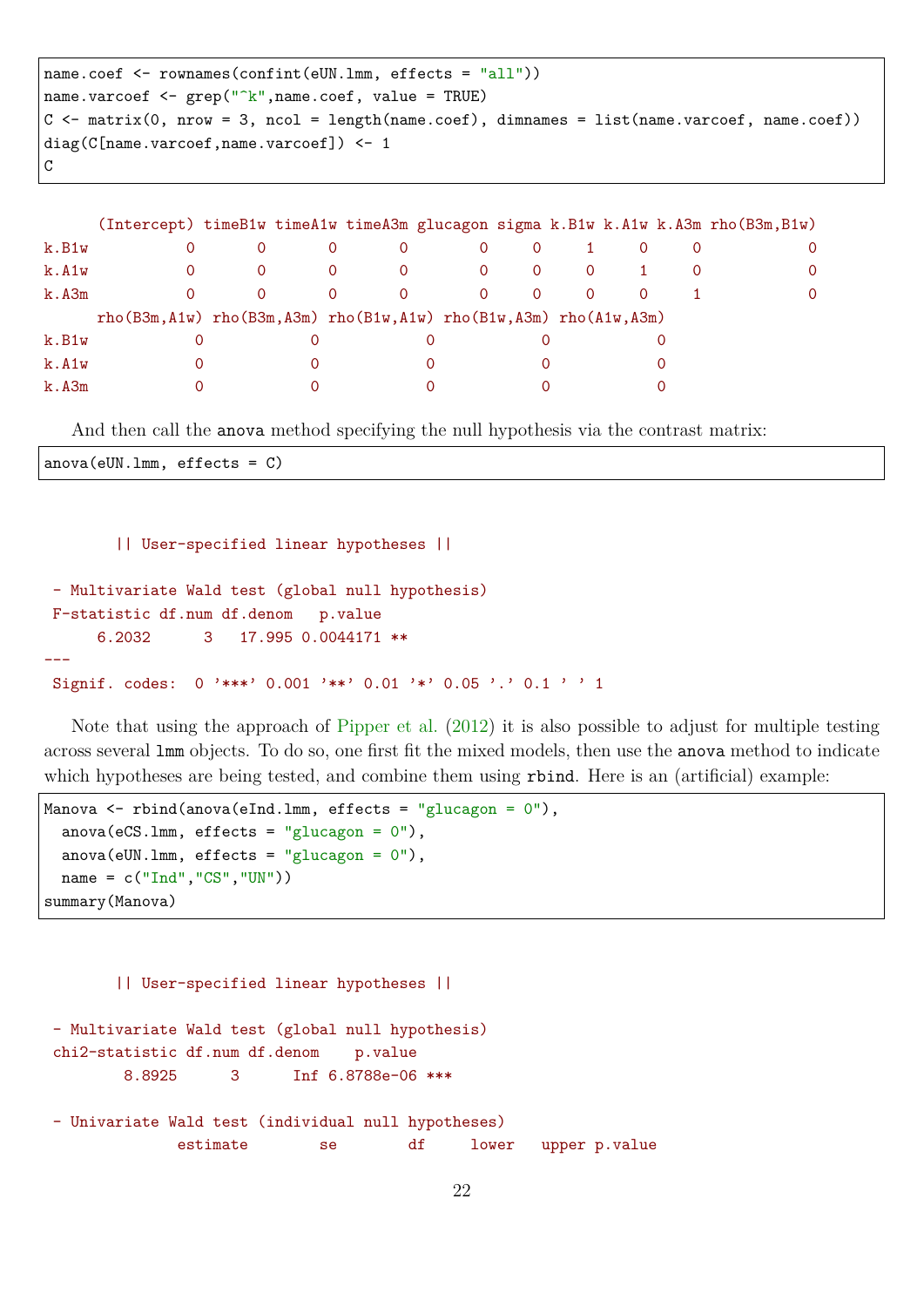Ind: glucagon -8.27006 2.57880 34.20071 -14.86149 -1.6786 0.01181 \* CS: glucagon 0.82179 0.61997 53.80983 -0.76285 2.4064 0.47313 UN: glucagon -0.88831 0.24161 13.70759 -1.50586 -0.2708 0.00394 \*\* --- Signif. codes: 0 '\*\*\*' 0.001 '\*\*' 0.01 '\*' 0.05 '.' 0.1 ' ' 1 Standard errors: model-based (CIs/p-values adjusted for multiple comparisons -- max-test adjustment) Adjusted CIs/p-values computed using 1e+05 samples.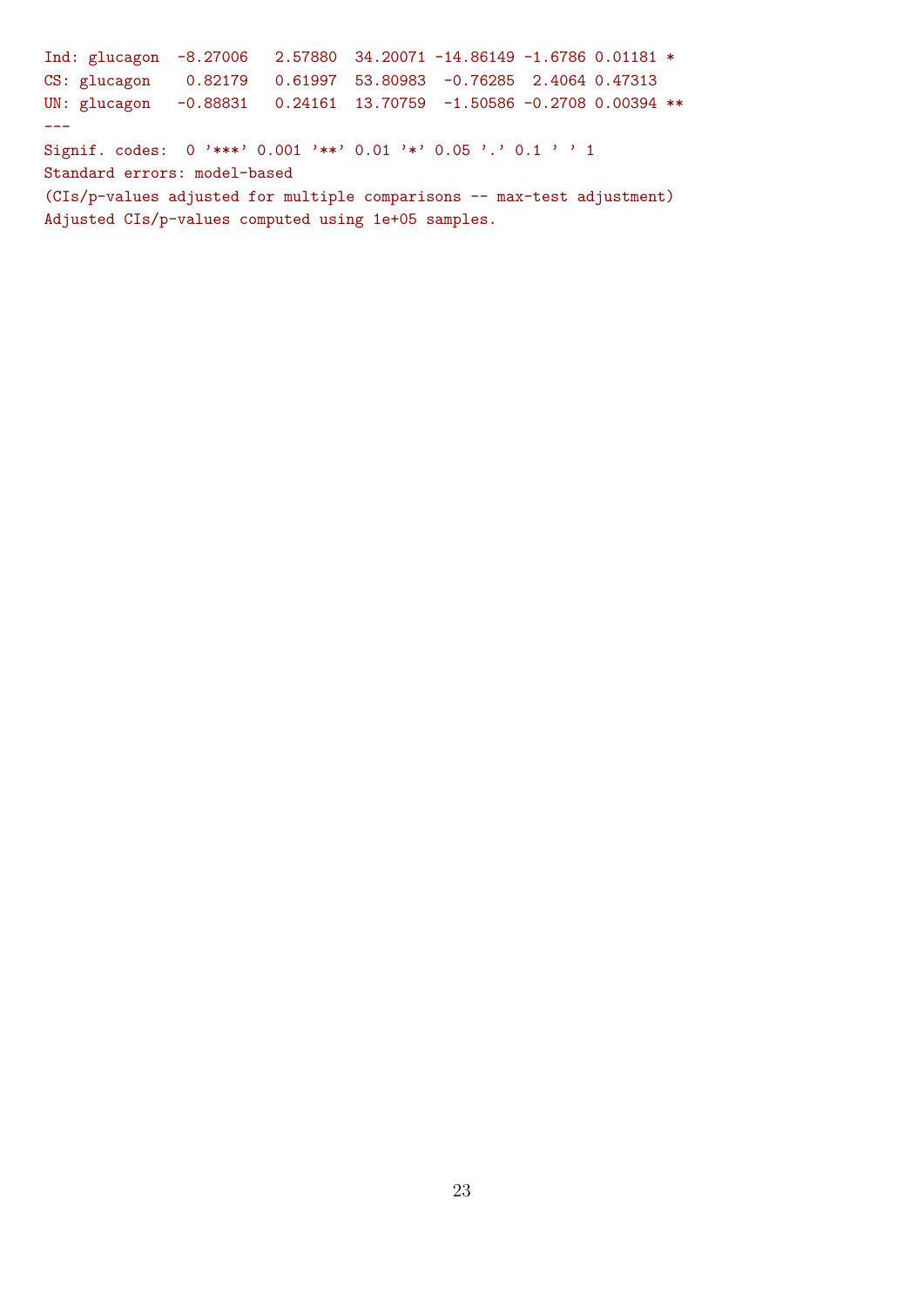### **2.9 Statistical inference (non-linear)**

The estimate function can be used to test one or several non-linear combinations of model coefficients, using a first order delta method to quantify uncertainty. The combination has to be specified via a function (argument f). To illustrate its use consider an ANCOVA analysis:

$$
Y_{i1} = \alpha + \beta Y_{i,0} + \gamma X_i + e_i
$$

```
gastricbypassW <- reshape(gastricbypassL[,c("id","time","weight","group")],
     direction = "wide",
     \tt{timevar} = "time", idvar = c("id", "group"))e.ANCOVA <- lm(weight.A1w ∼ weight.B1w + group, data = gastricbypassW)
summary(e.ANCOVA)$coef
```

```
Estimate Std. Error t value Pr(>|t|)(Intercept) -1.4823022 2.31781138 -0.6395267 5.310047e-01
weight.B1w 0.9654917 0.01803988 53.5198489 2.156258e-20
group 0.2521714 0.66499945 0.3792054 7.092302e-01
```
We can replicate this analysis by first fitting a mixed model:

$$
Y_{ij} = \alpha_j + \gamma_j X_i + \varepsilon_{i,j} \text{ where } \varepsilon_i \sim \mathcal{N}\left(\begin{bmatrix} 0\\0 \end{bmatrix}, \begin{bmatrix} \sigma_1^2 & \rho \sigma_1 \sigma_2\\ \rho \sigma_1 \sigma_2 & \sigma_2^2 \end{bmatrix}\right)
$$

e.lmmANCOVA <- lmm(weight ∼ time+time:group, repetition = ∼time|id, data = gastricbypassL[gastricbypassL\$visit %in% 2:3,])

and then perform a delta-method:

```
lava::estimate(e.lmmANCOVA, f = function(p){
  c(Y1 = as.double(p["rho(B1w,A1w)"] * p["k.A1w"]),X1 = as.double(p["timeA1w:group"]-p["rho(B1w,A1w)"]*p["k.A1w"]*p["timeB1w:group"]))
})
```

```
estimate se df lower upper p.value
Y1 0.9654917 0.01753161 15.96769 0.9283203 1.002663 0.0000000
X1 0.2521714 0.64626331 15.00349 -1.1252784 1.629621 0.7018731
```
Indeed:

$$
\mathbb{E}\left[Y_{i2}|Y_{i1}, X_i\right] = \alpha_2 + \gamma_2 X_i + \rho \frac{\sigma_2}{\sigma_1} (Y_{i1} - \alpha_1 - \gamma_1 X_i)
$$

$$
= \alpha_2 - \rho \frac{\sigma_2}{\sigma_1} \alpha_1 + \rho \frac{\sigma_2}{\sigma_1} Y_{i1} + \left(\gamma_2 - \rho \frac{\sigma_2}{\sigma_1} \gamma_1\right) X_i
$$

We obtain identical estimate but different standard-errors/degrees of freedom compared to the univariate linear model approach. The later is to be prefer as it does not rely on approximation. The former is nevertheless useful as it can handle missing data in the outcome variable.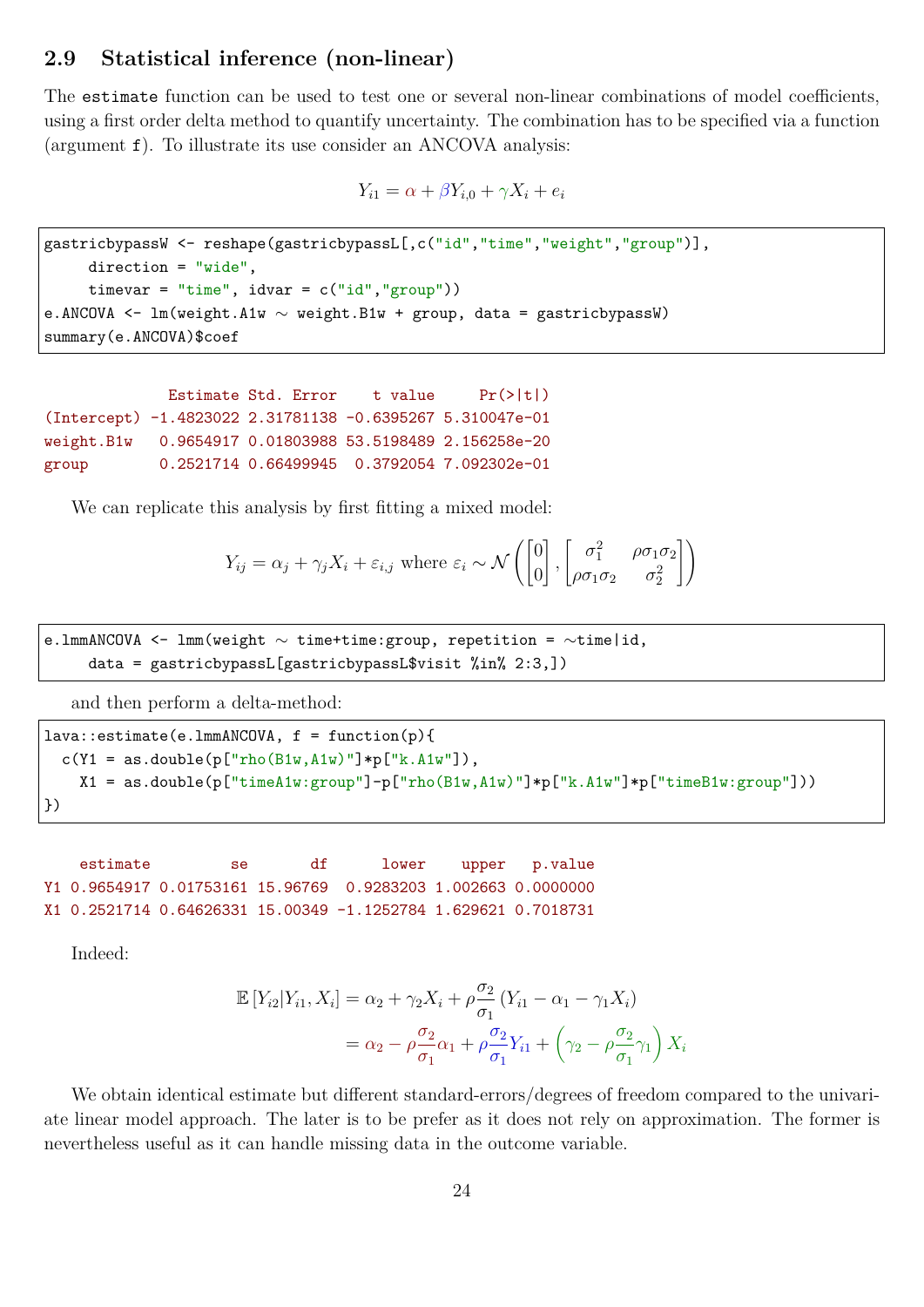### **2.10 Baseline adjustment**

In clinical trial the group and intervention variable often do not coincide, e.g., in presence of baseline measurement. In our running example, the first two measurement are pre-treatment (i.e. treatment should be "none") while the last two measurements are post-treatment (i.e. treatment should be 1 or 2). The baselineAdjustment function can be helpful to:

• define the treatment variable from the time and allocation variable, where baseline has its specific value

```
gastricbypassL$treat <- baselineAdjustment(gastricbypassL, variable = "group",
        repetition = \simtime|id, constrain = c("B3m","B1w"),
        new.level = "none")
table(treat = gastricbypassL$treat, time = gastricbypassL$time, group = gastricbypassL$group)
```

```
, , group = 0
```

|                       | time                  |    |         |    |  |  |  |  |  |  |  |
|-----------------------|-----------------------|----|---------|----|--|--|--|--|--|--|--|
| treat B3m B1w A1w A3m |                       |    |         |    |  |  |  |  |  |  |  |
| none                  | 10                    | 10 | 0       | 0  |  |  |  |  |  |  |  |
| 0                     | 0.                    |    | 0 10 10 |    |  |  |  |  |  |  |  |
| 1                     | 0                     | 0  | 0       | 0  |  |  |  |  |  |  |  |
| , , group = $1$       | time                  |    |         |    |  |  |  |  |  |  |  |
|                       | treat B3m B1w A1w A3m |    |         |    |  |  |  |  |  |  |  |
| none 10               |                       | 10 | 0       | 0  |  |  |  |  |  |  |  |
| Ω                     | 0                     | 0  | 0       | 0  |  |  |  |  |  |  |  |
| 1                     | 0                     | 0  | 10      | 10 |  |  |  |  |  |  |  |

• define the treatment variable from the time and allocation variable, where baseline corresponds to the reference group

```
gastricbypassL$treat2 <- baselineAdjustment(gastricbypassL, variable = "group",
         repetition = \simtime|id, constrain = c("B3m","B1w"))
table(treat = gastricbypassL$treat2, time = gastricbypassL$time, group = gastricbypassL$group)
```

```
, , group = 0time
treat B3m B1w A1w A3m
   1 10 10 0 0
   0 0 0 10 10
, , group = 1
```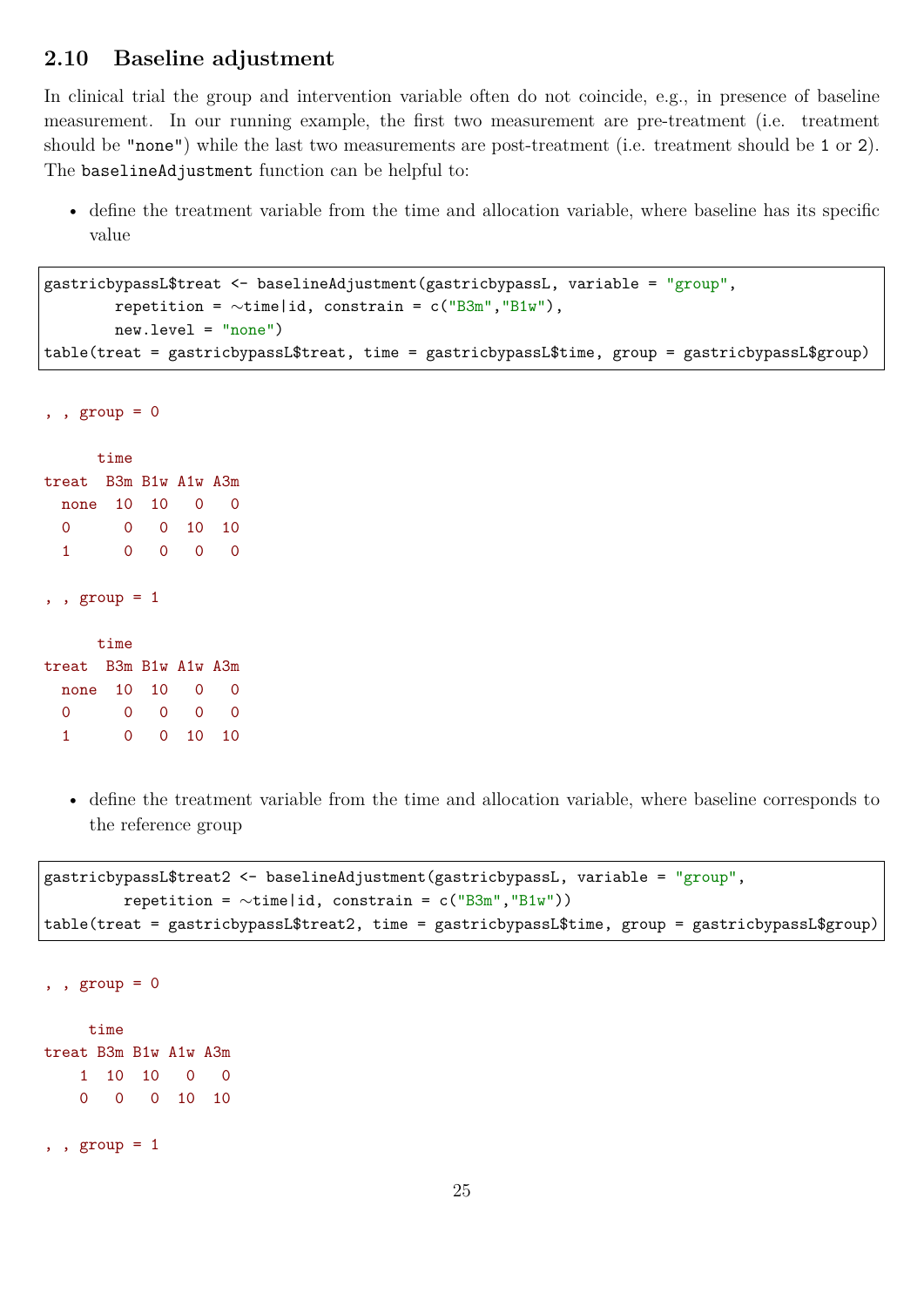```
time
treat B3m B1w A1w A3m
   1 10 10 10 10
   0 0 0 0 0
```
• define a time varying treatment variable from the time and allocation variable

```
gastricbypassL$timeXtreat <- baselineAdjustment(gastricbypassL, variable = "group",
      repetition = \simtime|id, constrain = c("B3m","B1w"),
      collapse.time = ".")
table(treat = gastricbypassL$timeXtreat, time = gastricbypassL$time, group = gastricbypassL$
   group)
```
, ,  $group = 0$ 

|        | time |                 |    |    |
|--------|------|-----------------|----|----|
| treat  |      | B3m B1w A1w A3m |    |    |
| B3m    | 10   | Ω               | ∩  | O  |
| B1w    | Ω    | 10              | ∩  | Ω  |
| A1w.0  | 0    | 0               | 10 | Ω  |
| A3m.0  | 0    | 0               | ∩  | 10 |
| A1w.1  | 0    | 0               | ∩  | Ω  |
| A.3m.1 | 0    | ∩               | Ω  | Ω  |
|        |      |                 |    |    |

, , group = 1

|        | time     |    |                 |                     |
|--------|----------|----|-----------------|---------------------|
| treat  |          |    | B3m B1w A1w A3m |                     |
| B3m    | 10       | 0  | Ω               | 0                   |
| B1w    | Ω        | 10 | 0               | 0                   |
| A1w.0  | 0        | Ω  | 0               | 0                   |
| A3m.0  | Ω        | 0  | 0               | 0                   |
| A1w.1  | 0        | 0  | 10              | 0                   |
| A.3m.1 | $\Omega$ | 0  |                 | $\scriptstyle\rm ($ |

We would then typically like to model group differences only after baseline (i.e. only at 1 week and 3 months after). This can be performed using the time varying treatment variable, e.g.:

```
eC.lmm <- lmm(weight ∼ timeXtreat, data = gastricbypassL,
       repetition = \simtime|id, structure = "UN")
coef(eC.lmm) ## change from baseline
```
(Intercept) timeXtreatB1w timeXtreatA1w.0 timeXtreatA3m.0 timeXtreatA1w.1 timeXtreatA3m.1 128.97000 -7.73000 -13.38978 -28.52130 -13.15022 -24.68870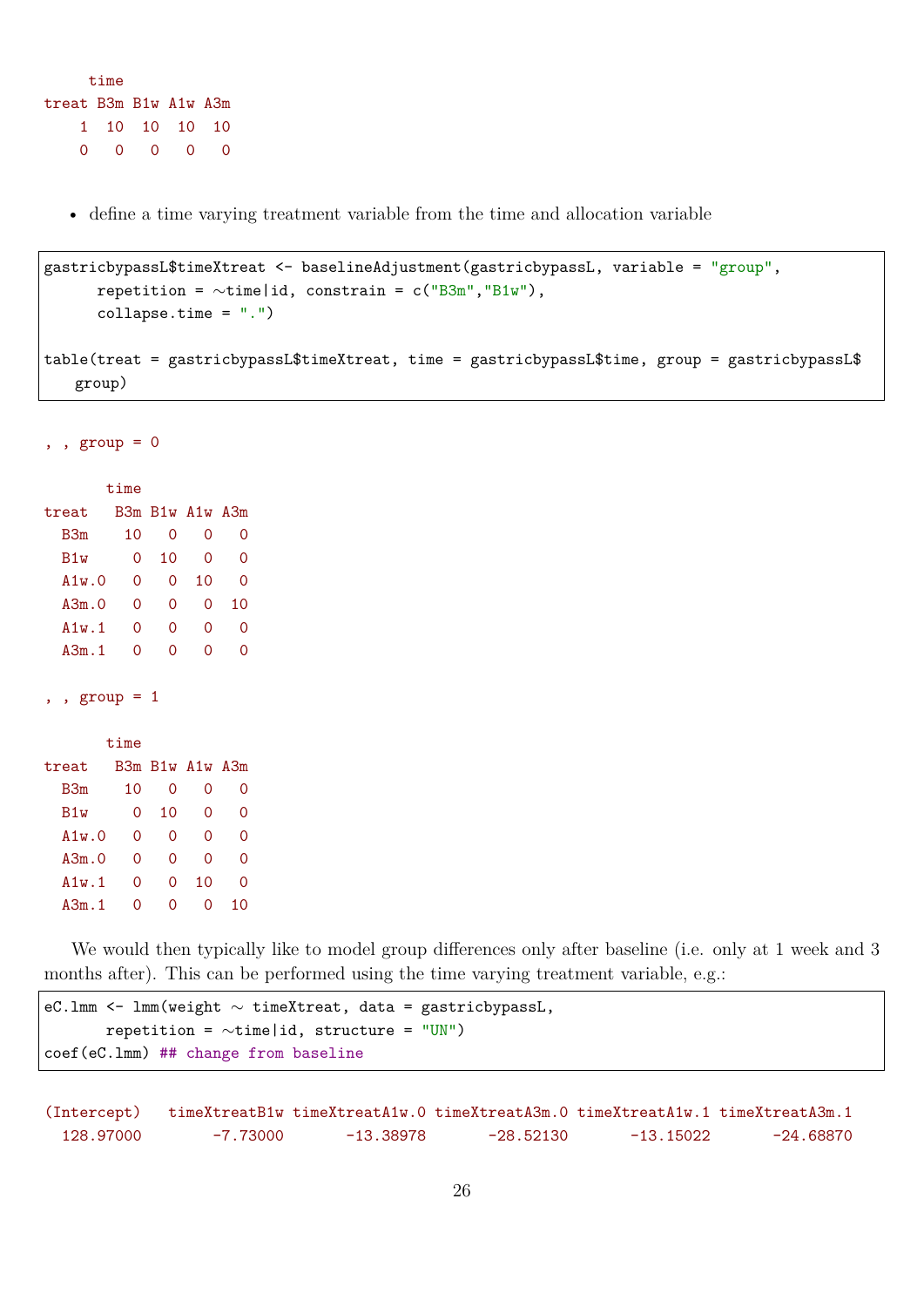```
eC2.1mm <- 1mm(weight \sim 0 + timeXtreat, data = gastricbypassL,
       repetition = ∼time|id, structure = "UN")
coef(eC2.lmm) ## absolute value
```
timeXtreatB3m timeXtreatB1w timeXtreatA1w.0 timeXtreatA3m.0 timeXtreatA1w.1 timeXtreatA3m.1 128.9700 121.2400 115.5802 100.4487 115.8198 104.2813

The parametrization however does (directly) output treatment effects. Instead one may be tempted to use a formula like treatment\*time. However this will lead to a non-indentifiable model. Indeed we are only able to estimate a total of 6 means when constraining the expected baseline value between the two groups to be the same. Therefore can at most identify 6 effects. However the design matrix for the interaction model:

colnames(model.matrix(weight ∼ treat\*time, data = gastricbypassL))

```
[1] "(Intercept)" "treat0" "treat1" "timeB1w" "timeA1w"
[6] "timeA3m" "treat0:timeB1w" "treat1:timeB1w" "treat0:timeA1w" "treat1:timeA1w"
[11] "treat0:timeA3m" "treat1:timeA3m"
```
contains 12 parameters (i.e. 6 too many). Fortunately, the lmm contains an "experimental" feature to drop non-identifiable effects from the model and will fit a simplified model:

eC3.lmm <- lmm(weight ∼ treat2\*time, data = gastricbypassL, repetition = ∼time|id, structure = "UN")

Constant values in the design matrix in interactions "treat2:time" Coefficients "treat20" "treat20:timeB1w" have been removed.

with the following coefficients:

model.tables(eC3.lmm)

|                 |  |  | estimate se df lower upper p.value             |
|-----------------|--|--|------------------------------------------------|
| (Intercept)     |  |  | 128.97 4.532 19.0 119.48 138.46 0.00e+00       |
| timeB1w         |  |  | $-7.73$ 0.697 19.0 $-9.19$ $-6.27$ 9.94e-10    |
| timeA1w         |  |  | $-13.15$ 0.897 22.9 $-15.01$ $-11.29$ 4.06e-13 |
| timeA3m         |  |  | $-24.69$ 1.775 22.3 $-28.37$ $-21.01$ 1.86e-12 |
| treat20:timeA1w |  |  | $-0.24$ 0.648 17.7 $-1.60$ 1.12 7.16e-01       |
| treat20:timeA3m |  |  | $-3.83$ 2.107 17.6 $-8.27$ 0.60 8.59e-02       |

One can vizualize the baseline adjustment via the autoplot function:

|  |  |  |  | $autoplot(eC3.1mm, color = "group", ci = FALSE, size.text = 20, obs.alpha = 0.1)$ |
|--|--|--|--|-----------------------------------------------------------------------------------|
|--|--|--|--|-----------------------------------------------------------------------------------|

or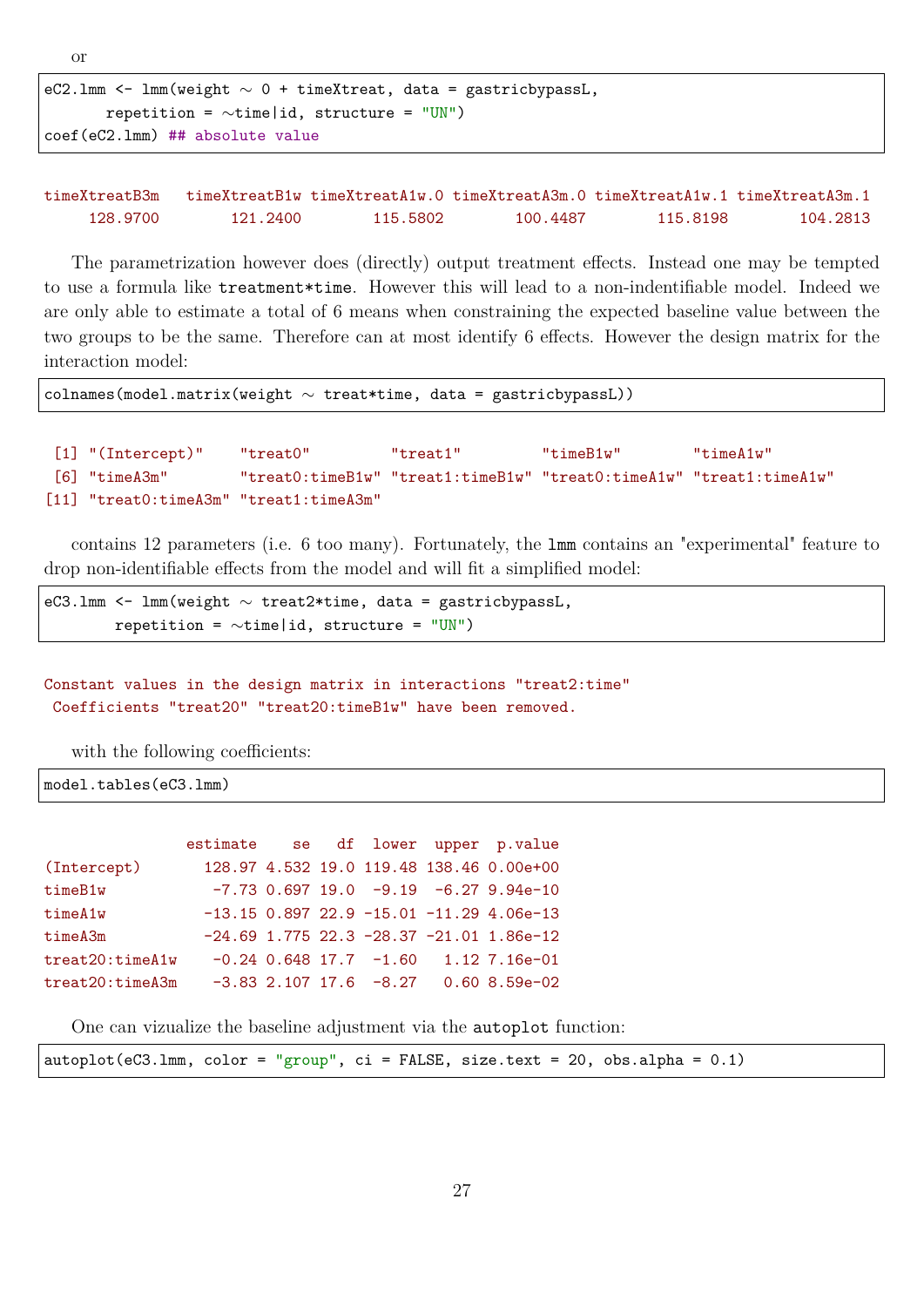

### **2.11 Marginal means**

The emmeans package can be used to output marginal means. Consider the following model:

e.group <- lmm(weight ∼ time\*group, data = gastricbypassL, repetition = ∼time|id, structure = "UN")

We can for instance compute the average value over time *assuming balanced groups*:

emmeans(e.group, specs=∼time)

```
NOTE: Results may be misleading due to involvement in interactions
time emmean SE df lower.CL upper.CL
B3m 129 4.49 18 119.5 138
B1w 121 4.20 18 112.4 130
A1w 116 4.06 18 107.2 124
A3m 102 3.88 18 94.2 111
```
Results are averaged over the levels of: group Confidence level used: 0.95

This differs from the average value over time over the whole sample:

```
df.pred <- cbind(gastricbypassL, predict(e.group, newdata = gastricbypassL))
summarize(formula = estimate∼time, data = df.pred)
```

|                | outcome time observed missing | mean | sd                                       | min median | max |
|----------------|-------------------------------|------|------------------------------------------|------------|-----|
| 1 estimate B3m | 20                            |      | 0 128.970 5.437685 123.67 128.970 134.27 |            |     |
| 2 estimate B1w | 20                            |      | 0 121.240 4.873397 116.49 121.240 125.99 |            |     |
| 3 estimate A1w | 20                            |      | 0 115.700 4.575863 111.24 115.700 120.16 |            |     |
| 4 estimate A3m | 20.                           |      | 0 102.365 2.354620 100.07 102.365 104.66 |            |     |

as the groups are not balanced: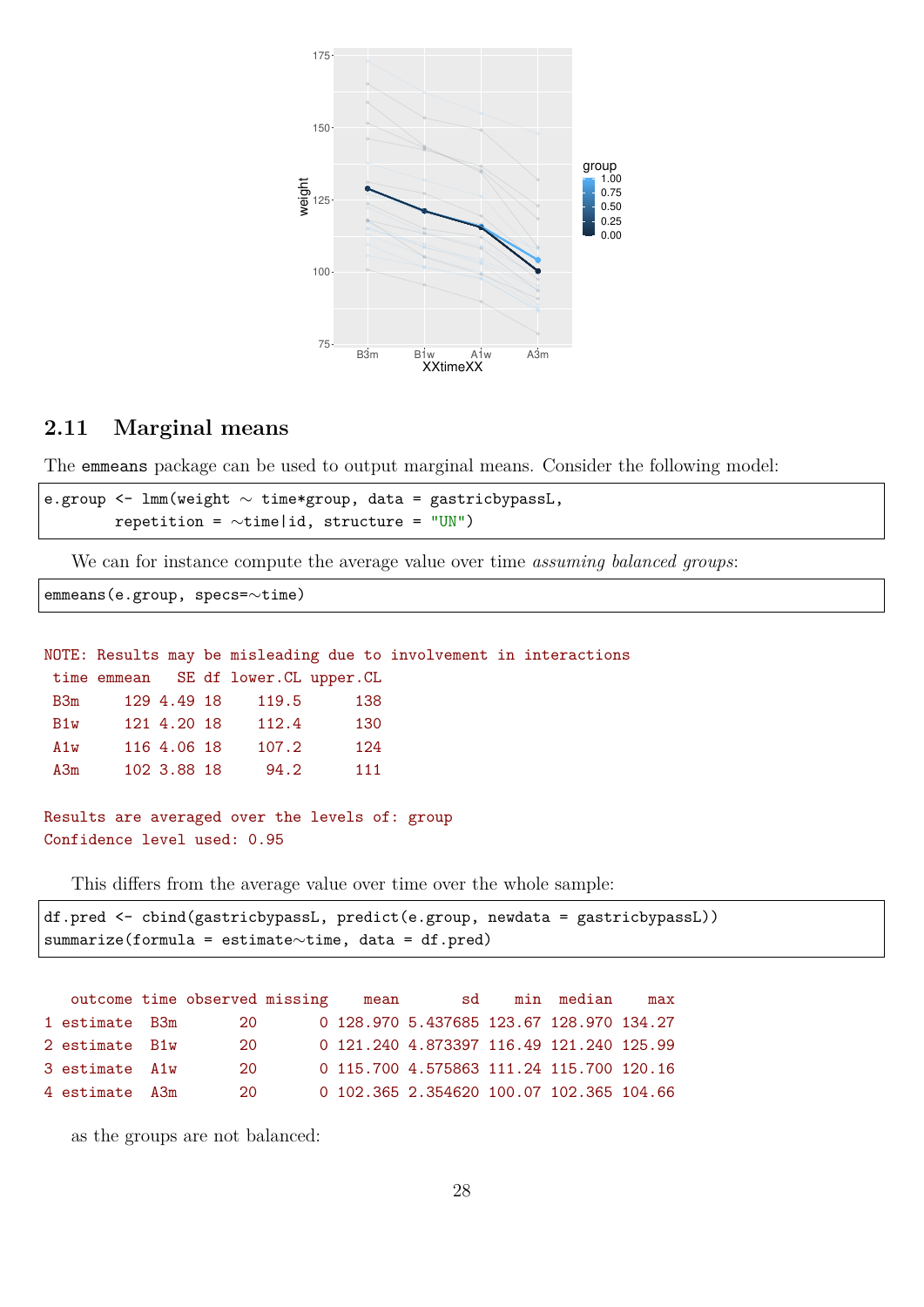```
time
group B3m B1w A1w A3m
   0 10 10 10 10
   1 10 10 10 10
```
The "emmeans" approach gives equal "weight" to the expected value of both group 2:

```
mu.group1 <- as.double(coef(e.group)["(Intercept)"])
mu.group2 <- as.double(coef(e.group)["(Intercept)"] + coef(e.group)["group"])
p.group1 <- 14/20 ; p.group2 <- 6/20
c(emmeans = (mu.group1+mu.group2)/2, predict = mu.group1 * p.group1 + mu.group2 * p.group2)
```
emmeans predict 128.97 131.09

Which one is relevant depends on the application. The **emmeans** function can also be used to display expected value in each group over time:

emmeans.group <- emmeans(e.group, specs = ∼group|time) emmeans.group

```
time = B3m:
group emmean SE df lower.CL upper.CL
   0 134 6.34 18 120.9 148
    1 124 6.34 18 110.3 137
time = B1w:
group emmean SE df lower.CL upper.CL
    0 126 5.94 18 113.5 138
    1 116 5.94 18 104.0 129
time = A1w:
group emmean SE df lower.CL upper.CL
    0 120 5.75 18 108.1 132
    1 111 5.75 18 99.2 123
time = A3m:
group emmean SE df lower.CL upper.CL
   0 105 5.49 18 93.1 116
    1 100 5.49 18 88.5 112
```

```
Confidence level used: 0.95
```
Using the pair function displays the differences: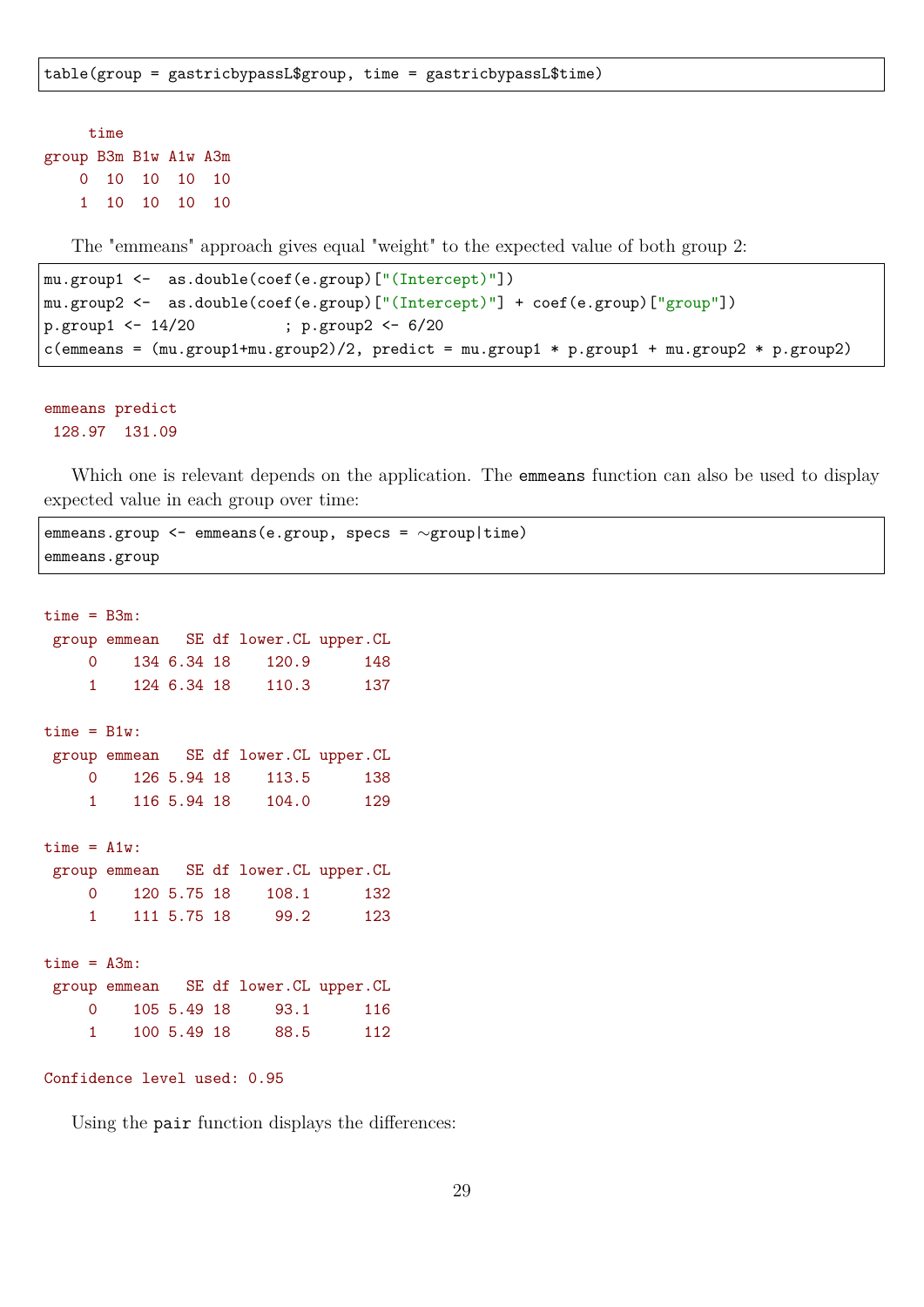epairs.group <- pairs(emmeans.group, reverse = TRUE) epairs.group

```
time = B3m:
contrast estimate SE df t.ratio p.value
1 - 0 -10.60 8.97 18 -1.181 0.2528
time = B1w:
contrast estimate SE df t.ratio p.value
1 - 0 -9.50 8.40 18 -1.132 0.2726
time = A1w:
contrast estimate SE df t.ratio p.value
1 - 0 -8.92 8.13 18 -1.097 0.2870
time = A3m:
contrast estimate SE df t.ratio p.value
1 - 0 -4.59 7.76 18 -0.591 0.5616
```
One can adjust for multiple comparison via the adjust argument and display confidence intervals setting the argument infer to TRUE:

summary(epairs.group, by = NULL, adjust = " $mvt$ ", infer = TRUE)

|                      |                 |  | contrast time estimate SE df lower. CL upper. CL t. ratio p. value |                      |  |
|----------------------|-----------------|--|--------------------------------------------------------------------|----------------------|--|
|                      |                 |  | $1 - 0$ B3m $-10.60$ 8.97 18 $-30.9$ 9.69 $-1.181$ 0.3158          |                      |  |
| $1 - 0$ $B1w$        | $-9.50$ 8.40 18 |  | $-28.5$                                                            | $9.49 -1.132 0.3390$ |  |
| $1 - 0$ $\lambda 1w$ | $-8.92$ 8.13 18 |  | $-27.3$                                                            | $9.47 -1.097 0.3561$ |  |
| $1 - 0$ $A3m$        |                 |  | $-4.59$ 7.76 18 $-22.1$ 12.96 $-0.591$ 0.6640                      |                      |  |

```
Confidence level used: 0.95
Conf-level adjustment: mvt method for 4 estimates
P value adjustment: mvt method for 4 tests
```
This should also work when doing baseline adjustment (because of baseline adjustment no difference is expected at the first two timepoints):

summary(pairs(emmeans(eC3.lmm , specs = ∼treat2|time), reverse = TRUE), by = NULL)

Note: adjust = "tukey" was changed to "sidak" because "tukey" is only appropriate for one set of pairwise comparisons contrast time estimate SE df t.ratio p.value 0 - 1 B3m 0.00 0.000 NaN NaN NaN 0 - 1 B1w 0.00 0.000 NaN NaN NaN  $0 - 1$  A1w  $-0.24$  0.648 17.7  $-0.369$  0.9935  $0 - 1$  A3m  $-3.83$  2.107 17.6  $-1.819$  0.3019

P value adjustment: sidak method for 4 tests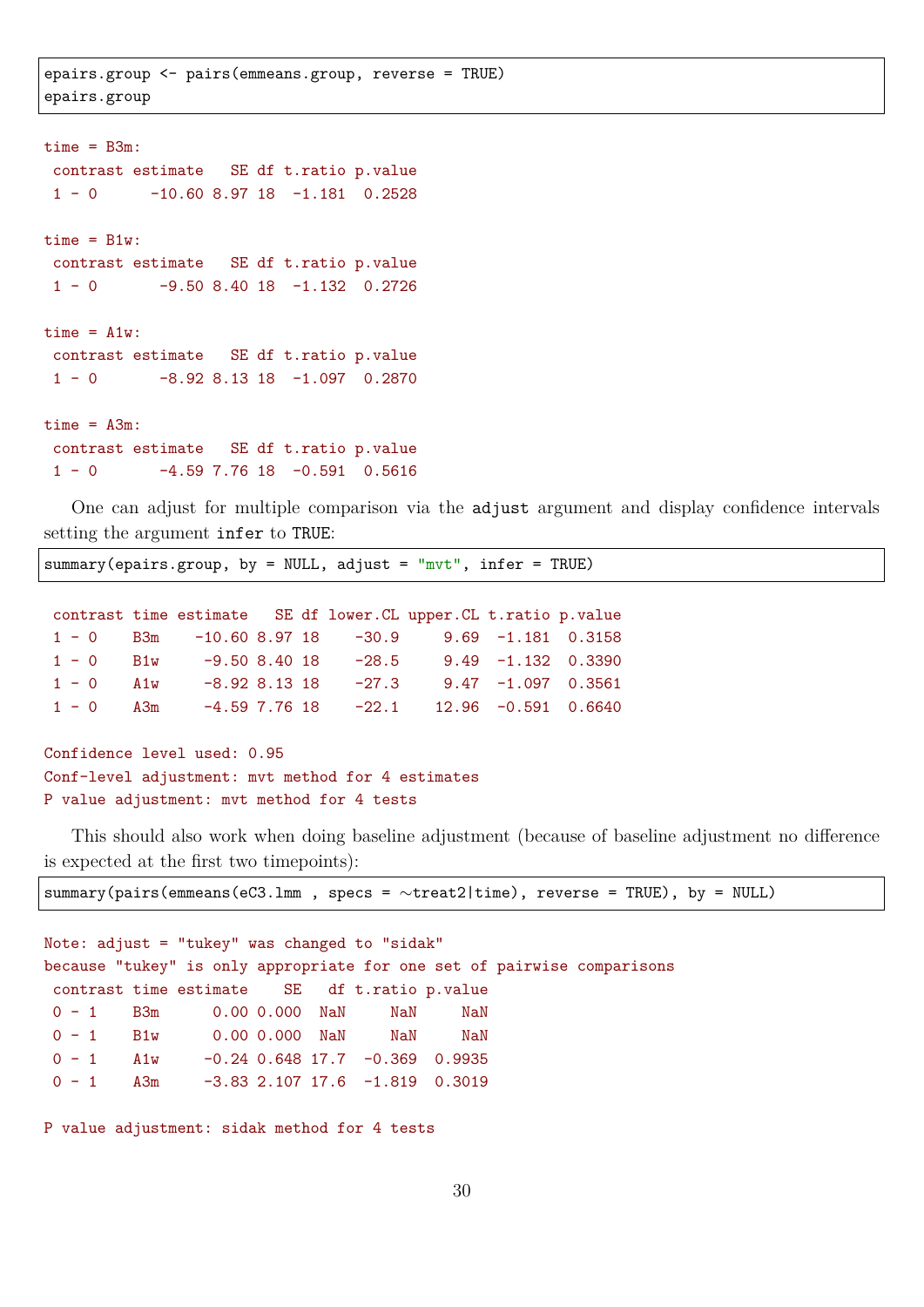### **2.12 Predictions**

Two types of predictions can be performed with the predict method:

• **static predictions** that are only conditional on the covariates:

news <- gastricbypassL[gastricbypassL\$id==1,] news\$glucagon <- 0 predict(eUN.lmm, newdata = news)

estimate se df lower upper 1 132.9801 4.664247 19.75815 123.24305 142.7172 2 125.0979 4.388294 19.91418 115.94155 134.2543 3 121.1922 4.214230 20.55331 112.41660 129.9678 4 106.8577 3.942058 20.95499 98.65871 115.0568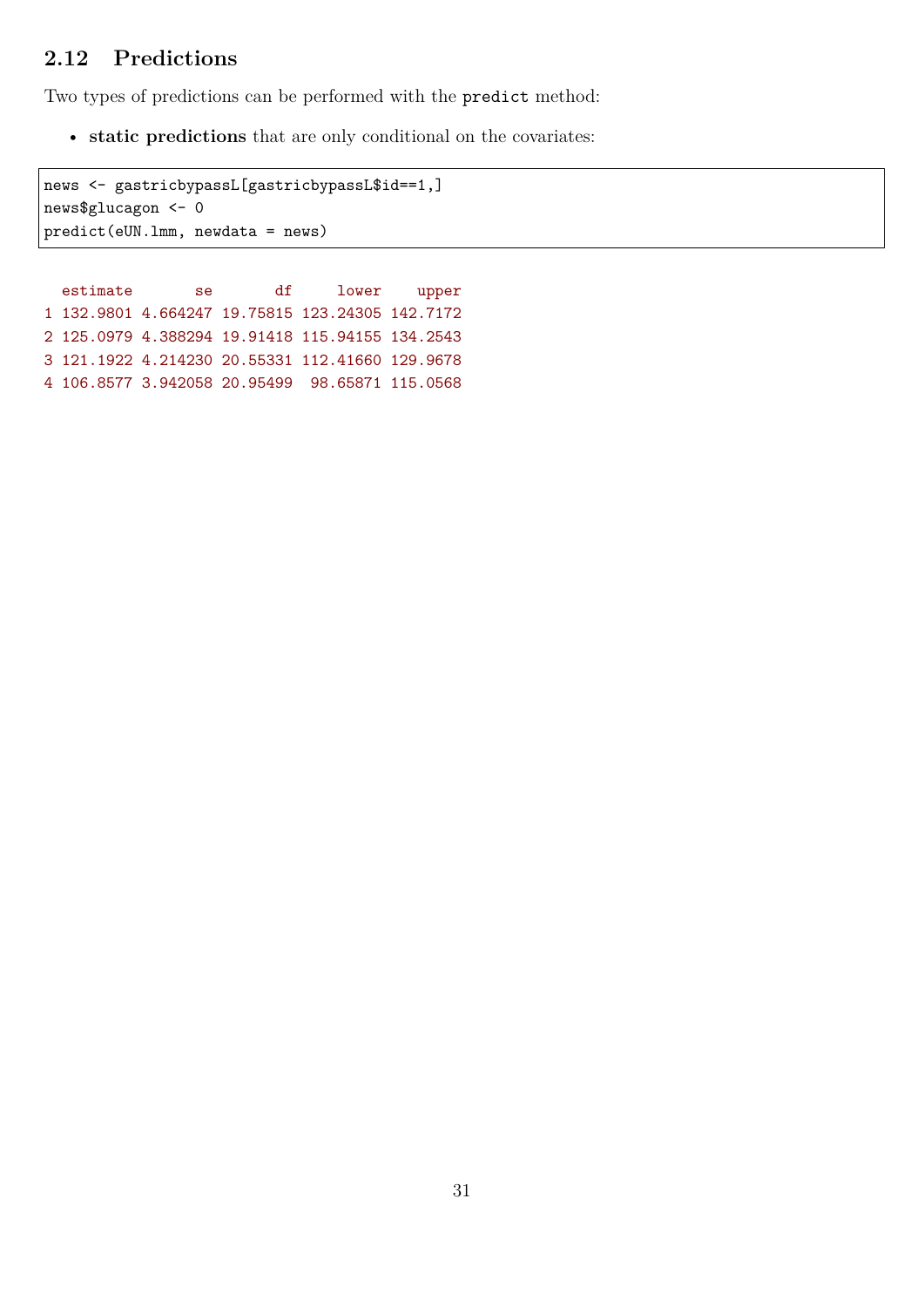which can be computing by creating a design matrix:

```
X.12 <- model.matrix(formula(eUN.lmm), news)
X.12
```

|                          | (Intercept) timeB1w timeA1w timeA3m glucagon |   |   |   |          |  |  |  |  |
|--------------------------|----------------------------------------------|---|---|---|----------|--|--|--|--|
| $\blacktriangleleft$     | 1                                            | Ω | 0 | Ω | 0        |  |  |  |  |
| 21                       | 1                                            |   |   |   | 0        |  |  |  |  |
| 41                       | 1.                                           | Ω | 1 | 0 | $\Omega$ |  |  |  |  |
| 61                       | 1                                            |   |   |   | 0        |  |  |  |  |
|                          | attr(,"assign")                              |   |   |   |          |  |  |  |  |
|                          | [1] 0 1 1 1 2                                |   |   |   |          |  |  |  |  |
|                          | attr(,"contrasts")                           |   |   |   |          |  |  |  |  |
| attr(,"contrasts")\$time |                                              |   |   |   |          |  |  |  |  |
|                          | [1] "contr.treatment"                        |   |   |   |          |  |  |  |  |

and then multiplying it with the regression coefficients:

|                    | $X.12$ %*% coef(eUN.1mm) |  |  |  |
|--------------------|--------------------------|--|--|--|
| $\left[ ,1\right]$ |                          |  |  |  |
| 1 132.9801         |                          |  |  |  |

21 125.0979 41 121.1922 61 106.8577

> • **dynamic predictions** that are conditional on the covariates and the outcome measured at other timepoints. Consider two subjects for who we would like to predict the weight 1 week before the intervention based on the weight 3 months before the intervention:

```
newd <- rbind(
 data.frame(id = 1, time = "B3m", weight = \text{coeff}(eUN.lmm)[" (Intercept)"], glucagon = 0),
 data.frame(id = 1, time = "Blw", weight = NA, glucagon = 0),
 data.frame(id = 2, time = "B3m", weight = 100, glucagon = 0),
 data.frame(id = 2, time = "B1w", weight = NA, glucagon = 0)
)
predict(eUN.lmm, newdata = newd, type = "dynamic", keep.newdata = TRUE)
 id time weight glucagon estimate se df lower upper
1 1 B3m 132.9801 0 NA NA NA NA NA
2 1 B1w NA 0 125.09790 0.6362754 Inf 123.85083 126.3450
3 2 B3m 100.0000 0 NA NA NA NA NA
4 2 B1w NA 0 94.47017 7.2279385 Inf 80.30367 108.6367
```
The first subjects has the average weight while the second has a much lower weight. The predicted weight for the first subject is then the average weight one week before while it is lower for the second subject due to the positive correlation over time. The predicted value is computed using the formula of the conditional mean for a Gaussian vector: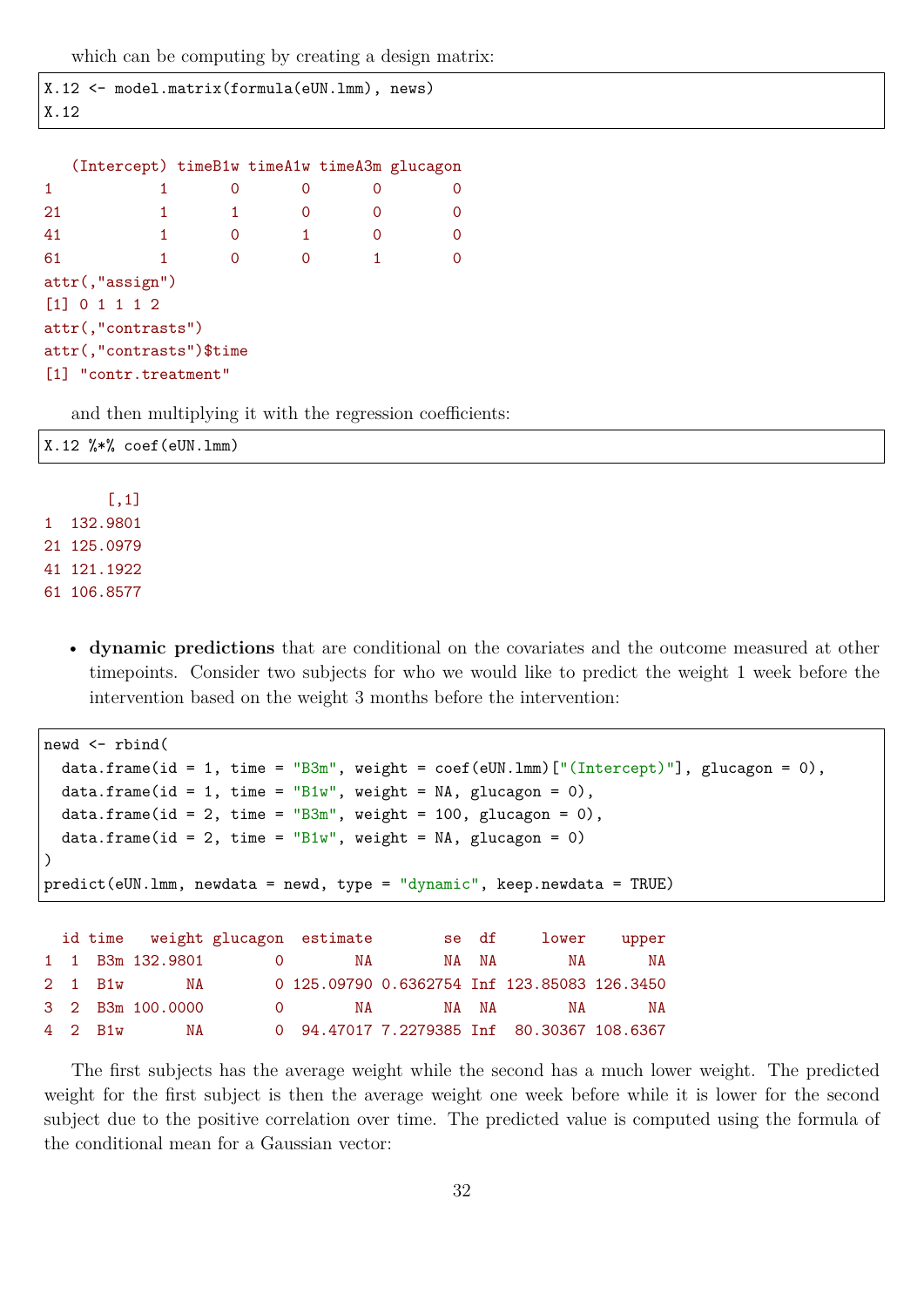mu1 <- coef(eUN.lmm)[1] mu2 <- sum(coef(eUN.lmm)[1:2]) Omega\_11 <- sigma(eUN.lmm)["B3m","B3m"] Omega\_21 <- sigma(eUN.lmm)["B1w","B3m"] as.double(mu2 + Omega\_21 \* (100 - mu1) / Omega\_11)

[1] 94.47017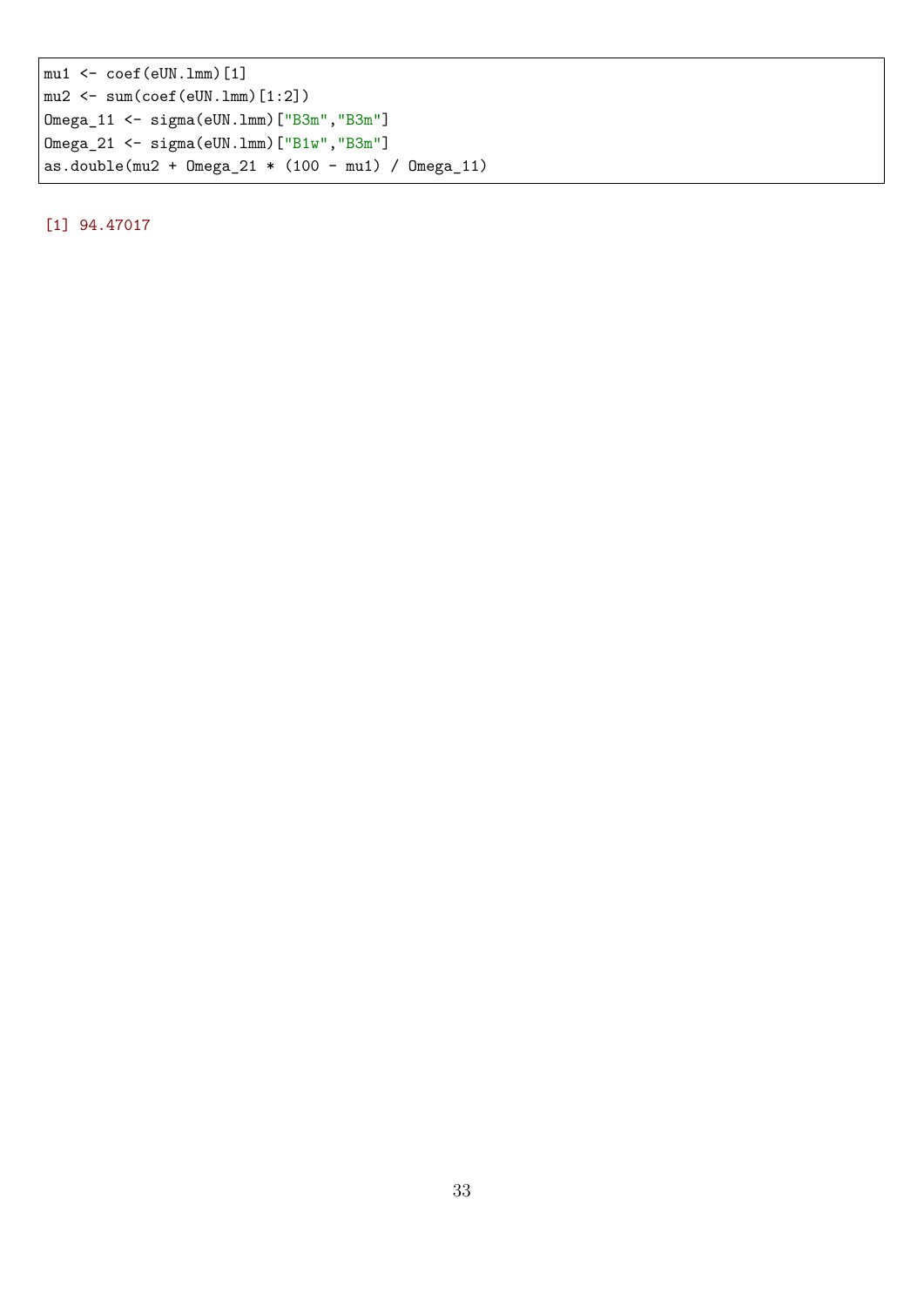### **2.13 Missing values and imputation**

We now consider the glucagon level as an outcome. The summarize function can be used to describe the amount of missing data at each repetition:

```
sss <- summarize(glucagon ∼ time, data = gastricbypassL, na.rm = TRUE)
cbind(sss[,1:4], pc = paste0(100 * sss$missing / (sss$missing + sss$observed), "\text{'''}))
```

|                | outcome time observed missing pc |                 |
|----------------|----------------------------------|-----------------|
| 1 glucagon B3m | 20                               | $0 \frac{0}{6}$ |
| 2 glucagon B1w | 19                               | 15%             |
| 3 glucagon A1w | 19                               | 15%             |
| 4 glucagon A3m | 20                               | $0 \frac{0}{6}$ |

Further description of the missing data patterns rely on function outside the LMMstar package, e.g. appropriate call to tapply and table:

```
vec.pattern <- tapply(as.numeric(is.na(gastricbypassL$glucagon)),
        INDEX = gastricbypassL$id,
        FUN = paste, collapse=".")
table(vec.pattern)
```

```
vec.pattern
0.0.0.0 0.0.1.0 0.1.0.0
    18 1 1
```
Linear mixed model can handle missing value in the outcome variable, assuming that missigness is random conditional on the covariate and observed outcome values. The lmm function can be used "as usual":

```
eUN.lmmNA <- lmm(glucagon ∼ time,
   repetition = ∼time|id, structure = "UN",
   data = gastricbypassL)
summary(eUN.lmmNA, hide.fit = TRUE,
hide.cor = TRUE, hide.sd = TRUE, hide.mean = TRUE)
```
Linear Mixed Model

Dataset: gastricbypassL

```
- 20 clusters
```
- 78 observations were analyzed, 2 were excluded because of missing values
- between 3 and 4 observations per cluster

Summary of the outcome and covariates:

```
$ glucagon: num 4.03 5.24 4.93 4.32 4.38 ...
$ time : Factor w/ 4 levels "B3m", "B1w", "A1w",..: 1 1 1 1 1 1 1 1 1 1 ...
reference level: time=B3m
```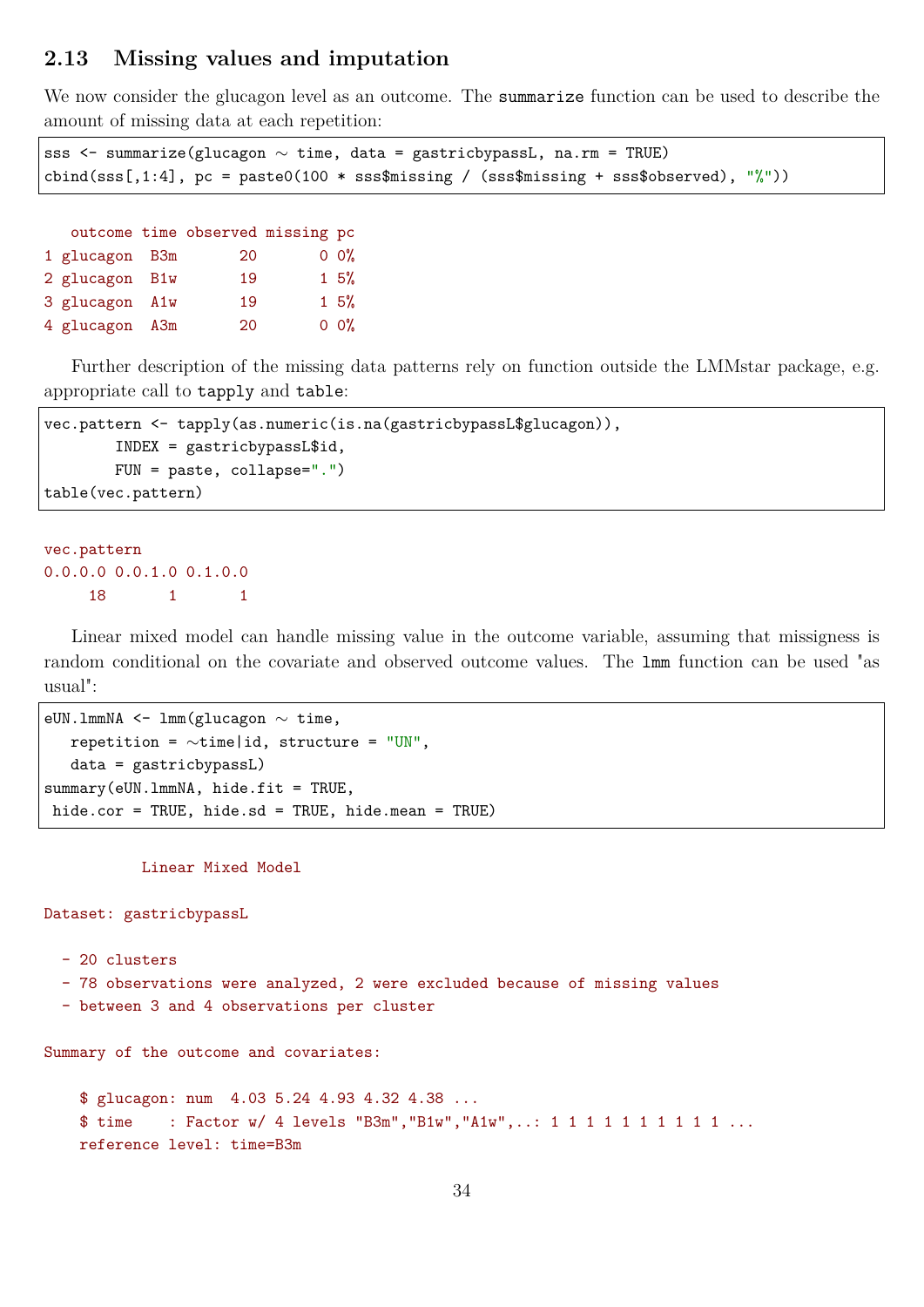The visible difference in the summary is when describing the dataset: we can see that some repetitions (here 2) have been ignored as the outcome was missing. So for some clusters only 3 values were analyzed instead of 4. It is possible to extract the most likely value for these missing observation using the fitted function with argument impute=TRUE:

fitted(eUN.lmmNA, impute = TRUE)

#### [1] 4.256984 6.497856

When using the argument keep.newdata=TRUE, the missing outcome value has been replaced by its most likely value (which is the same as the dynamic prediction, describedy previously):

```
eData <- fitted(eUN.lmmNA, impute = TRUE, keep.newdata = TRUE)
eData$treat <- eData$treat2 <- eData$timeXtreat <- NULL
eData[eData$id %in% eData[eData$imputed,"id"],]
```

|       |     |                |                 |       | id visit time weight glucagonAUC baseline glucagon group imputed |                |    |              |
|-------|-----|----------------|-----------------|-------|------------------------------------------------------------------|----------------|----|--------------|
| 5.    | 5   |                | B <sub>3m</sub> | 113.1 | 7090.5                                                           | TRUE 4.383738  |    | <b>FALSE</b> |
| 15 15 |     |                | B <sub>3m</sub> | 115.0 | 5410.5                                                           | TRUE 4.098741  | 1. | <b>FALSE</b> |
| 25    | - 5 | 2 <sup>1</sup> | B1w             | 105.6 | NA                                                               | TRUE 4.256984  |    | <b>TRUE</b>  |
| 35 15 |     | 2.             | B1w             | 109.7 | 7833.0                                                           | TRUE 4.509697  |    | <b>FALSE</b> |
| 45 5  |     |                | $3$ A1w         | 99.9  | 19155.0                                                          | FALSE 6.430376 |    | <b>FALSE</b> |
| 55 15 |     | 3.             | A1w             | 103.5 | NA                                                               | FALSE 6.497856 |    | <b>TRUE</b>  |
| 65    | - 5 | 4              | A3m             | 87.7  | 12345.0                                                          | FALSE 5.275118 | 1. | <b>FALSE</b> |
| 75 15 |     | 4              | A3m             | 94.1  | 18148.5                                                          | FALSE 6.259632 |    | <b>FALSE</b> |

Visually:

ggplot(eData, aes(x=time,y=glucagon, group=id)) + geom\_line() + geom\_point(aes(color=imputed))

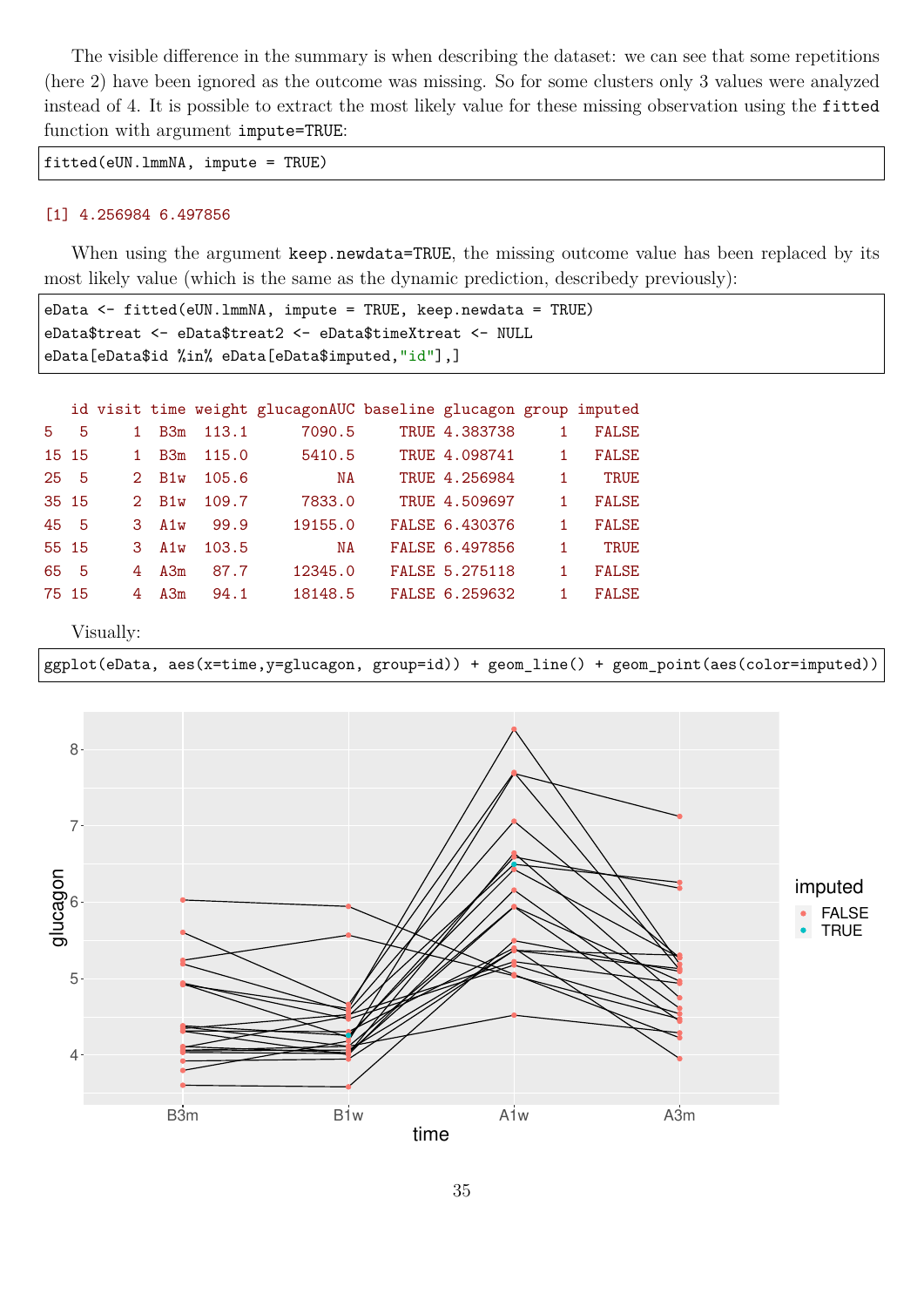It is possible to sample from the estimated distribution of the missing value instead of using the most likely value, e.g. accounting for residual variance and uncertainty related to parameter estimation:

set.seed(10) fitted(eUN.lmmNA, impute = TRUE, se = "total") fitted(eUN.lmmNA, impute = TRUE, se = "total") fitted(eUN.lmmNA, impute = TRUE, se = "total")

[1] 4.262434 6.305287 [1] 3.858267 5.871642

[1] 4.342624 6.905246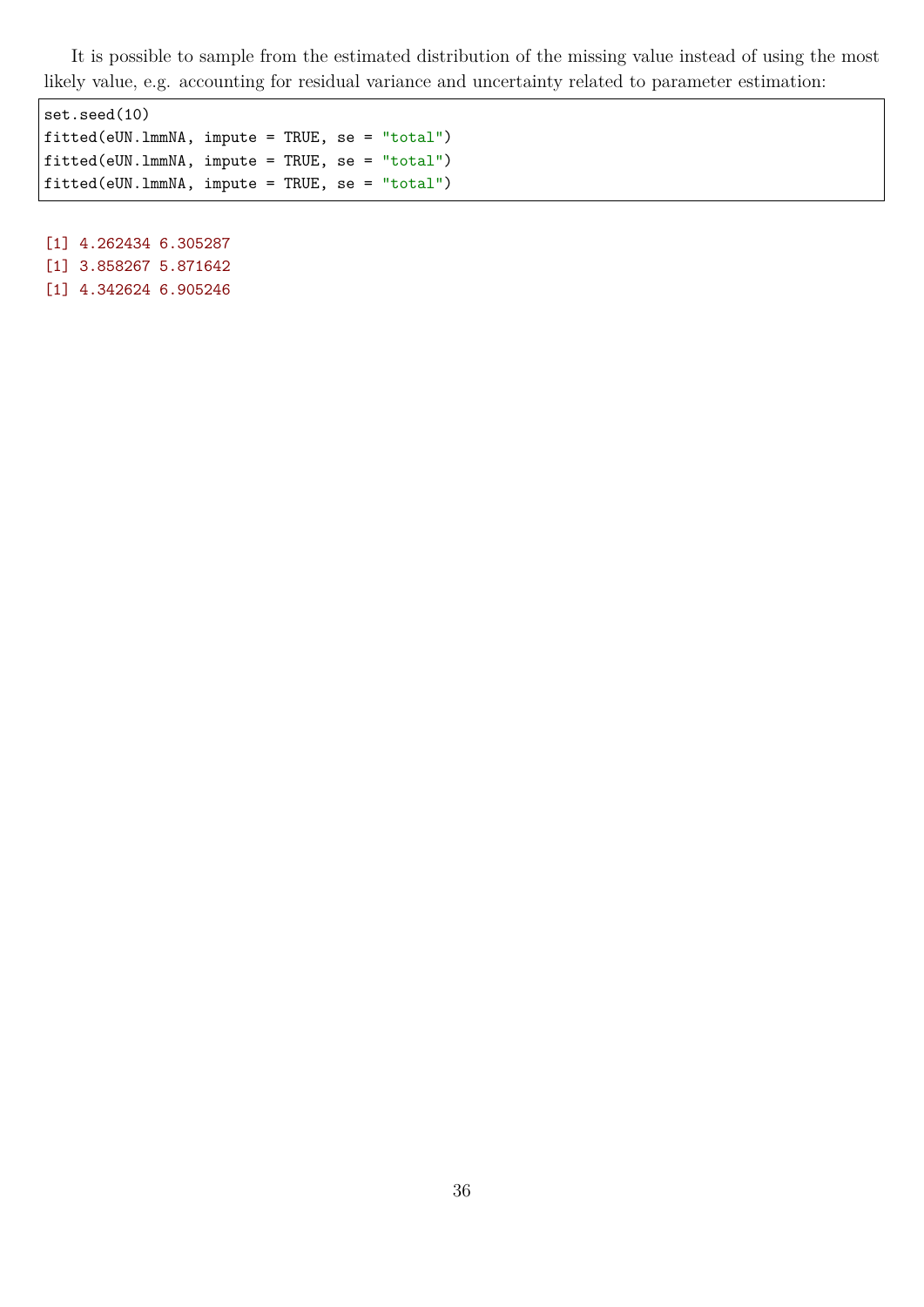# **3 User-specific covariance patterns**

From version 0.6.0 and above it is possible customize the covariance pattern under the following model for the residuals:

$$
\Omega = \pmb{\sigma}^{\intercal} R \pmb{\sigma}
$$

where:

- $\sigma = f(\theta_{\sigma}, Z_{\sigma})$  is a vector of residual standard errors depending on a vector of parameters  $\theta_{\sigma}$  and possible covariates via the design matrix  $Z_{\sigma}$ .
- $R = g(\theta_R, Z_R)$  is a matrix of residual correlations depending on a vector of parameters  $\theta_R$  and possible covariates via the design matrix *ZR*.

To be more concrete, consider the following correlation matrix

```
rho.2block <- function(p,time,...){
  n.time <- length(time)
  rho \leq matrix(1, nrow = n.time, ncol = n.time)
 rho[1,2] <- rho[2,1] <- rho[4,5] <- rho[5,4] <- p["rho1"]
  rho[1,3] <- rho[3,1] <- rho[4,6] <- rho[6,4] <- p["rho2"]
  rho[2,3] <- rho[3,2] <- rho[5,6] <- rho[6,5] <- p["rho3"]
 rho[4:6,1:3] <- rho[1:3,4:6] <- p["rho4"]
  return(rho)
}
Rho \le rho.2block(p = c(rho1=0.25, rho2=0.5, rho3=0.4, rho4=0.1),
    time = 1:6)
Rho
```

```
[,1] [,2] [,3] [,4] [,5] [,6]
[1,] 1.00 0.25 0.5 0.10 0.10 0.1
[2,] 0.25 1.00 0.4 0.10 0.10 0.1
[3,] 0.50 0.40 1.0 0.10 0.10 0.1
[4,] 0.10 0.10 0.1 1.00 0.25 0.5
[5,] 0.10 0.10 0.1 0.25 1.00 0.4
[6,] 0.10 0.10 0.1 0.50 0.40 1.0
```
and the corresponding dataset:

```
set.seed(11)
n < -1000Y \leftarrow \text{rmvnorm}(n, \text{mean} = \text{rep}(0, 6), \text{sigma} = \text{Rho})dfL \leq reshape2::melt(cbind(id = 1:n, as.data.frame(Y)), id.vars = "id")
dfL$time <- dfL$variable
dfL <- dfL[order(dfL$id),]
dfL[1:8,]
```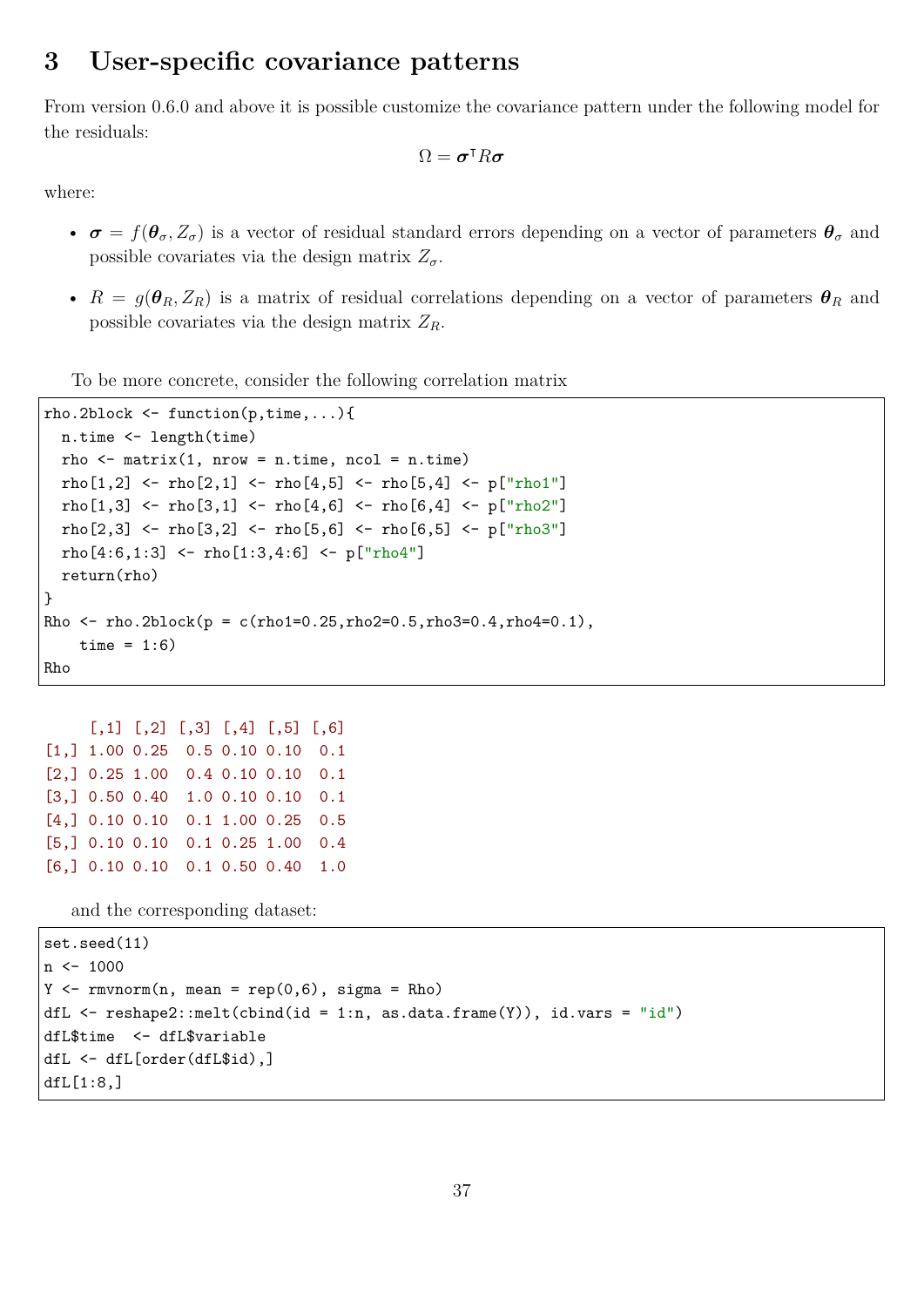|      |                   | id variable | value time       |                |
|------|-------------------|-------------|------------------|----------------|
| 1    | 1                 |             | $V1 - 0.9842079$ | V1             |
| 1001 | 1                 |             | $V2 - 0.3681245$ | V <sub>2</sub> |
| 2001 | 1                 |             | $V3 - 1.6174652$ | V3             |
| 3001 | 1                 |             | $V4 - 1.4994103$ | V4             |
| 4001 | 1                 |             | V5 0.7493107     | V5             |
| 5001 |                   |             | $V6 - 1.0719657$ | V6             |
| 2    | $\mathcal{D}_{1}$ | V1          | 1.2402726        | V1             |
| 1002 | 2                 | V2.         | 0.6494215        | V2             |

To fit the corresponding mixed model, we call lmm using a (non-standard) correlation structure via the CUSTOM structure:

```
e.lmmCUSTOM <- lmm(value∼time,
    repetition=∼time|id,
     structure=CUSTOM(∼variable,
        FCT.sigma = function(p,time,X){rep(p,length(time))}, ## function f
        init.sigma = c("sigma"-1),
       FCT.rho = rho.2block, \# function g
        init.rho = c("rho1"=0.25, "rho2"=0.25, "rho3"=0.25, "rho4"=0.25),
    data=dfL, control = list(optimizer = "FS"),
     df = FALSE) ## df = FALSE to save computation time
logLik(e.lmmCUSTOM)
```
#### [1] -7962.243

The optimization procedure is not very fast but eventually reaches an optimum. We can then output the estimated correlation matrix:

```
cov2cor(sigma(e.lmmCUSTOM))
```

| V1 | V2. | V3 | V4                                                                   | V5 | V6 |
|----|-----|----|----------------------------------------------------------------------|----|----|
|    |     |    | V1 1.00000000 0.24898095 0.50058983 0.09053786 0.09053786 0.09053786 |    |    |
|    |     |    | V2 0.24898095 1.00000000 0.36110943 0.09053786 0.09053786 0.09053786 |    |    |
|    |     |    | V3 0.50058983 0.36110943 1.00000000 0.09053786 0.09053786 0.09053786 |    |    |
|    |     |    | V4 0.09053786 0.09053786 0.09053786 1.00000000 0.24898095 0.50058983 |    |    |
|    |     |    | V5 0.09053786 0.09053786 0.09053786 0.24898095 1.00000000 0.36110943 |    |    |
|    |     |    | V6 0.09053786 0.09053786 0.09053786 0.50058983 0.36110943 1.00000000 |    |    |

Note that specifying a classical structure via CUSTOM (e.g. compound symmetry):

```
logLik(lmm(value∼time,
    repetition=∼time|id,
    structure=CUSTOM(∼1,
       FCT.sigma = function(p,time,X){rep(p,length(time))},
       init.sigma = c("sigma"-1),
       FCT.rho = function(p,time,X){matrix(p,length(time),length(time))+diag(1-p,length(time),
   length(time))},
       init.rho = c("rho" = 0.5)),data=dfL, control = list(optimizer = "FS"),
    df = FAI(SF)
```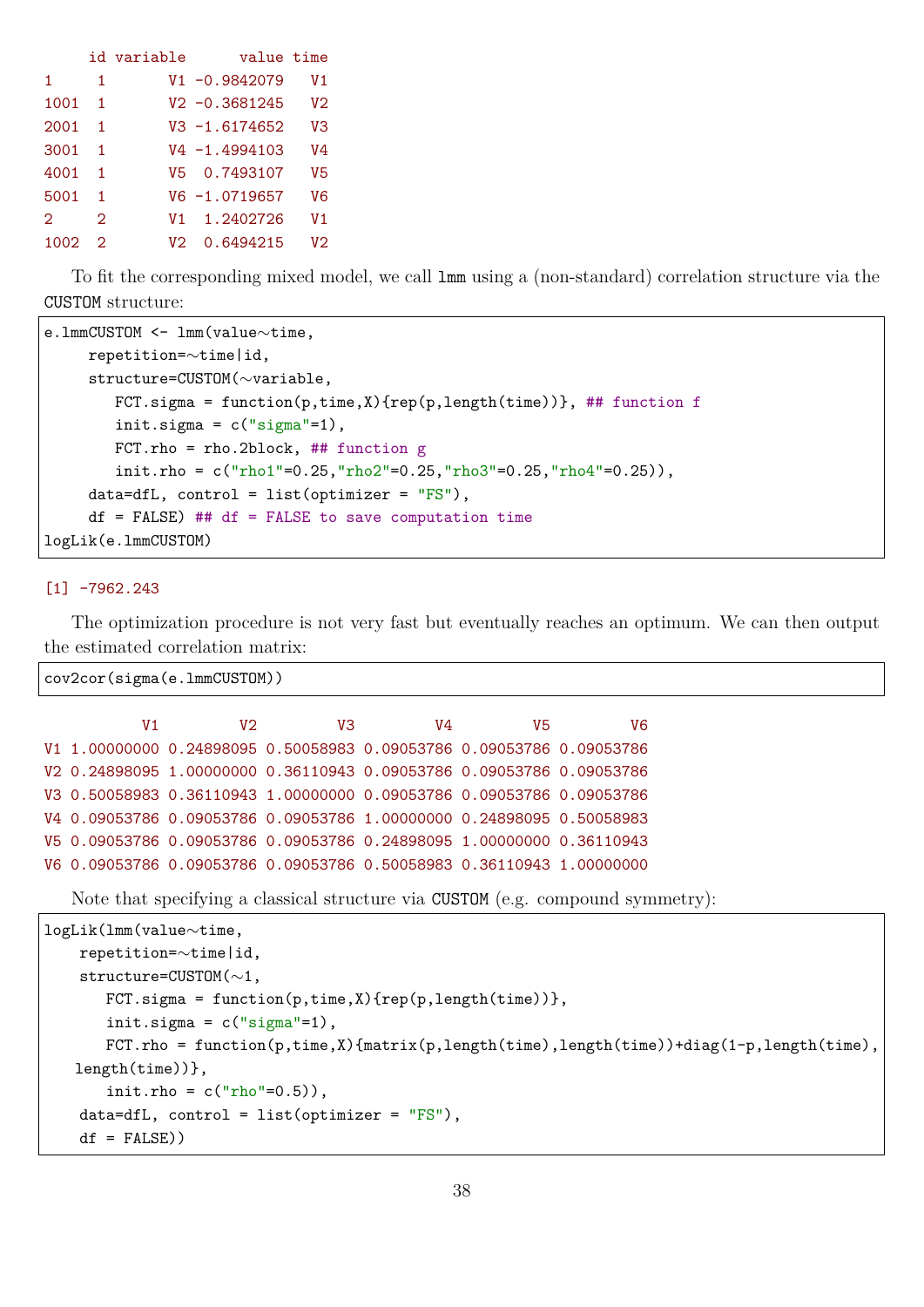#### [1] -8186.859

should be the same as using the pre-specified structure (up the certain user-friendly displays):

```
logLik(lmm(value∼time,
   repetition=∼time|id,
   structure="CS",
   data=dfL, control = list(optimizer = "FS"),
   df = FALSE))
```
[1] -8186.859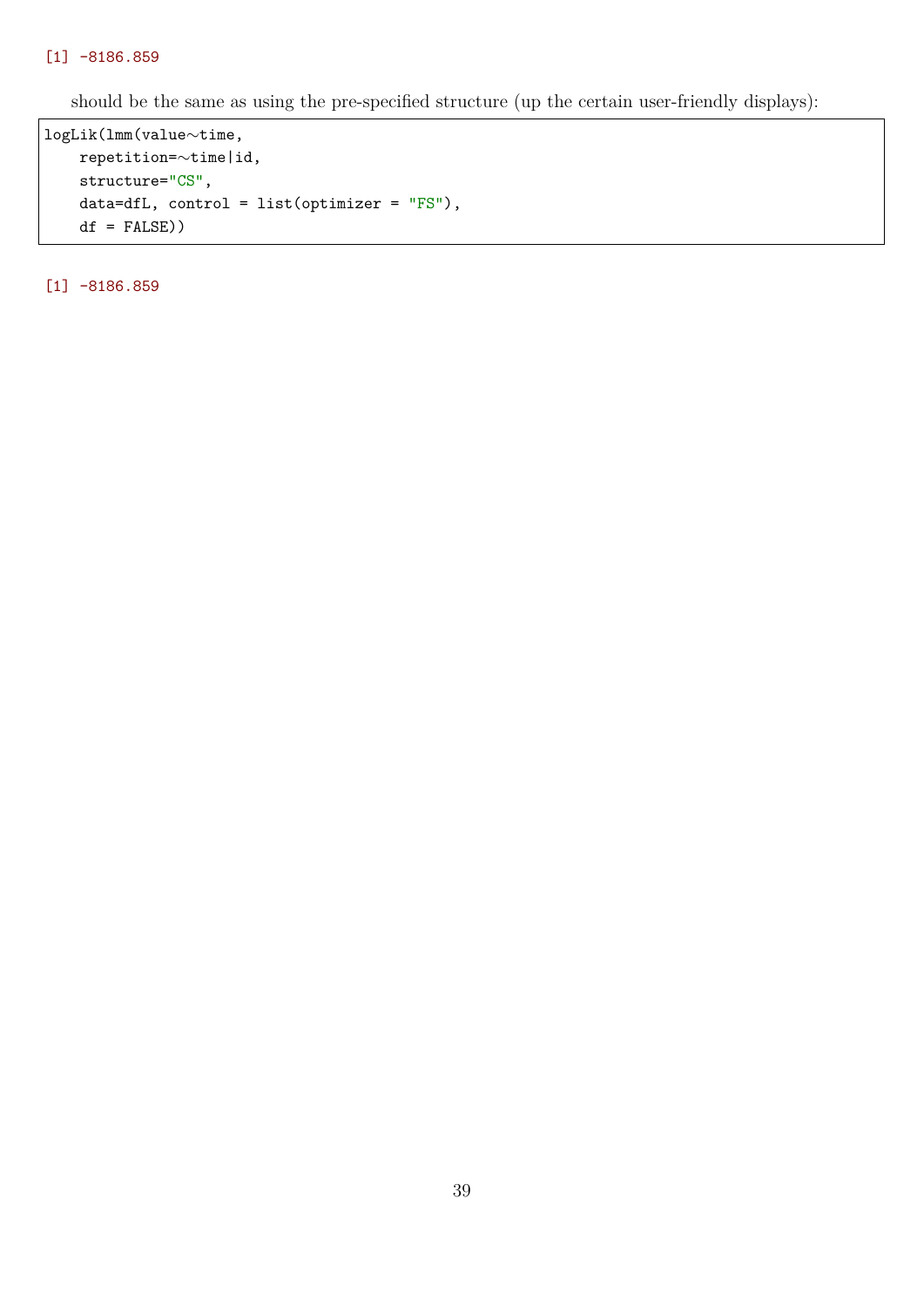# **4 Data generation**

Simulate some data in the wide format:

```
set.seed(10) ## ensure reproductibility
n.obs <- 100
n.times <- 4
mu \leftarrow rep(0,4)gamma \le matrix(0, nrow = n.times, ncol = 10) ## add interaction
gamma[0,6] <- c(0,1,1.5,1.5)dW <- sampleRem(n.obs, n.times = n.times, mu = mu, gamma = gamma, format = "wide")
head(round(dW,3))
```

|  |  |  | id X1 X2 X3 X4 X5      X6      X7      X8     X9     X10      Y1      Y2      Y3      Y4              |  |  |  |  |
|--|--|--|-------------------------------------------------------------------------------------------------------|--|--|--|--|
|  |  |  | 1 1 1 0 1 1 0 -0.367 1.534 -1.894 1.729 0.959 1.791 2.429 3.958 2.991                                 |  |  |  |  |
|  |  |  | 2 2 1 0 1 2 0 -0.410 2.065 1.766 0.761 -0.563 2.500 4.272 3.002 2.019                                 |  |  |  |  |
|  |  |  | 3 3 0 0 2 1 0 -1.720 -0.178 2.357 1.966 1.215 -3.208 -5.908 -4.277 -5.154                             |  |  |  |  |
|  |  |  | 4   4   0   0   0   1   0   0.923   -2.089   0.233   1.307   -0.906   -2.062   0.397   1.757   -1.380 |  |  |  |  |
|  |  |  | 5 5 0 0 2 1 0 0.987 5.880 0.385 0.028 0.820 7.963 7.870 7.388 8.609                                   |  |  |  |  |
|  |  |  | 6 6 0 0 1 1 2 -1.075 0.479 2.202 0.900 -0.739 0.109 -1.602 -1.496 -1.841                              |  |  |  |  |

Simulate some data in the long format:

```
set.seed(10) ## ensure reproductibility
dL <- sampleRem(n.obs, n.times = n.times, mu = mu, gamma = gamma, format = "long")
head(dL)
```

|             | id visit Y X1 X2 X3 X4 X5 |  |  | X6                                                                     | <b>X7</b> | . X8 | X9. | X10 |
|-------------|---------------------------|--|--|------------------------------------------------------------------------|-----------|------|-----|-----|
| $1 \quad 1$ |                           |  |  | 1 1.791444 1 0 1 1 0 -0.3665251 1.533815 -1.894425 1.7288665 0.9592499 |           |      |     |     |
| $2 \quad 1$ |                           |  |  | 2 2.428570 1 0 1 1 0 -0.3665251 1.533815 -1.894425 1.7288665 0.9592499 |           |      |     |     |
| $3 \quad 1$ |                           |  |  | 3 3.958350 1 0 1 1 0 -0.3665251 1.533815 -1.894425 1.7288665 0.9592499 |           |      |     |     |
| $4 \quad 1$ |                           |  |  | 4 2.991198 1 0 1 1 0 -0.3665251 1.533815 -1.894425 1.7288665 0.9592499 |           |      |     |     |
| $5 \quad 2$ |                           |  |  | 1 2.500179 1 0 1 2 0 -0.4097541 2.065413 1.765841 0.7613348 -0.5630173 |           |      |     |     |
| $6 \t2$     |                           |  |  | 2 4.272357 1 0 1 2 0 -0.4097541 2.065413 1.765841 0.7613348 -0.5630173 |           |      |     |     |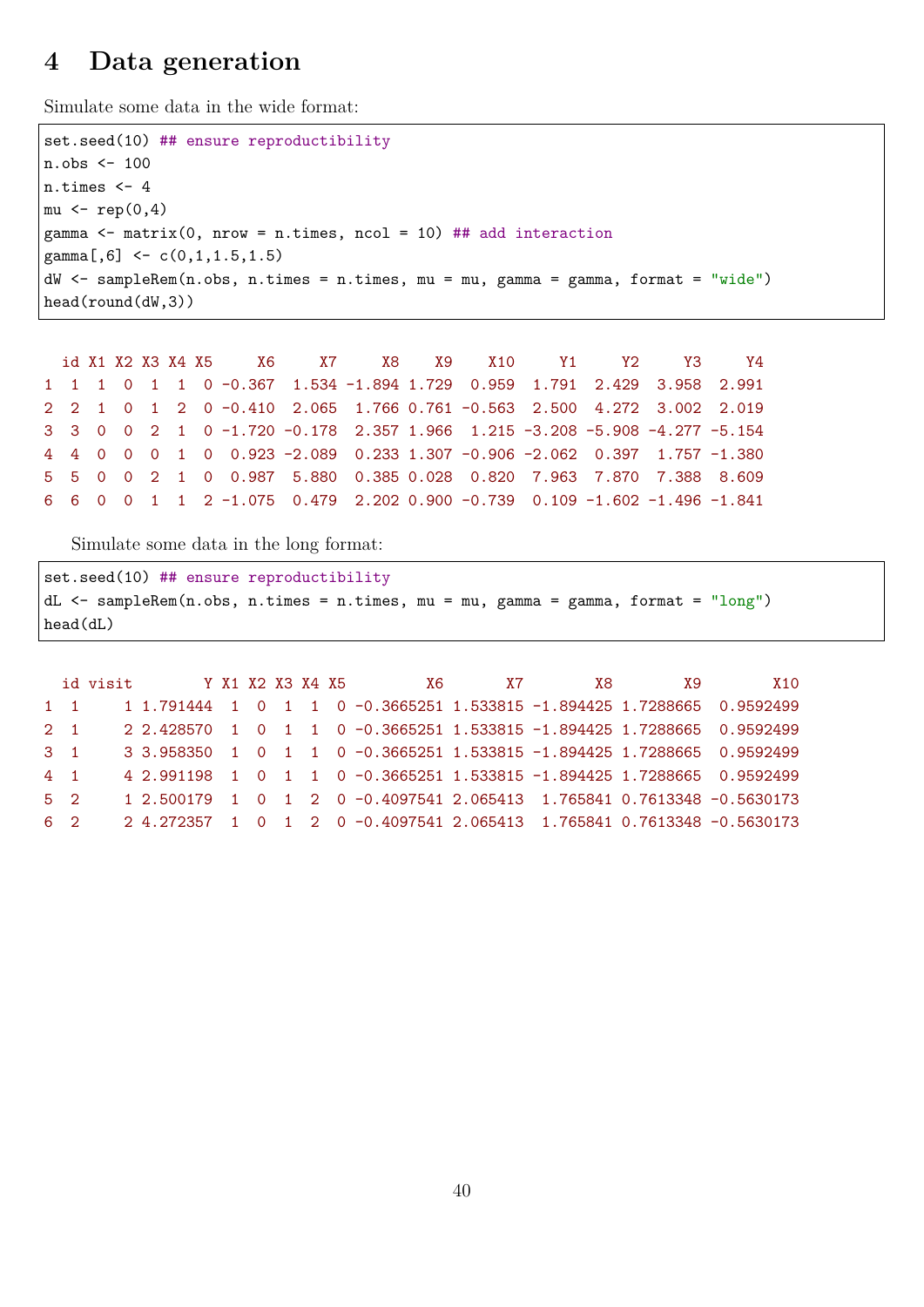# **5 Modifying default options**

The LMMstar.options method enable to get and set the default options used by the package. For instance, the default option for the information matrix is:

LMMstar.options("type.information")

#### \$type.information [1] "observed"

To change the default option to "expected" (faster to compute but less accurate p-values and confidence intervals in small samples) use:

LMMstar.options(type.information = "expected")

To restore the original default options do:

LMMstar.options(reinitialise = TRUE)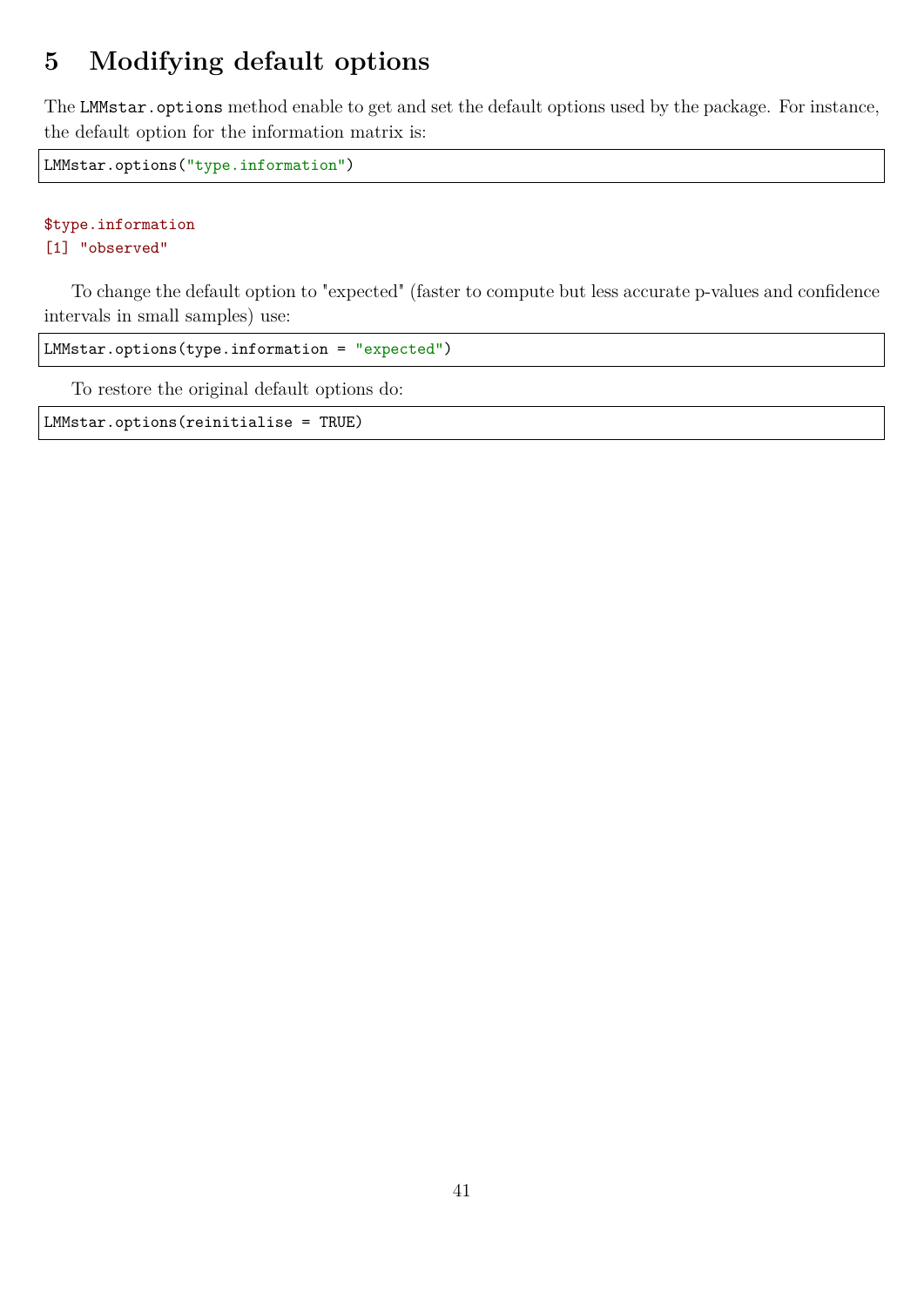# **6 R session**

sessionInfo()

Details of the R session used to generate this document:

```
R version 4.1.1 (2021-08-10)
Platform: x86_64-w64-mingw32/x64 (64-bit)
Running under: Windows 10 x64 (build 19044)
Matrix products: default
locale:
[1] LC_COLLATE=Danish_Denmark.1252 LC_CTYPE=Danish_Denmark.1252 LC_MONETARY=Danish_Denmark.1252
[4] LC_NUMERIC=C LC_TIME=Danish_Denmark.1252
attached base packages:
[1] stats graphics grDevices utils datasets methods base
other attached packages:
[1] lme4 1.1-27.1 Matrix 1.4-0 LMMstar 0.7.1 nlme 3.1-153 ggpubr 0.4.0 multcomp 1.4-1
[7] TH.data_1.1-0 MASS_7.3-54 survival_3.2-13 mvtnorm_1.1-3 qqtest_1.2.0 emmeans_1.7.2
[13] ggplot2_3.3.5
loaded via a namespace (and not attached):
[1] tidyr_1.1.4 splines_4.1.1 carData_3.0-5 assertthat_0.2.1
[5] stats4_4.1.1 globals_0.14.0 numDeriv_2016.8-1.1 pillar_1.7.0
[9] backports_1.4.1 lattice_0.20-45 glue_1.6.2 digest_0.6.29
[13] ggsignif_0.6.3 minqa_1.2.4 colorspace_2.0-3 sandwich_3.0-1
[17] cowplot_1.1.1 plyr_1.8.7 pcaPP_1.9-74 pkgconfig_2.0.3
[21] broom_0.7.11 listenv_0.8.0 purrr_0.3.4 xtable_1.8-4
[25] scales_1.1.1 copula_1.0-1 lava_1.6.10 ADGofTest_0.3
[29] tibble_3.1.6 mgcv_1.8-38 generics_0.1.1 farver_2.1.0
[33] car_3.0-12 ellipsis_0.3.2 withr_2.5.0 cli_3.2.0
[37] magrittr_2.0.3 crayon_1.5.1 estimability_1.3 future_1.24.0
[41] fansi_1.0.3 parallelly_1.30.0 gsl_2.1-7.1 rstatix_0.7.0
[45] textshaping_0.3.6 tools_4.1.1 pspline_1.0-19 lifecycle_1.0.1
[49] stringr_1.4.0 munsell_0.5.0 stabledist_0.7-1 compiler_4.1.1
[53] systemfonts_1.0.3 rlang_1.0.2 grid_4.1.1 nloptr_1.2.2.3
[57] labeling_0.4.2 boot_1.3-28 gtable_0.3.0 codetools_0.2-18
[61] abind_1.4-5 DBI_1.1.2 reshape2_1.4.4 R6_2.5.1
[65] gridExtra_2.3 zoo_1.8-9 dplyr_1.0.7 future.apply_1.8.1
[69] utf8_1.2.2 ragg_1.2.1 stringi_1.7.6 parallel_4.1.1
[73] Rcpp_1.0.8.3 vctrs_0.4.0 tidyselect_1.1.1 coda_0.19-4
```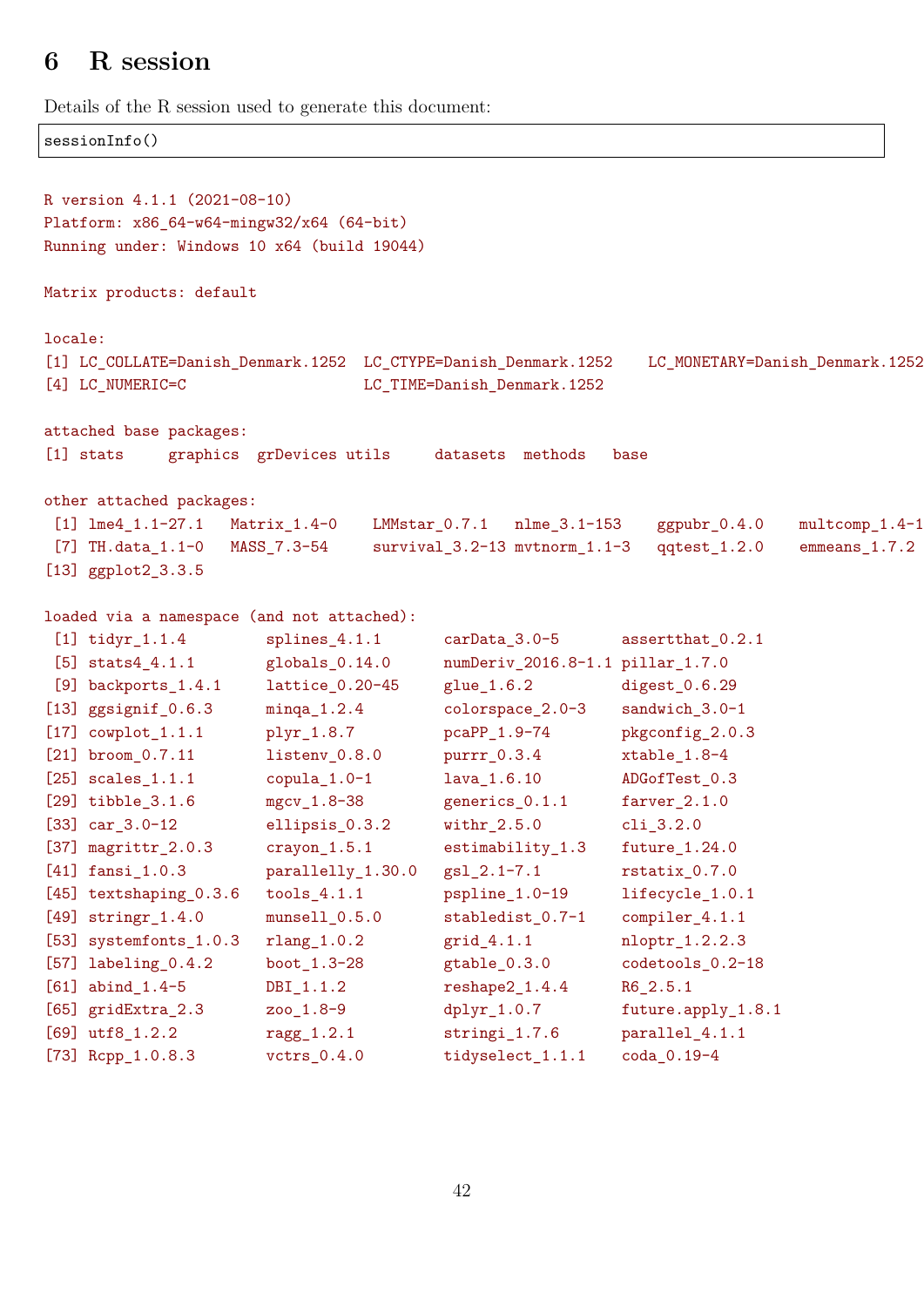# **References**

<span id="page-42-0"></span>Oldford, R. W. (2016). Self-calibrating quantile–quantile plots. *The American Statistician*, 70(1):74–90.

<span id="page-42-1"></span>Pipper, C. B., Ritz, C., and Bisgaard, H. (2012). A versatile method for confirmatory evaluation of the effects of a covariate in multiple models. *Journal of the Royal Statistical Society: Series C (Applied Statistics)*, 61(2):315–326.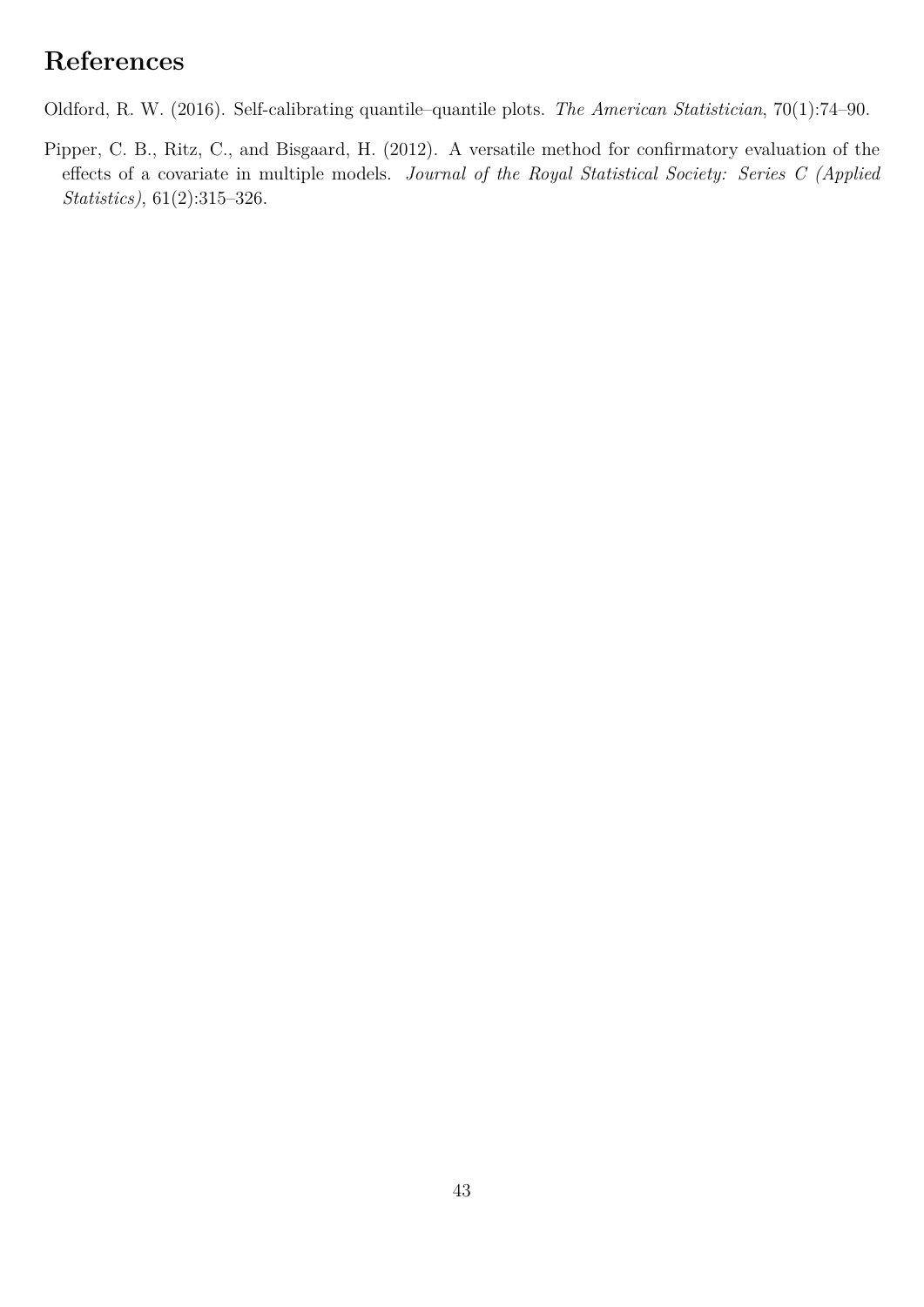# **Appendix A Likelihood in a linear mixed model**

Denote by *Y* a vector of *m* outcomes, *X* a vector of *p* covariates,  $\mu(\Theta, X)$  the modeled mean, and  $\Omega(\Theta, X)$ the modeled residual variance-covariance. We consider *n* replicates (i.e.  $Y_1, \ldots, Y_n$ ) and  $V X_1, \ldots, X_n$ ) along with a vector of weights  $\omega = (w_1, \ldots, w_n)$ , which are by default all equal to 1.

### **A.1 Log-likelihood**

The restricted log-likelihood in a linear mixed model can then be written:

<span id="page-43-0"></span>
$$
\mathcal{L}(\mathbf{\Theta}|\mathbf{Y}, \mathbf{X}) = \frac{p}{2} \log(2\pi) - \frac{1}{2} \log \left( \left| \sum_{i=1}^{n} w_i \mathbf{X}_i \Omega_i^{-1}(\mathbf{\Theta}) \mathbf{X}_i^{\mathsf{T}} \right| \right) + \sum_{i=1}^{n} w_i \left( -\frac{m}{2} \log(2\pi) - \frac{1}{2} \log |\Omega_i(\mathbf{\Theta})| - \frac{1}{2} (\mathbf{Y}_i - \mu(\mathbf{\Theta}, \mathbf{X}_i)) \Omega_i(\mathbf{\Theta})^{-1} (\mathbf{Y}_i - \mu(\mathbf{\Theta}, \mathbf{X}_i))^{\mathsf{T}} \right)
$$
(A)

This is what the logLik method is computing for the REML criteria. The red term is specific to the REML criteria and prevents from computing individual contributions to the likelihood<sup>[4](#page-0-0)</sup>. The blue term is what logLik outputs for the ML criteria when setting the argument indiv to TRUE.

### **A.2 Score**

Using that  $\partial \log(\det(X)) = tr(X^{-1}\partial(X))$ , the score is obtained by derivating once the log-likelihood, i.e., for  $\theta \in \Theta$ :

$$
\mathcal{S}(\theta) = \frac{\partial \mathcal{L}(\mathbf{\Theta}|\mathbf{Y}, \mathbf{X})}{\partial \theta} = \frac{1}{2} tr \left( \left( \sum_{i=1}^{n} w_i \mathbf{X}_i \Omega_i^{-1}(\mathbf{\Theta}) \mathbf{X}_i^{\mathsf{T}} \right)^{-1} \left( \sum_{i=1}^{n} w_i \mathbf{X}_i \Omega_i^{-1}(\mathbf{\Theta}) \frac{\partial \Omega_i(\mathbf{\Theta})}{\partial \theta} \Omega_i(\mathbf{\Theta})^{-1} \mathbf{X}_i^{\mathsf{T}} \right) \right) + \sum_{i=1}^{n} w_i \left( -\frac{1}{2} tr \left( \Omega_i(\mathbf{\Theta})^{-1} \frac{\partial \Omega_i(\mathbf{\Theta})}{\partial \theta} \right) + \frac{\partial \mu(\mathbf{\Theta}, \mathbf{X}_i)}{\partial \theta} \Omega_i(\mathbf{\Theta})^{-1} (\mathbf{Y}_i - \mu(\mathbf{\Theta}, \mathbf{X}_i))^{\mathsf{T}} \right) + \frac{1}{2} (\mathbf{Y}_i - \mu(\mathbf{\Theta}, \mathbf{X}_i)) \Omega_i(\mathbf{\Theta})^{-1} \frac{\partial \Omega_i(\mathbf{\Theta})}{\partial \theta} \Omega_i(\mathbf{\Theta})^{-1} (\mathbf{Y}_i - \mu(\mathbf{\Theta}, \mathbf{X}_i))^{\mathsf{T}} \right).
$$

This is what the score method is computing for the REML criteria. The red term is specific to the REML criteria and prevents from computing the score relative to each cluster. The blue term is what score outputs for the ML criteria when setting the argument indiv to TRUE.

<sup>&</sup>lt;sup>4</sup>The REML is the likelihood of the observations divided by the prior on the estimated mean parameters  $\widehat{\Theta}_{\mu}$  ~  $\mathcal{N}(\mu, (\mu))$  $\left[ \boldsymbol{X} \Omega^{-1}(\boldsymbol{\Theta}) \boldsymbol{X}^{\intercal} \right)^{-1}$ ). This corresponds to  $\frac{1}{\sqrt{2\pi}^p \left| \left( \sum_{i=1}^n \boldsymbol{X}_i \Omega_i^{-1}(\boldsymbol{\Theta}) \boldsymbol{X}_i^\mathsf{T} \right) \right|}$  $\frac{1}{\sqrt{1-\mu}}\exp\left(-(\widehat{\Theta}_{\mu}-\mu)\left(2\sum_{i=1}^{n} \boldsymbol{X}_{i} \Omega_{i}^{-1}(\Theta) \boldsymbol{X}_{i}^{\mathsf{T}}\right)^{-1}\right) (\widehat{\Theta}_{\mu}-\mu)^{\mathsf{T}}\right)$  Since  $\mu$  will be estimated to be  $\Theta_{\mu}$ , the exponential term equals 1 and thus does not contribute to the log-likelihood. One divided by the other term gives  $\sqrt{2\pi^p} \left( \left| \sum_{i=1}^n \boldsymbol{X}_i \Omega_i^{-1}(\boldsymbol{\Theta}) \boldsymbol{X}_i^{\intercal} \right| \right)^{-1}$ . The log of this term equals the red term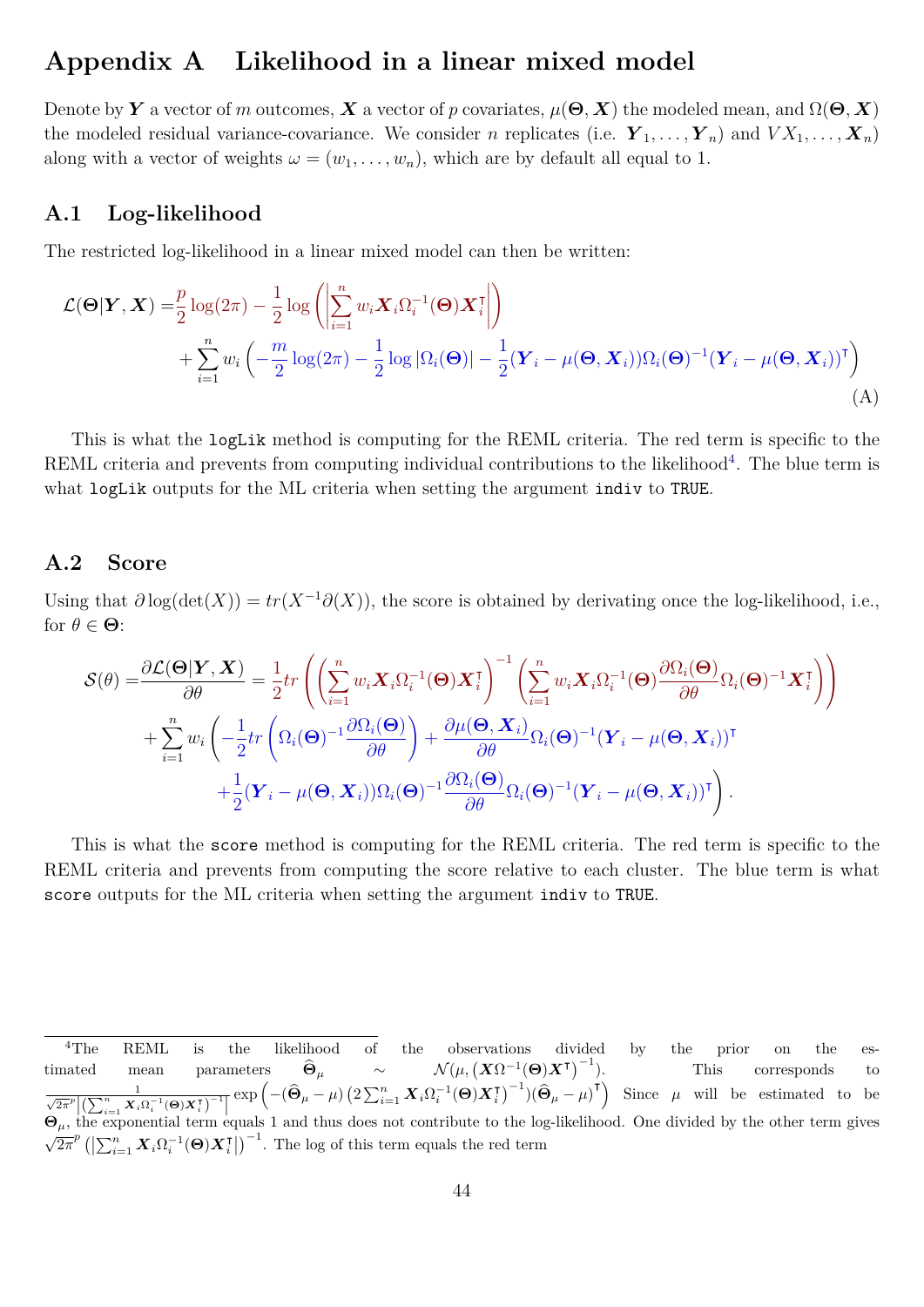### **A.3 Hessian**

Derivating a second time the log-likelihood gives the hessian,  $\mathcal{H}(\Theta)$ , with element<sup>[5](#page-0-0)</sup>:

$$
\begin{split} &\mathcal{H}(\theta,\theta')=\frac{\partial^2 \mathcal{L}(\mathbf{\Theta}|\boldsymbol{Y},\boldsymbol{X})}{\partial \theta \partial \theta'}=\frac{\partial \mathcal{S}(\theta)}{\partial \theta'}\\ =&\frac{1}{2}tr\left(\left(\sum_{i=1}^n w_i\boldsymbol{X}_i\Omega_i^{-1}(\mathbf{\Theta})\boldsymbol{X}_i^{\mathsf{T}}\right)^{-1}\left\{\sum_{i=1}^n w_i\boldsymbol{X}_i\Omega_i^{-1}(\mathbf{\Theta})\left(\frac{\partial^2 \Omega_i(\mathbf{\Theta})}{\partial \theta \partial \theta'}-2\frac{\partial \Omega_i(\mathbf{\Theta})}{\partial \theta}\Omega_i^{-1}(\mathbf{\Theta})\frac{\partial \Omega_i(\mathbf{\Theta})}{\partial \theta'}\right)\Omega_i(\mathbf{\Theta})^{-1}\boldsymbol{X}_i^{\mathsf{T}}\right.\\ &\left.+\left(\sum_{i=1}^n w_i\boldsymbol{X}_i\Omega_i^{-1}(\mathbf{\Theta})\frac{\partial \Omega_i(\mathbf{\Theta})}{\partial \theta}\Omega_i(\mathbf{\Theta})^{-1}\boldsymbol{X}_i^{\mathsf{T}}\right)\left(\sum_{i=1}^n w_i\boldsymbol{X}_i\Omega_i^{-1}(\mathbf{\Theta})\boldsymbol{X}_i^{\mathsf{T}}\right)^{-1}\left(\sum_{i=1}^n w_i\boldsymbol{X}_i\Omega_i^{-1}(\mathbf{\Theta})\frac{\partial \Omega_i(\mathbf{\Theta})}{\partial \theta'}\Omega_i(\mathbf{\Theta})^{-1}\boldsymbol{X}_i^{\mathsf{T}}\right)\right\}\\ &+\sum_{i=1}^n w_i\left(\frac{1}{2}tr\left(\Omega_i(\mathbf{\Theta})^{-1}\frac{\partial \Omega_i(\mathbf{\Theta})}{\partial \theta'}\Omega_i(\mathbf{\Theta})^{-1}\frac{\partial \Omega_i(\mathbf{\Theta})}{\partial \theta}-\Omega_i(\mathbf{\Theta})^{-1}\frac{\partial^2 \Omega_i(\mathbf{\Theta})}{\partial \theta\partial \theta'}\right)\\ &-\frac{\partial \mu(\mathbf{\Theta},\boldsymbol{X}_i)}{\partial \theta}\Omega_i(\mathbf{\Theta})^{-1}\frac{\partial \Omega_i(\mathbf{\Theta})}{\partial \theta'}\Omega_i(\mathbf{\Theta})^{-1}\varepsilon_i(\mathbf{\Theta})^{\mathsf{T}}-\frac{\partial \mu(\mathbf{\Theta},\boldsymbol{X}_i)}{\partial \theta}\Omega_i(\mathbf{\Theta})^{-1}\frac{\partial \Omega_i(\mathbf{\Theta})}{\partial \theta'}\Omega_i(\mathbf{\Theta})^{-
$$

<span id="page-44-0"></span> $\overline{\mathcal{L}}$  $\overline{\phantom{a}}$ 

where  $\varepsilon_i(\Theta) = \boldsymbol{Y}_i - \mu(\Theta, \boldsymbol{X}_i)$ .

The information method will (by default) return the (observed) information which is the opposite of the hessian. So multiplying the previous formula by -1 gives what information output for the REML criteria. The red term is specific to the REML criteria and prevents from computing the information relative to each cluster. The blue term is what information outputs for the ML criteria (up to a factor -1) when setting the argument indiv to TRUE.

A possible simplification is to use the expected hessian at the maximum likelihood. Indeed for any deterministic matrix *A*:

• 
$$
\mathbb{E}\left[A(\boldsymbol{Y}_i-\mu(\boldsymbol{\Theta},\boldsymbol{X}_i))^{\mathsf{T}}|\boldsymbol{X}_i\right]=0
$$

• 
$$
\mathbb{E}[(\boldsymbol{Y}_i - \mu(\boldsymbol{\Theta}, \boldsymbol{X}_i))A(\boldsymbol{Y}_i - \mu(\boldsymbol{\Theta}, \boldsymbol{X}_i))^{\mathsf{T}}||\boldsymbol{X}_i] = tr(A\mathbb{V}ar(\boldsymbol{Y}_i - \mu(\boldsymbol{\Theta}, \boldsymbol{X}_i)))
$$

when  $\mathbb{E}[\mathbf{Y}_i - \mu(\mathbf{\Theta}, \mathbf{X}_i)] = 0$ . This leads to:

$$
\mathbb{E}\left[\mathcal{H}(\theta,\theta')|\mathbf{X}\right] \n= \frac{1}{2}tr\left(\left(\sum_{i=1}^{n} w_{i}\mathbf{X}_{i}\Omega_{i}^{-1}(\boldsymbol{\Theta})\mathbf{X}_{i}^{\mathsf{T}}\right)^{-1}\left\{\sum_{i=1}^{n} w_{i}\mathbf{X}_{i}\Omega_{i}^{-1}(\boldsymbol{\Theta})\left(\frac{\partial^{2}\Omega_{i}(\boldsymbol{\Theta})}{\partial\theta\partial\theta'}-2\frac{\partial\Omega_{i}(\boldsymbol{\Theta})}{\partial\theta}\Omega_{i}^{-1}(\boldsymbol{\Theta})\frac{\partial\Omega_{i}(\boldsymbol{\Theta})}{\partial\theta'}\right)\Omega_{i}(\boldsymbol{\Theta})^{-1}\mathbf{X}_{i}^{\mathsf{T}}\right\} \n+ \left(\sum_{i=1}^{n} w_{i}\mathbf{X}_{i}\Omega_{i}^{-1}(\boldsymbol{\Theta})\frac{\partial\Omega_{i}(\boldsymbol{\Theta})}{\partial\theta}\Omega_{i}(\boldsymbol{\Theta})^{-1}\mathbf{X}_{i}^{\mathsf{T}}\right)\left(\sum_{i=1}^{n} w_{i}\mathbf{X}_{i}\Omega_{i}^{-1}(\boldsymbol{\Theta})\mathbf{X}_{i}^{\mathsf{T}}\right)^{-1}\left(\sum_{i=1}^{n} w_{i}\mathbf{X}_{i}\Omega_{i}^{-1}(\boldsymbol{\Theta})\frac{\partial\Omega_{i}(\boldsymbol{\Theta})}{\partial\theta'}\Omega_{i}(\boldsymbol{\Theta})^{-1}\mathbf{X}_{i}^{\mathsf{T}}\right)\right\} \n+ \sum_{i=1}^{n} w_{i}\left(-\frac{1}{2}tr\left(\Omega_{i}(\boldsymbol{\Theta})^{-1}\frac{\partial\Omega_{i}(\boldsymbol{\Theta})}{\partial\theta'}\Omega_{i}(\boldsymbol{\Theta})^{-1}\frac{\partial\Omega_{i}(\boldsymbol{\Theta})}{\partial\theta}\right)-\frac{\partial\mu(\boldsymbol{\Theta},\mathbf{X}_{i})}{\partial\theta}\Omega_{i}(\boldsymbol{\Theta})^{-1}\frac{\partial\mu(\boldsymbol{\Theta},\mathbf{X}_{i})}{\partial\theta'}^{\mathsf{T}}\right)
$$
(B)

This is what information output when the argument type.information is set to "expected" (up to a factor  $-1$ ).

<sup>&</sup>lt;sup>5</sup>if one is relative to the mean and the other to the variance then they are respectively *θ* and *θ*<sup>*'*</sup>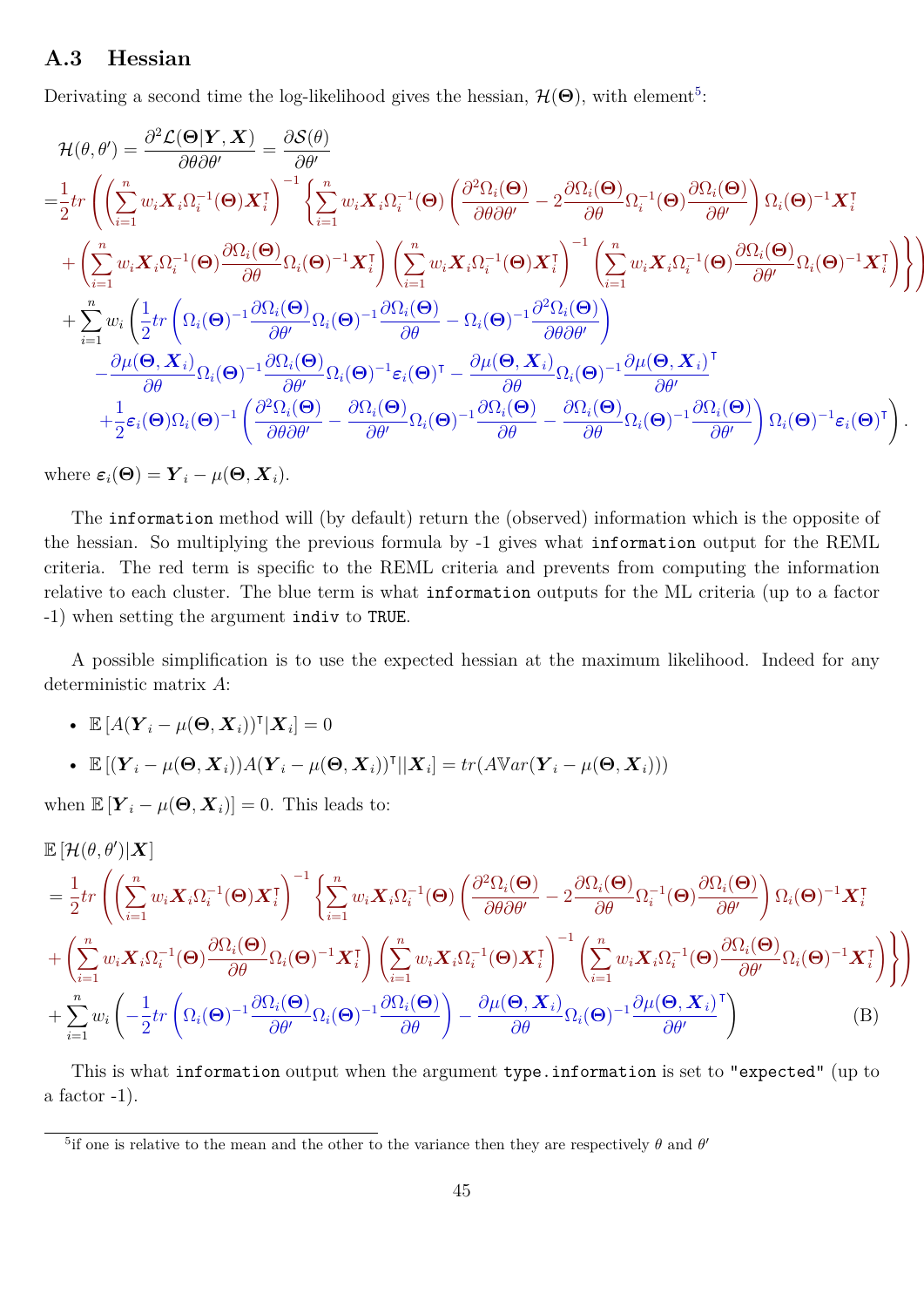### **A.4 Degrees of freedom**

Degrees of freedom are computed using a Satterthwaite approximation, i.e. for an estimate coefficient  $\hat{\beta} \in \widehat{\Theta}$  with standard error  $\sigma_{\widehat{beta}}$ , the degree of freedom is:

$$
df\left(\sigma_{\widehat{\beta}}\right) = \frac{2\sigma_{\widehat{\beta}}^4}{\mathbb{V}ar\left[\widehat{\sigma}_{\widehat{\beta}}\right]}
$$

Using a first order Taylor expansion we can approximate the variance term as:

$$
\begin{split} \nabla \text{Var}\left[\hat{\sigma}_{\hat{\beta}}\right] &\approx \frac{\partial \hat{\sigma}_{\hat{\beta}}}{\partial \Theta} \Sigma_{\Theta} \frac{\partial \hat{\sigma}_{\hat{\beta}}}{\partial \Theta}^{\mathsf{T}} \\ &\approx c_{\beta} \left(\hat{\mathcal{I}}_{\hat{\Theta}}\right)^{-1} \frac{\partial \hat{\mathcal{I}}_{\hat{\Theta}}}{\partial \Theta} \left(\hat{\mathcal{I}}_{\hat{\Theta}}\right)^{-1} c_{\beta}^{\mathsf{T}} \Sigma_{\Theta} c_{\beta}^{\mathsf{T}} \left(\hat{\mathcal{I}}_{\hat{\Theta}}\right)^{-1} \frac{\partial \hat{\mathcal{I}}_{\hat{\Theta}}}{\partial \Theta}^{\mathsf{T}} \left(\hat{\mathcal{I}}_{\hat{\Theta}}\right)^{-1} c_{\beta} \n\end{split}
$$

where  $\Sigma_{\Theta}$  is the variance-covariance matrix of all model coefficients,  $\mathcal{I}_{\Theta}$  the information matrix for all model coefficients,  $c_\beta$  a matrix used to select the element relative to  $\beta$  in the first derivative of the information matrix, and  $\frac{\partial}{\partial \Theta}$  denotes the vector of derivatives with respect to all model coefficients.

The derivative of the information matrix (i.e. negative hessian) can then be computed using numerical derivatives or using analytical formula. To simplify the derivation of the formula we will only derive them at the maximum likelihood, i.e. when  $\mathbb{E}\left[\frac{\partial \mathcal{H}(\theta, \theta' | \mathbf{X})}{\partial \theta''}\right] = \frac{\partial \mathbb{E}[\mathcal{H}(\theta, \theta' | \mathbf{X})]}{\partial \theta''}$  where the expectation is taken over *X*. We can therefore take the derivative of formula [\(B\)](#page-44-0). We first note that its derivative with respect to the mean parameters is 0. So we just need to compute the derivative with respect to a variance parameter  $\theta''$ :

$$
\begin{aligned} &\frac{\partial \mathbb{E}\left[\mathcal{H}(\theta, \theta')|\boldsymbol{X}\right]}{\partial \theta''} \\& + \sum_{i=1}^n w_i \left(-\frac{1}{2}tr\left(-2\Omega_i(\boldsymbol{\Theta})^{-1}\frac{\partial \Omega_i(\boldsymbol{\Theta})}{\partial \theta''}\Omega_i(\boldsymbol{\Theta})^{-1}\frac{\partial \Omega_i(\boldsymbol{\Theta})}{\partial \theta'}\Omega_i(\boldsymbol{\Theta})^{-1}\frac{\partial \Omega_i(\boldsymbol{\Theta})}{\partial \theta}\right.\right.\\&\left. \left. + \Omega_i(\boldsymbol{\Theta})^{-1}\frac{\partial^2 \Omega_i(\boldsymbol{\Theta})}{\partial \theta'\partial \theta''}\Omega_i(\boldsymbol{\Theta})^{-1}\frac{\partial \Omega_i(\boldsymbol{\Theta})}{\partial \theta} + \Omega_i(\boldsymbol{\Theta})^{-1}\frac{\partial \Omega_i(\boldsymbol{\Theta})}{\partial \theta'}\Omega_i(\boldsymbol{\Theta})^{-1}\frac{\partial^2 \Omega_i(\boldsymbol{\Theta})}{\partial \theta\partial \theta''}\right)\right.\\&\left. + \frac{\partial \mu(\boldsymbol{\Theta}, \boldsymbol{X}_i)}{\partial \theta}\Omega_i(\boldsymbol{\Theta})^{-1}\frac{\partial \Omega_i(\boldsymbol{\Theta})}{\partial \theta''}\Omega_i(\boldsymbol{\Theta})^{-1}\frac{\partial \mu(\boldsymbol{\Theta}, \boldsymbol{X}_i)}{\partial \theta''}\right) \end{aligned}
$$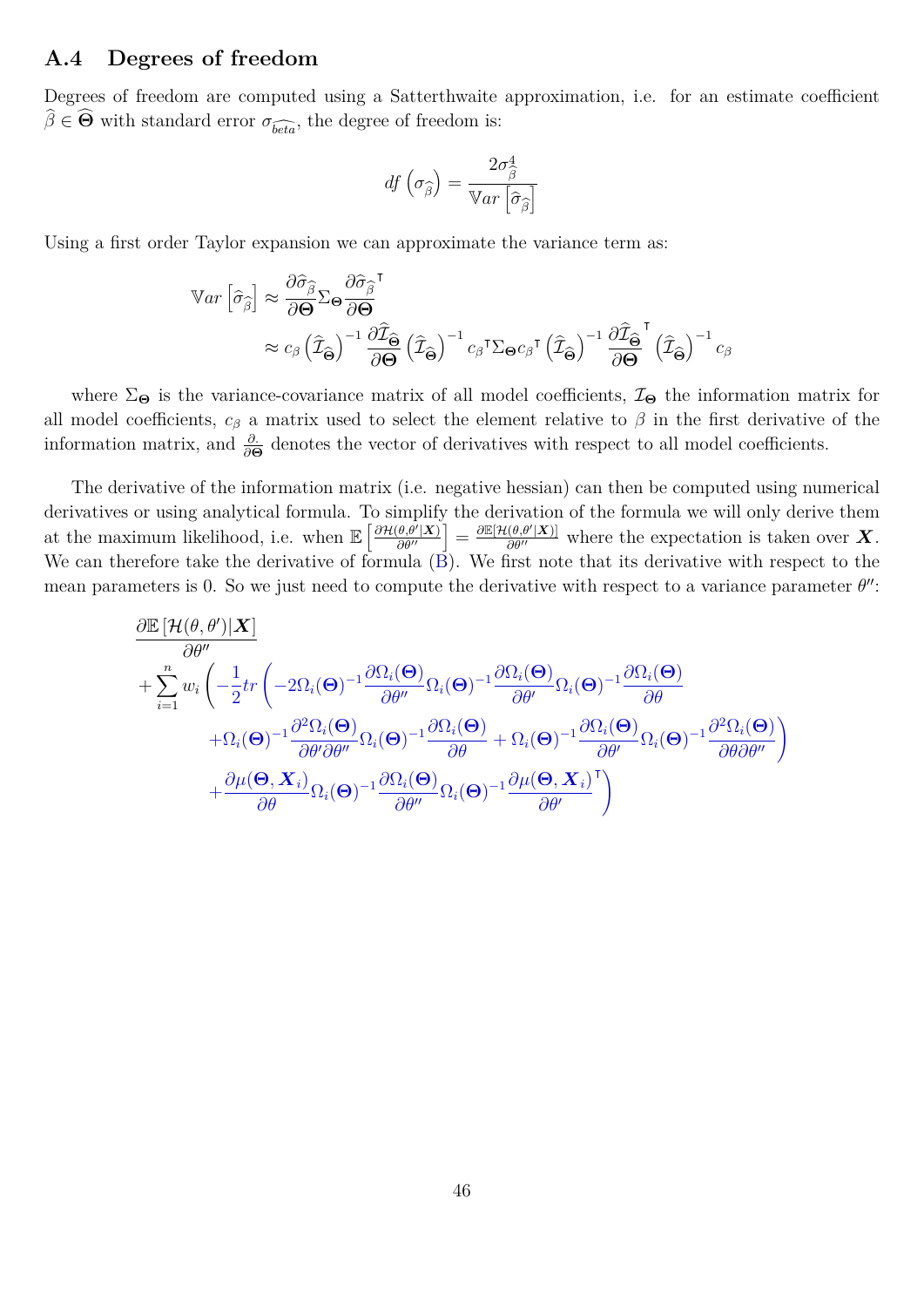# **Appendix B Likelihood ratio test with the REML criterion**

The blue term of [Equation A](#page-43-0) in the log-likelihood is invariant to re-parameterisation while the red term is not. This means that a re-parametrisation of *X* into  $X = BX$  with *B* invertible would not change the likelihood when using ML but would decrease the log-likelihood by log(|*B*|) when using REML. Let's take an example:

```
## data(gastricbypassL, package = "LMMstar")
dfTest <- gastricbypassL
dfTest$glucagon2 <- dfTest$glucagon*2
```
where we multiply one column of the design matrix by 2. As mentionned previously this does not affect the log-likelihood when using ML:

```
eML.lmmUN <- lmm(weight ∼ time+glucagon, data = dfTest, repetition = ∼time|id, method = "ML")
eML.lmmUN2 <- lmm(weight ∼ time+glucagon2, data = dfTest, repetition = ∼time|id, method = "ML
   ")
```
logLik(eML.lmmUN) logLik(eML.lmmUN2)

#### $[1] -245.7909$  $[1] -245.7909$

but it does when using REML:

```
eREML.lmmUN <- lmm(weight ∼ time + glucagon, data = dfTest, repetition = ∼time|id, method = "
   REML")
eREML.lmmUN2 <- lmm(weight ∼ time + glucagon2, data = dfTest, repetition = ∼time|id, method =
    "REML")
```
logLik(eREML.lmmUN)-logLik(eREML.lmmUN2) log(2)

### [1] 0.6931472 [1] 0.6931472

Therefore, when comparing models with different mean effects there is a risk that the difference (or part of it) in log-likelihood is due to a new parametrisation and no only to a difference in model fit. This would typically be the case when adding an interaction where we can have a smaller restricted log-likehood when considering a more complex model:

```
set.seed(15)
dfTest$ff <- rbinom(NROW(dfTest), size = 1, prob = 0.5)
logLik(lmm(weight ∼ time+glucagon, data = dfTest, repetition = ∼time|id, method = "REML"))
logLik(lmm(weight ∼ time+glucagon*ff, data = dfTest, repetition = ∼time|id, method = "REML"))
```
[1] -216.3189

 $[1] -217.0239$